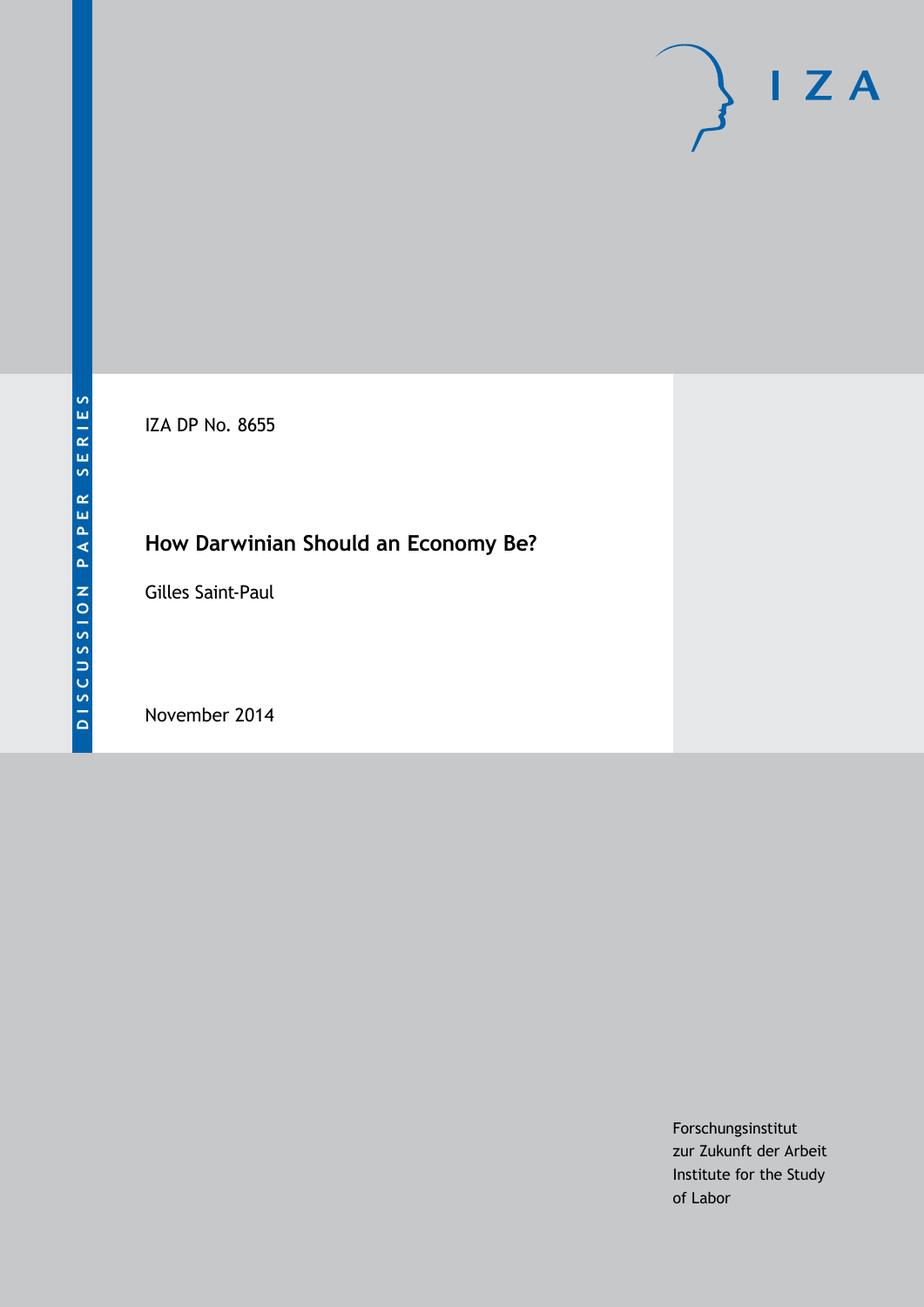# **How Darwinian Should an Economy Be?**

# **Gilles Saint-Paul**

*Paris School of Economics (ENS-PSL), New York University Abu Dhabi and IZA*

Discussion Paper No. 8655 November 2014

IZA

P.O. Box 7240 53072 Bonn Germany

Phone: +49-228-3894-0 Fax: +49-228-3894-180 E-mail: [iza@iza.org](mailto:iza@iza.org)

Any opinions expressed here are those of the author(s) and not those of IZA. Research published in this series may include views on policy, but the institute itself takes no institutional policy positions. The IZA research network is committed to the IZA Guiding Principles of Research Integrity.

The Institute for the Study of Labor (IZA) in Bonn is a local and virtual international research center and a place of communication between science, politics and business. IZA is an independent nonprofit organization supported by Deutsche Post Foundation. The center is associated with the University of Bonn and offers a stimulating research environment through its international network, workshops and conferences, data service, project support, research visits and doctoral program. IZA engages in (i) original and internationally competitive research in all fields of labor economics, (ii) development of policy concepts, and (iii) dissemination of research results and concepts to the interested public.

IZA Discussion Papers often represent preliminary work and are circulated to encourage discussion. Citation of such a paper should account for its provisional character. A revised version may be available directly from the author.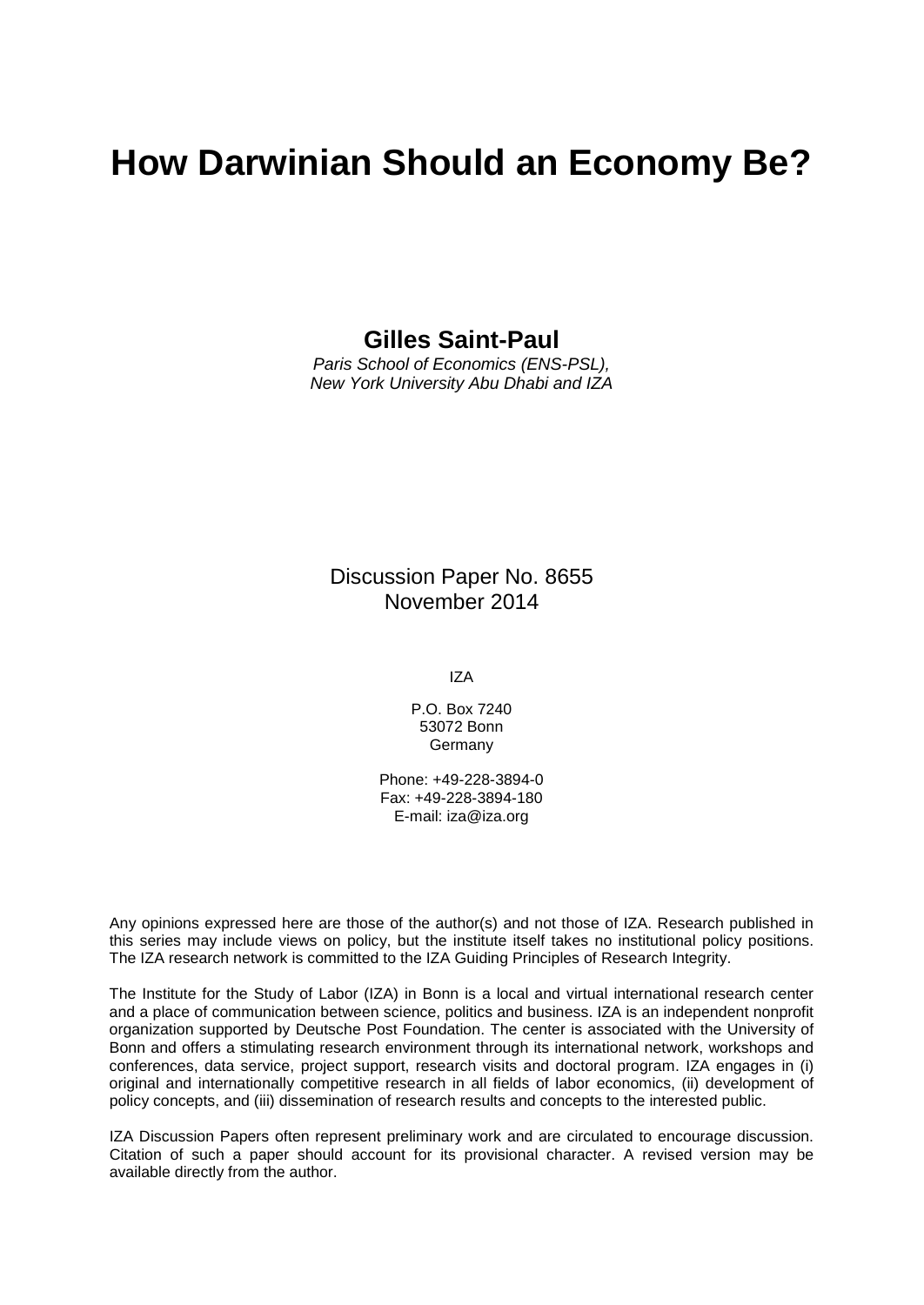# **ABSTRACT**

# **How Darwinian Should an Economy Be?[\\*](#page-2-0)**

This paper studies aggregate dynamics in a cobweb model where learning takes place through a selection mechanism, by which more successful firms are replicated at a higher rate. The structure of the model allows to characterize analytically the aggregate dynamics, and to compute the effect on welfare of alternative levels of selectivity. A central aspect is that greater selectivity, while bringing the distribution of firm types closer to the optimal one at a given date, tends to make the economy less stable at the aggregate level. As in Nelson and Winter (1982), firms differ in their labor/capital ratio. They do not choose it optimally, rather it is a characteristic of a firm. The distribution of firms evolves over time in a way that favors the most profitable firm types. Selection may be inadequate because firms are being selected on the basis of incorrect market signals. Selection itself may reinforce such mispricing, thus generating instability. I compare economies that differ in the volatility and persistence of their productivity shocks, as well as the elasticity of labor supply. The key findings are as follows. First, a trade-off arises since greater selection allows to better track shocks and limits mutational drift in firm types; on the other hand, selection may strengthen cobweb oscillatory dynamics. Second, there seems to be a value in maintaining a diverse "ecology of firms", in order to cope with future shocks. These observations explain the key results. Optimal selectivity is larger, the less "cobweb unstable" the economy, i.e. the more elastic the labor supply. Second, optimal selectivity is larger, the more persistent the aggregate productivity shocks. Finally, optimal selectivity is larger, the lower the variance of productivity innovations. The model can be extended to allow for firm entry and trend productivity growth, and a selection process with memory. Empirical evidence suggests that, in accordance to the model, countries with less regulated product markets exhibit lower aggregate inertia.

JEL Classification: P10, E14, E32, J20

Keywords: cobweb model, adaptive learning, selection, mutation, evolution

Corresponding author:

Gilles Saint-Paul GREMAQ-IDEI Université des Sciences Sociales Manufacture des Tabacs Allée de Brienne 31000 Toulouse France E-mail: [gstpaulmail@gmail.com](mailto:gstpaulmail@gmail.com)

<span id="page-2-0"></span>This paper was presented at the PSE macro workshop, the University of Surrey, Munich University, Ecole Polytechnique, and at the European Summer Symposium in Macroeconomics, Izmir, May 2013.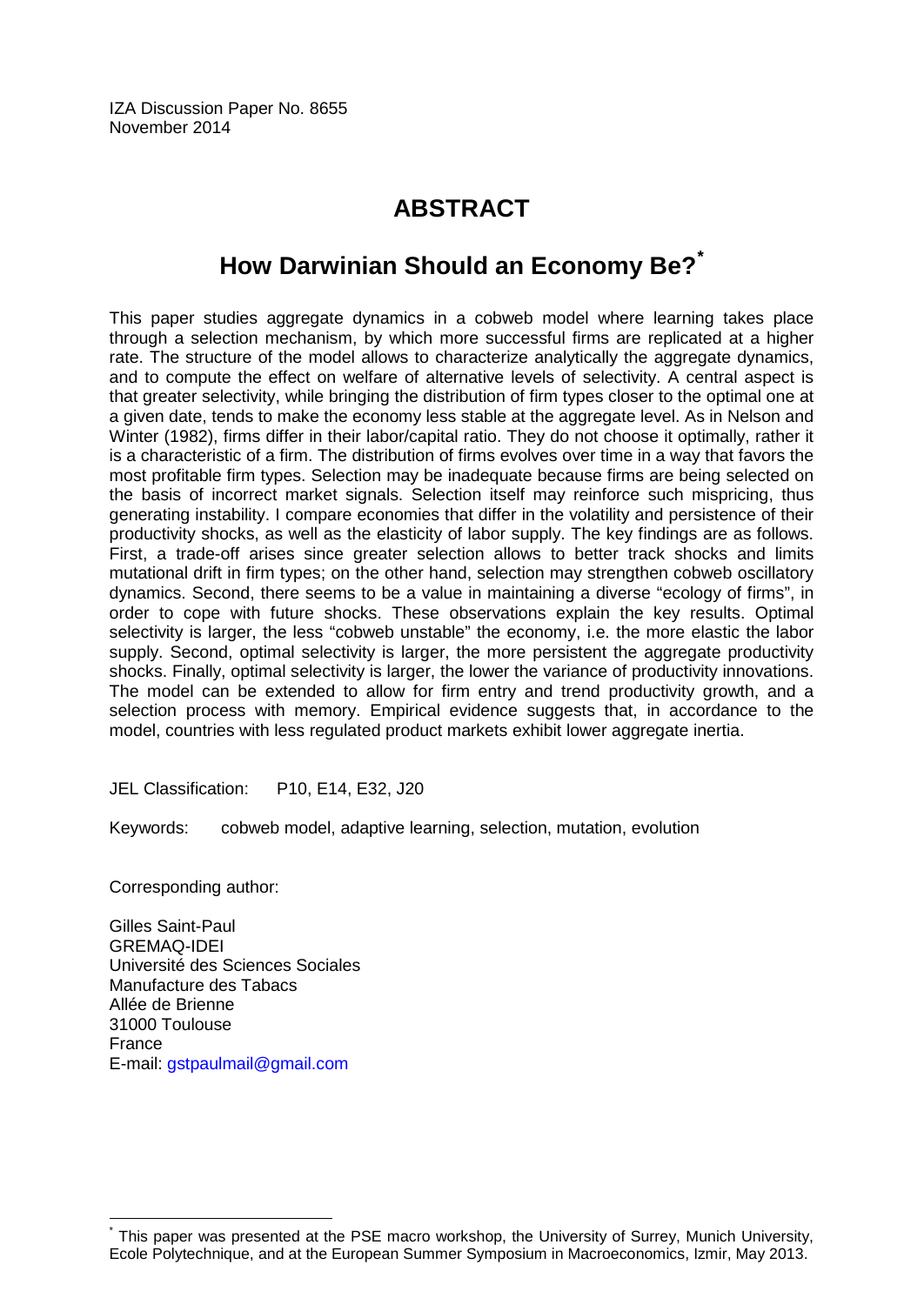# 1 Introduction

In most of macroeconomics, agents are considered as sufficiently intelligent to carry all required calculations and compute the rational expectations equilibrium (REE). An important literature, however, questions that assumption and tries to examine the extent to which the economy can "learn" such an equilibrium<sup>1</sup> . In many cases, for example, a reduced form law of motion for the variables of interest is postulated and the agents learn its parameters, typically by using least squares or Bayesian techniques.

This paper asks the following question: how does an economy behave, when learning takes place through a Darwinian selection mechanism by which less profitable firms are eliminated and more profitable ones replicate themselves? Does greater selection systematically bring the economy closer to the rational expectations equilibrium? When it does not, what are the dynamic properties of aggregate áuctuations, and how does welfare depend on the parameters that govern the selection process?

A naive "as if" argument would predict that the more selective the economy, the closer it is to the REE. Yet such an argument overlooks the fact that the market signals that are driving selection need not be the correct ones, because the environment in which selection takes place, as determined by the current value of the shocks and the current distribution of the individual firms' characteristics, is not the same that will apply to the firms that have been selected. Furthermore, selection of a given type of firm perturbs the market signals in such a way that mistakes in the selection process can be reinforced<sup>2</sup>.

I study these issues in the context of a simple partial equilibrium economy

<sup>&</sup>lt;sup>1</sup>See for example Marcet and Sargent (1989), Evans and Honkahpoja (2001), Marcet and Nicolini (2003).

<sup>&</sup>lt;sup>2</sup>This issue arises in Saint-Paul  $(2007)$ , in a model where competing firms set their prices subject to mistakes.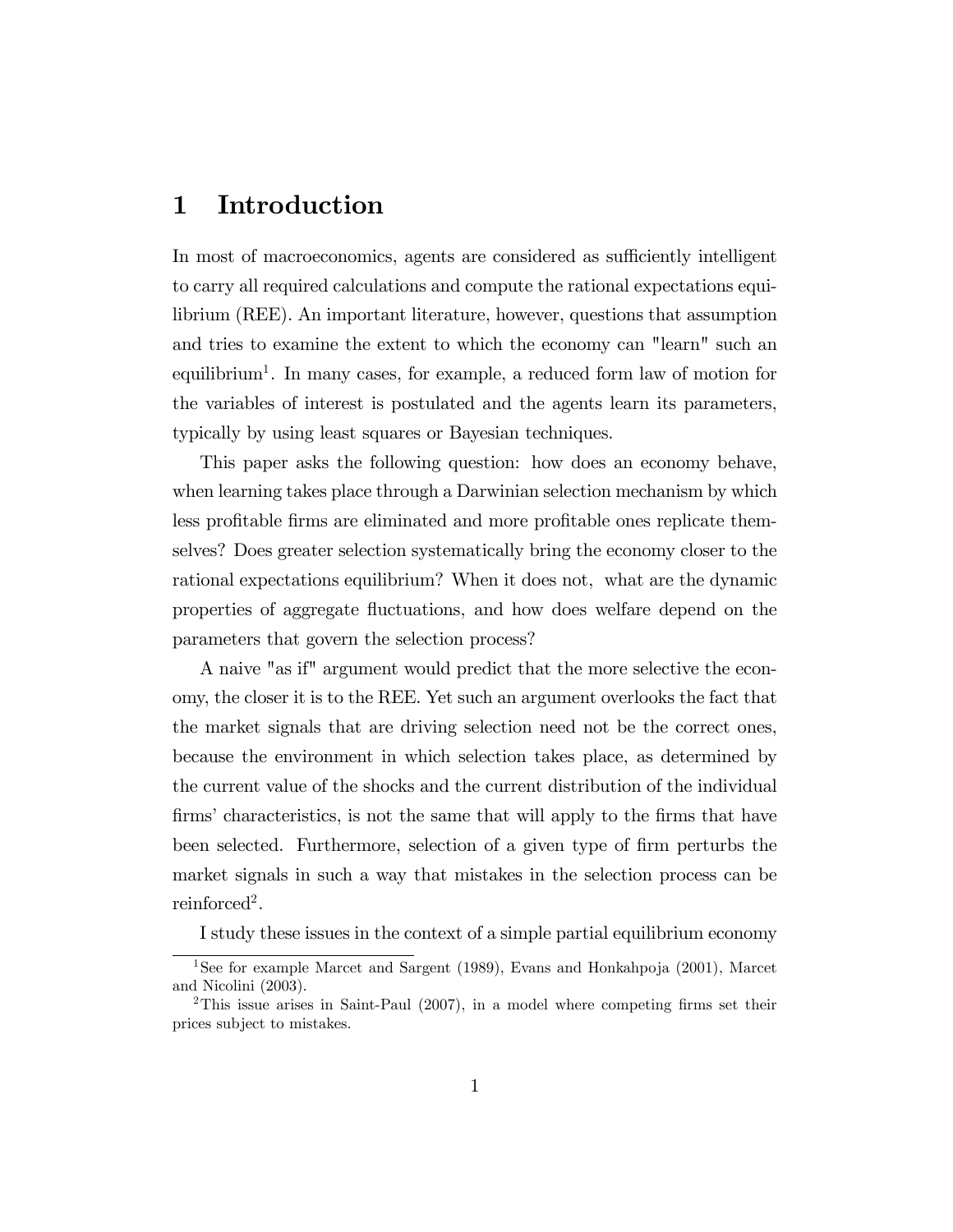with potential cobweb cycles. As in Nelson and Winter  $(1982)$ , firms differ in their labor/capital ratio. They do not choose it optimally, rather it is a characteristic of a firm (that is, this behavior is hard wired in their DNA). Firms whose labor/capital ratio is further away from the profit-maximizing one are selected out. As a result the distribution of Örms evolves over time in a way that favors the most profitable firm types. A single parameter, called selectivity, captures how stringly the most profitable types are favored.

Which firm type is most profitable depends on current wages and on the current realization of an aggregate productivity shocks. Therefore, selection may be inadequate because different wages and productivity levels will prevail in the future. Furthermore, excess selection may be destabilizing because it may induce a cobweb cycle: when wages are low the most labor-intensive firms are selected, which leads to too high wages and too high labor demand in the subsequent period, where the least labor-intensive Örms will be selected, thus intensifying the cycle. Such cycles illustrate that firms are being selected on the basis of incorrect market signals and that selection itself also contributes to this mispricing.

I compare economies that differ in the volatility and persistence of their productivity shocks, as well as the elasticity of labor supply. For each of those economies I can characterize their aggregate dynamics as a function of their degree of selectivity. I can also compute aggregate welfare and the selectivity level which maximizes that welfare.

The key findings are as follows.

First, there is a trade-off due to the fact that, on the one hand, greater selection allows the economy to better track aggregate shocks (as long as they have some persistence) and limits the mutational drift in the cross-sectional variance of firm types; on the other hand, as just pointed out, selection may strengthen cobweb oscillatory dynamics, which leads to increased volatility and potentially unstable dynamics.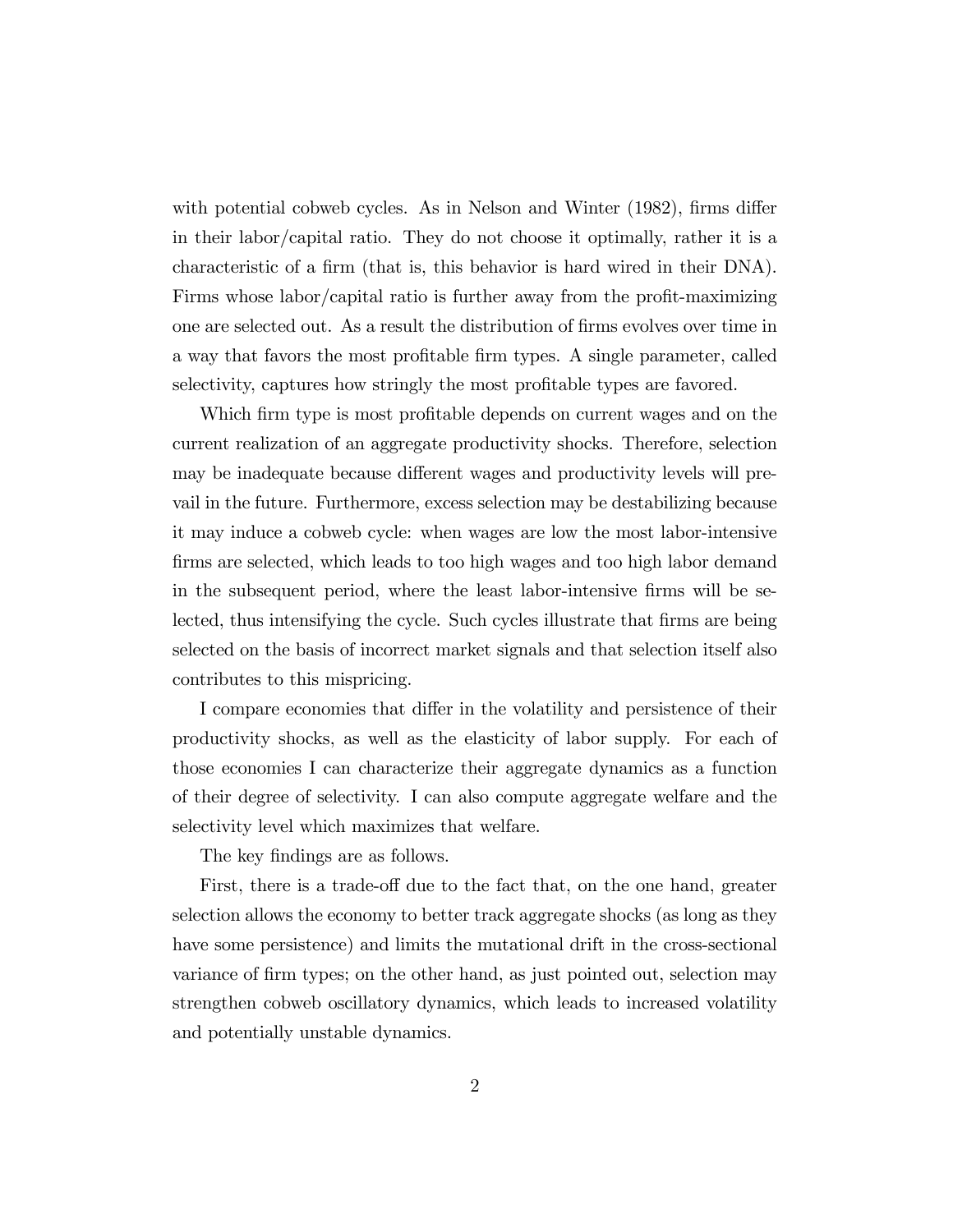Second, there seems to be a value in maintaining a diverse "ecology of firms", because the firm types that will be more adequate in future (uncertain) environments have to be drawn from the pool of existing firms. If selection is too extreme in the current environment, the Örms that are best adapted to a given future environmental change, yet performing poorly in present circumstances, will be very scarce, and it will take longer for the economy to produce a large number of such firms in the new environment.

These observations help us to understand the results. We find that

- Optimal selectivity is larger, the less "cobweb unstable" the economy, i.e. the more elastic the labor supply. This is because the more elastic the labor supply, the less distorted the wage signals may be and the more dampened the oscillations of the economy in response to an initial misalignment in wages. Therefore, the less destabilizing a given degree of selectivity will be. Indeed, if labor supply were infinitely elastic, that would pin down wages at their correct social value; they could not be distorted by wrong decisions on the demand side of the labor market.
- Optimal selectivity is larger, the more persistent the aggregate productivity shocks. This is because selection that takes place now affects the distribution of firms in the future. If shocks are more persistent firms that do better today are also more likely to do better in the future, hence selectivity is more valuable.
- Optimal selectivity is larger, the lower the variance of productivity innovations. This is the "biodiversity" effect. When productivity shocks are more volatile, the future is more uncertain and this makes it more valuable to keep a sufficient mass of firms of various types, because it is more likely that one of them will be the optimal one.

The model can also be extended to account for an endogenous capital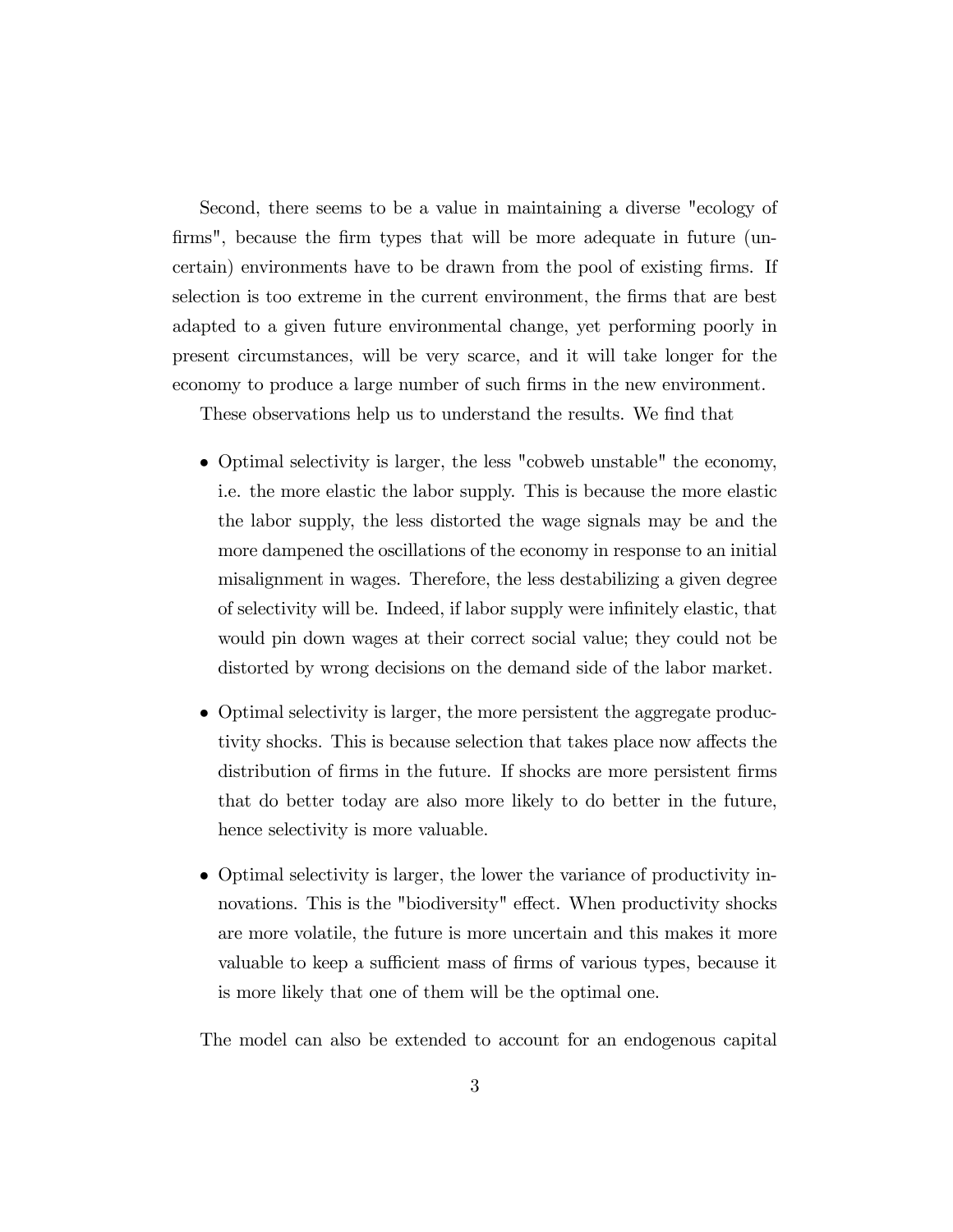stock, economic growth, and a selection process "with memory", i.e. which rewards past performance in addition to just current performance. It is shown that the optimal selectivity level should go up (resp. down) with economic growth, if capital accumulation is unresponsive (resp. responsive) to growth. Also, my numerical simulations indicate that if selectivity is chosen optimally, faster growing economies will tend to have more volatile áuctuations. Finally, memory tends to raise the optimal level of selectivity, because it introduces another mechanism for raising inertia.

While selection is governed by a mechanical process, its parameters can be intuitively related to economic institutions. For example, we may think that greater selectivity is the outcome of more competitive markets or more stringent credit conditions. The results imply that which institutions work best at delivering a sound macroeconomic performance depends on the structure of the shocks and of the productivity growth process faced by the economy. I provide some suggestive evidence that the nexus between institutions, selectivity, and aggregate inertia may be at work in a cross-section of countries: I show that there exists a positive correlation between the ranking of a country in a number of indicators of product market regulation, on the one hand, and its inertia in the aggregate labor/capital ratio, on the other hand. This is consistent with the model provided one assumes that product market regulations reduce selectivity.

# 2 Related literature

Selection naturally intervenes in all models where some relevant dimension of economic activity is subject to an extensive margin (see for example Jovanovic (1982), Caballero and Hammour (1994), MÈlitz (2003)). However, as long as agents optimize, such selection is just a by-product of the existence of nonconvexities and Öxed costs. The assumption that Örms are rational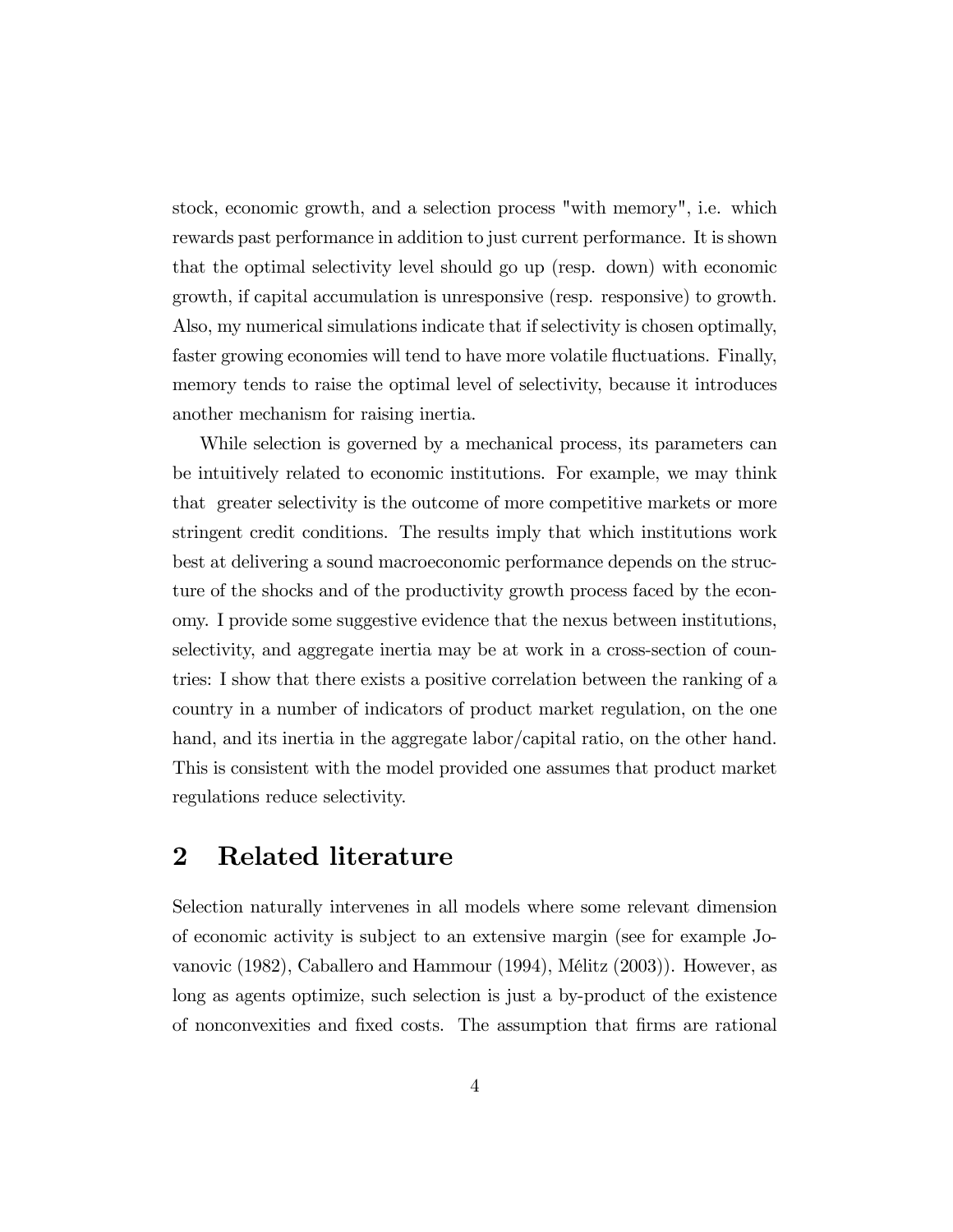optimizing agents is not adequate to analyze the central role of selection as a mechanism for error correction in a capitalist economy<sup>3</sup>. By contrast in models of bounded rationality and adaptive learning, selection is an essential ingredient of the process by which the economy evolves.

This is not the first paper which studies those issues in the context of the cobweb model. Following the standard results of Ezekiel (1938) and Muth (1961), the literature has analyzed whether the cobweb cycle converges depending on learning processes (Carlson (1969), Bray and Savin (1986)). More recently, Arifovic (1994) has addressed the same issue using genetic algorithms, that is, applying Darwinian selection mechanisms to the learning strategies being used<sup>4</sup>. Her simulations indicate that, in the absence of shocks, the economy generally converges to the rational expectations equilibrium, even though the parameters may be such that it is cobweb-unstable. Franke (1998), building on this work, provides a number of interesting simulations that typically (but not systematically) imply that the economy does not deviate much from the Walrasian equilibrium.

Our simple framework allows us to parametrize selectivity by a single number, derive linear dynamics at the aggregate level, and compute the selectivity parameters that deliver the highest welfare. The price to be paid is that the strategies that the firms follow are fixed (as in Arifovic  $(1994)$ ) so that the richer adaptive learning strategies of Franke (1998) are not consid-

<sup>3</sup>As pointed out by Caballero and Hammour (1996), in general entry and exit will not be efficient (as compared to some optimal benchmark) if there are market failures; this is an instance of inadequate selection, but only as a consequence of the market failure.

<sup>&</sup>lt;sup>4</sup>The Darwinian view according to which firms, rather than optimizing, are characterized by an array of fixed business strategies that one may interpret as their "DNA" is pervasive in the business literature. See for example Marks (2002).

To be sure, the strategies described in such a book are far more complex and qualitative than just deciding one's capital/labor ratio. Nevertheless they exemplify how capitalism is a trial-and-error process through which unprofitable behavioral rules are eventually abandoned, while profitable ones are replicated. This paper is a first step at analyzing the consequences of this trial-and-error process for aggregate dynamics.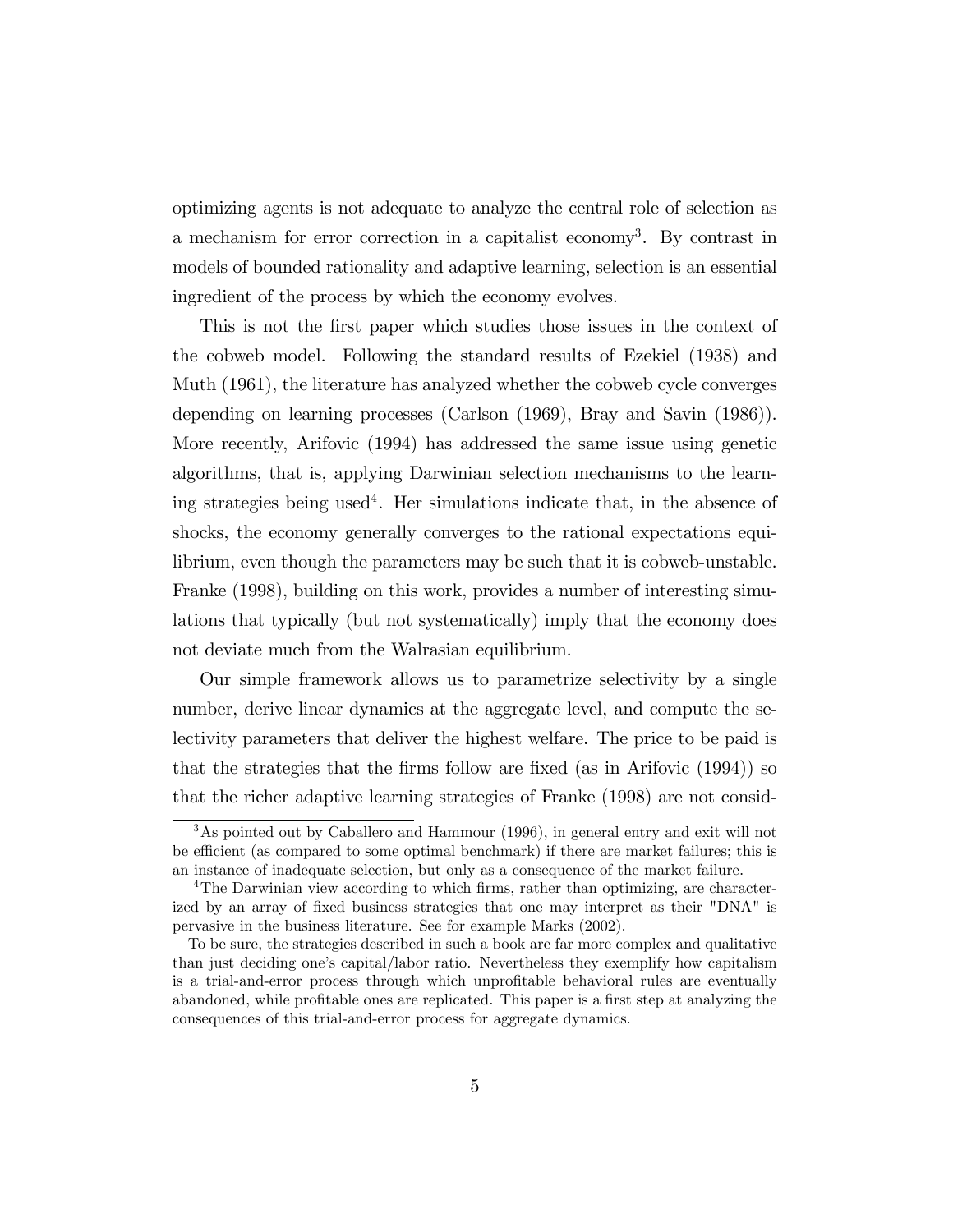ered<sup>5</sup>. Besides showing that greater selectivity reduces inertia and raises the likelihood of unstable aggregate oscillations, this paper's key contribution is to show how the optimal degree of selectivity depends on the economic environment, as defined by  $(i)$  the elasticities of supply and demand,  $(ii)$  the volatility and persistence of aggregate shocks, (iii) the variance of mutations, and (iv) the trend rate of productivity growth.

# 3 A simple selection process

There is a continuum of firms of total mass equal to one. Each firm  $i$  has one unit of capital. Its production function at date  $t$  is

$$
y_{it} = A_t l_i^{\alpha},
$$

where  $A_t$  is an aggregate productivity shock. Firms do not optimize, instead their behavior is pinned down by their "type". Here this means that each firm pursues a fixed employment policy  $l_i$ . More generally this could stand for various aspects of the " $DNA$ " of a firm, such as managerial practices, etc. Optimization then only takes place indirectly, through the way markets select firms.

At date  $t$ , total labor supply is such that

$$
w_t = \omega L_t^{\gamma},
$$

where  $L_t$  is total employment and  $w_t$  is the wage.

Given  $w_t$ , the profit of a firm of type l at date t is given by

$$
\pi_t(l) = A_t l^{\alpha} - w_t l.
$$

<sup>&</sup>lt;sup>5</sup>Note however that Franke's results themselves, somewhat fascinatingly, show that a large proportion of firms survive following fixed output strategies, despite the other firms pursuing more flexible behavioural rules.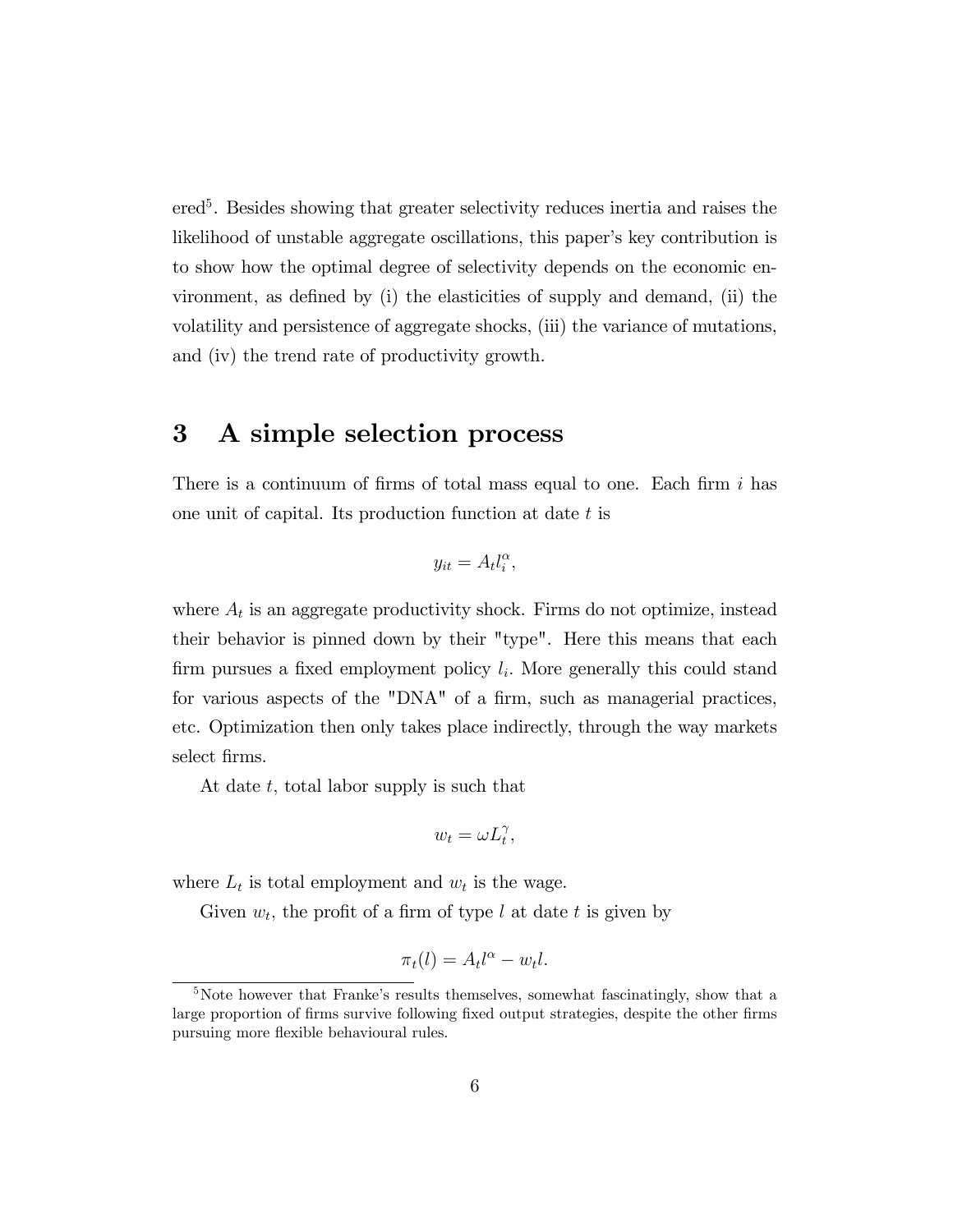The most profitable firm type, at  $t$ , is the one such that

$$
l = l_t^* = \left(\frac{\alpha A_t}{w_t}\right)^{\frac{1}{1-\alpha}}.
$$

I assume that the distribution of firm type at t is given by  $f_t(x)$ , where  $x = \ln l$ .  $f_t$ ) evolves over time for two reasons. First, firm types are subject to random mutation. Second, selection by markets raises the frequency of the most profitable firms. This selection process is formalized as follows: the greater the distance between a firm type and the most profitable type, the more its frequency is reduced in the following period. More specifically, let  $x_t^* = \ln l_t^*$  and let  $\sigma_t^2 = Var_t(x)$  be the cross-sectional variance of the distribution of log firm size. At the end of period  $t$ , random mutation takes place, so that x is replaced by  $x + \varepsilon$ , where  $\varepsilon$  is a random noise with density  $h(\varepsilon)$ . That is, the distribution of firm types at the end of period t is given by

$$
g_t(x) = \int_{-\infty}^{+\infty} f_t(y)h(x - y)dy.
$$

After this mutation takes place, selection operates so as to favor the firm types that were closer to the most profitable one<sup>6</sup>. Hence the distribution at the beginning of  $t + 1$  is given by

$$
f_{t+1}(x) = \frac{g_t(x) \exp(-\delta \frac{(x - x_t^*)^2}{2})}{D_t},\tag{1}
$$

where  $D_t = \int g_t(x) \exp(-\delta \frac{(x - x_t^*)^2}{2})$  $\frac{x_i}{2}$ )dx. The parameter  $\delta$  captures the intensity of selection. At  $\delta = 0$  no selection takes place, and the distribution of firms keeps spreading under the influence of random mutations. At  $\delta = +\infty$  only firms that have the optimal employment level survive, and next period all firms will have that type.

<sup>&</sup>lt;sup>6</sup>Strictly speaking, it would be more rigorous to assume that  $f_t(x)$  is altered by a multiplicative factor which is increasing in  $\pi_t(e^x)$ , but replacing profits by the distance to the optimal employment level is a handy approximation.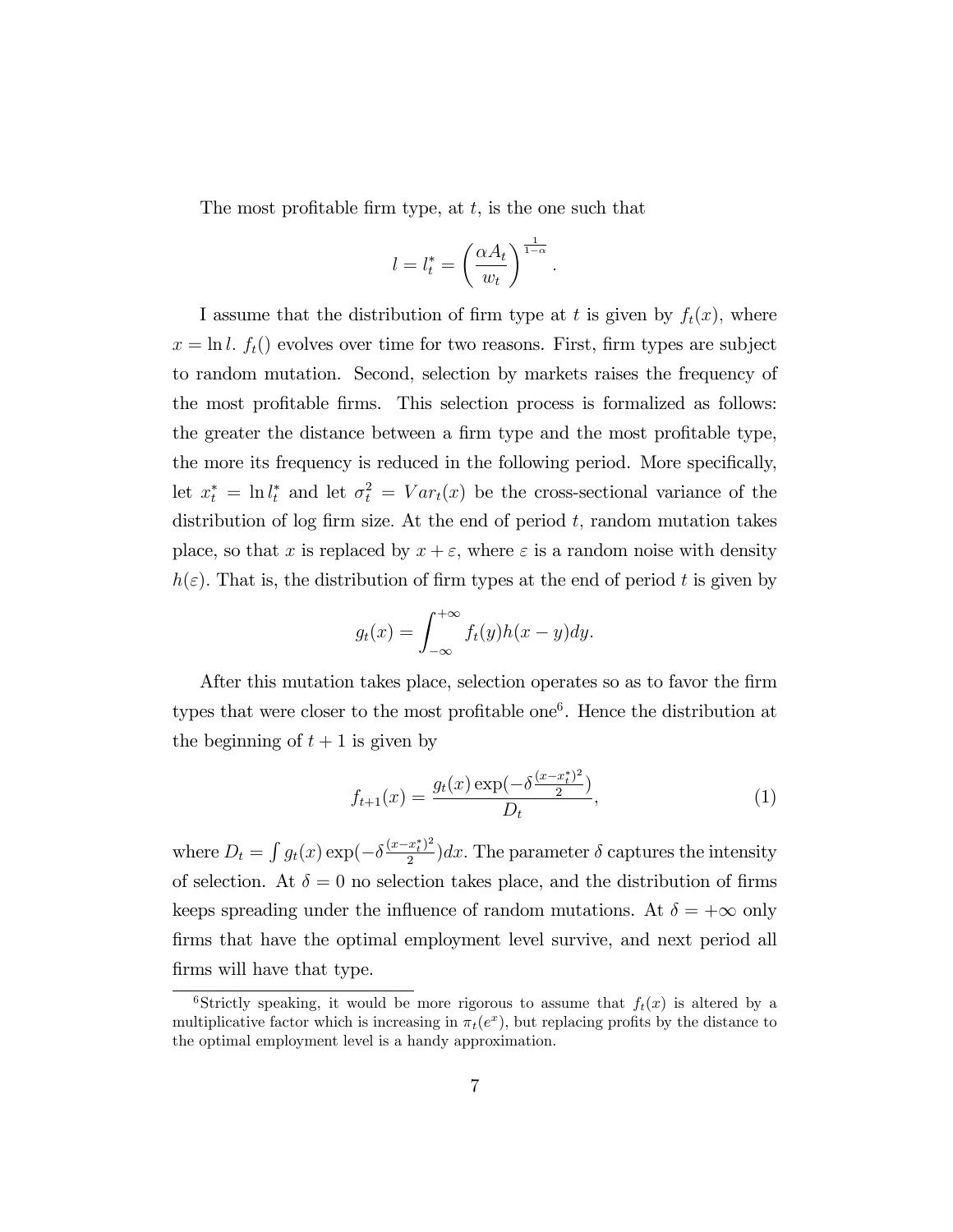The model is silent about how this selection process operates. There are three potential margins: imitation (by either new entrants or existing firms), exit, and growth of the most successful firms. The relative importance of these three margins is irrelevant here.

It is easy to see that if  $f_t()$  is normal, i.e.  $f_t(x) = \frac{1}{\sqrt{2\pi}}$  $\frac{1}{2\pi\sigma_t} \exp(-\frac{(x-\bar{x}_t)^2}{2\sigma_t^2})$  $\frac{-x_t)^2}{2\sigma_t^2}$ ), and if h is normal, that is  $h(\varepsilon) = \frac{1}{\sqrt{2\pi}}$  $\frac{1}{2\pi\sigma_m} \exp\left(-\frac{\varepsilon^2}{2\sigma_r^2}\right)$  $\frac{\varepsilon^2}{2\sigma_m^2}$ , then so is  $f_{t+1}$ . Furthermore the mean log employment level then evolves according to

$$
\bar{x}_{t+1} = \frac{\bar{x}_t + \delta\left(\sigma_t^2 + \sigma_m^2\right)x_t^*}{1 + \delta\left(\sigma_t^2 + \sigma_m^2\right)},\tag{2}
$$

while the variance of the distribution evolves according to

$$
\sigma_{t+1}^2 = \frac{\sigma_t^2 + \sigma_m^2}{1 + \delta \left(\sigma_t^2 + \sigma_m^2\right)}.\tag{3}
$$

We are now in a position to solve for the equilibrium of this economy. It will be useful to use the following parameters:

$$
\tau = \frac{\gamma}{1 - \alpha}
$$

and

$$
d = \delta \sigma_m^2.
$$

We have that

$$
x_t^* = \frac{1}{1 - \alpha} \left( \ln \alpha + a_t - \ln w_t \right),\tag{4}
$$

where  $a_t = \ln A_t$ ;

$$
\ln L_t = \ln E_t l = E_t \ln l + \frac{\sigma_t^2}{2} = \bar{x}_t + \frac{\sigma_t^2}{2}.
$$
 (5)

This determines the wage at  $t$ :

$$
\ln w_t = \gamma \left(\bar{x}_t + \frac{\sigma_t^2}{2}\right) + \ln \omega. \tag{6}
$$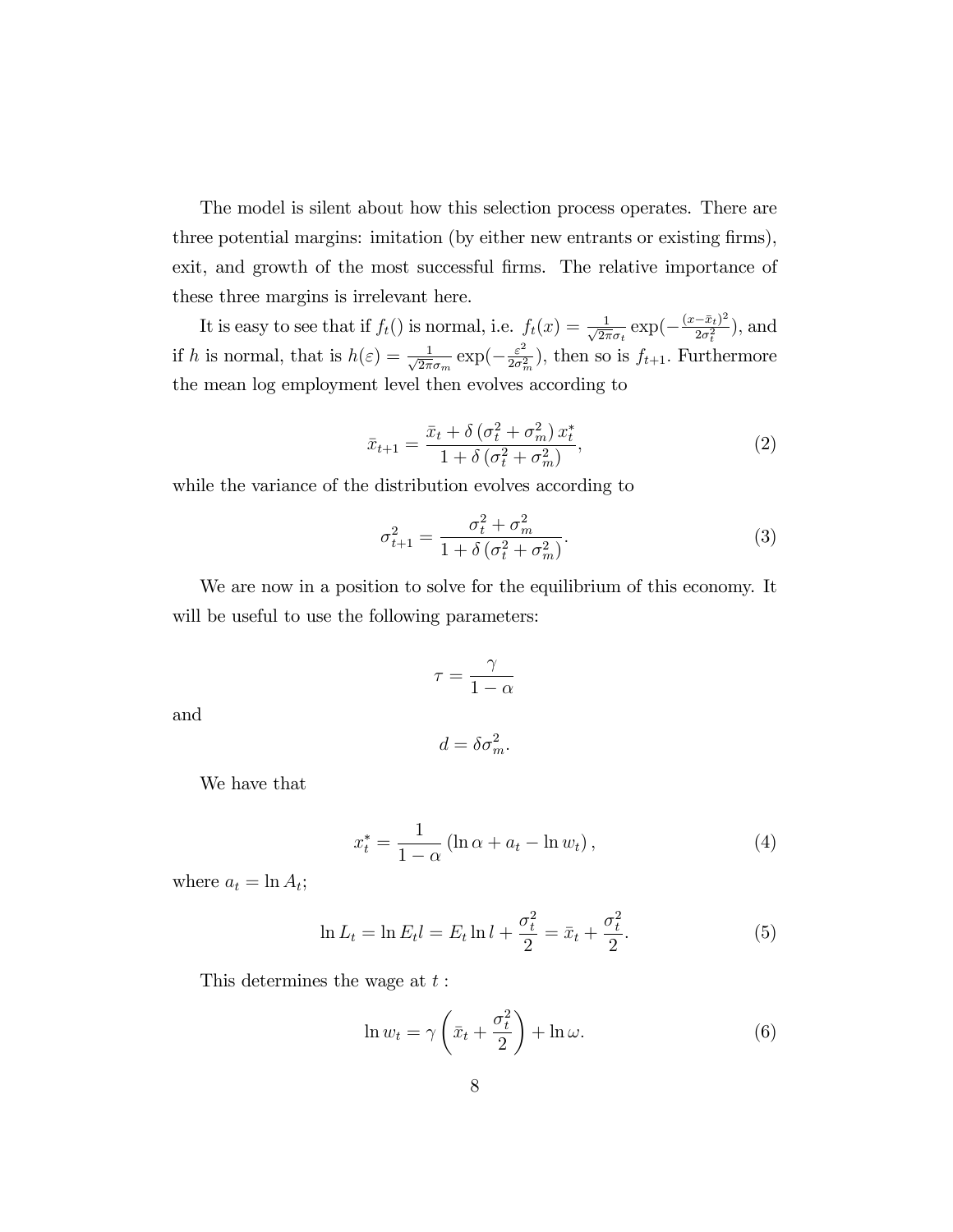Finally, substituting (6) into (4) and then into (2) we get

$$
\bar{x}_{t+1} = b_t + \frac{\delta \left(\sigma_t^2 + \sigma_m^2\right)}{(1 + \delta \left(\sigma_t^2 + \sigma_m^2\right))(1 - \alpha)} a_t + \frac{1 - \alpha - \delta \gamma \left(\sigma_t^2 + \sigma_m^2\right)}{(1 + \delta \left(\sigma_t^2 + \sigma_m^2\right))(1 - \alpha)} \bar{x}_t, \tag{7}
$$

where

$$
b_t = \frac{\delta (\sigma_t^2 + \sigma_m^2)}{(1 + \delta (\sigma_t^2 + \sigma_m^2))(1 - \alpha)} \left( \ln \frac{\alpha}{\omega} - \gamma \frac{\sigma_t^2}{2} \right).
$$

Equations (7) and (3) characterize the dynamics of the system. While they are non linear, the system is asymptotically univariate and linear. This is because (3) implies that  $\sigma_t^2$  evolves deterministically and converges monotonically to

$$
\sigma_{\infty}^2 = -\frac{\sigma_m^2}{2} + \frac{\sqrt{\sigma_m^4 + 4\sigma_m^2/\delta}}{2}.
$$
\n(8)

This asymptotic cross-sectional dispersion of Örms is larger, the greater the "mutation rate"  $\sigma_m^2$  and the smaller the selectivity parameter  $\delta$ . It becomes infinite as  $\delta \to 0$  and nil as  $\delta \to \infty$ .

Also, the deterministic (log) employment component  $b_t$  converges to

$$
b_{\infty} = \frac{\delta \sigma_{\infty}^2}{1 - \alpha} \left( \ln \frac{\alpha}{\omega} - \gamma \sigma_{\infty}^2 / 2 \right)
$$
 (9)

Asymptotically, then, the evolution equation of  $\bar{x}$  becomes

$$
\bar{x}_{t+1} = b_{\infty} + \frac{\delta \sigma_{\infty}^2}{(1 - \alpha)} a_t + \theta \bar{x}_t, \tag{10}
$$

where

$$
\theta = \frac{\sigma_{\infty}^2}{\sigma_{\infty}^2 + \sigma_m^2} - \frac{\delta \gamma \sigma_{\infty}^2}{1 - \alpha} = \frac{\sqrt{1 + 4/d} - 1 - 2\tau}{1 + \sqrt{1 + 4/d}}.
$$
(11)

This formula shows the first result of this paper:

PROPOSITION 1 – Assume the stochatic process for  $a_t$  is stationary. The dynamics of  $\bar{x}_t$  are stable if and only if  $\theta > -1$ , or equivalently

$$
\frac{1}{d} > \frac{\tau^2 - 1}{4}.\tag{12}
$$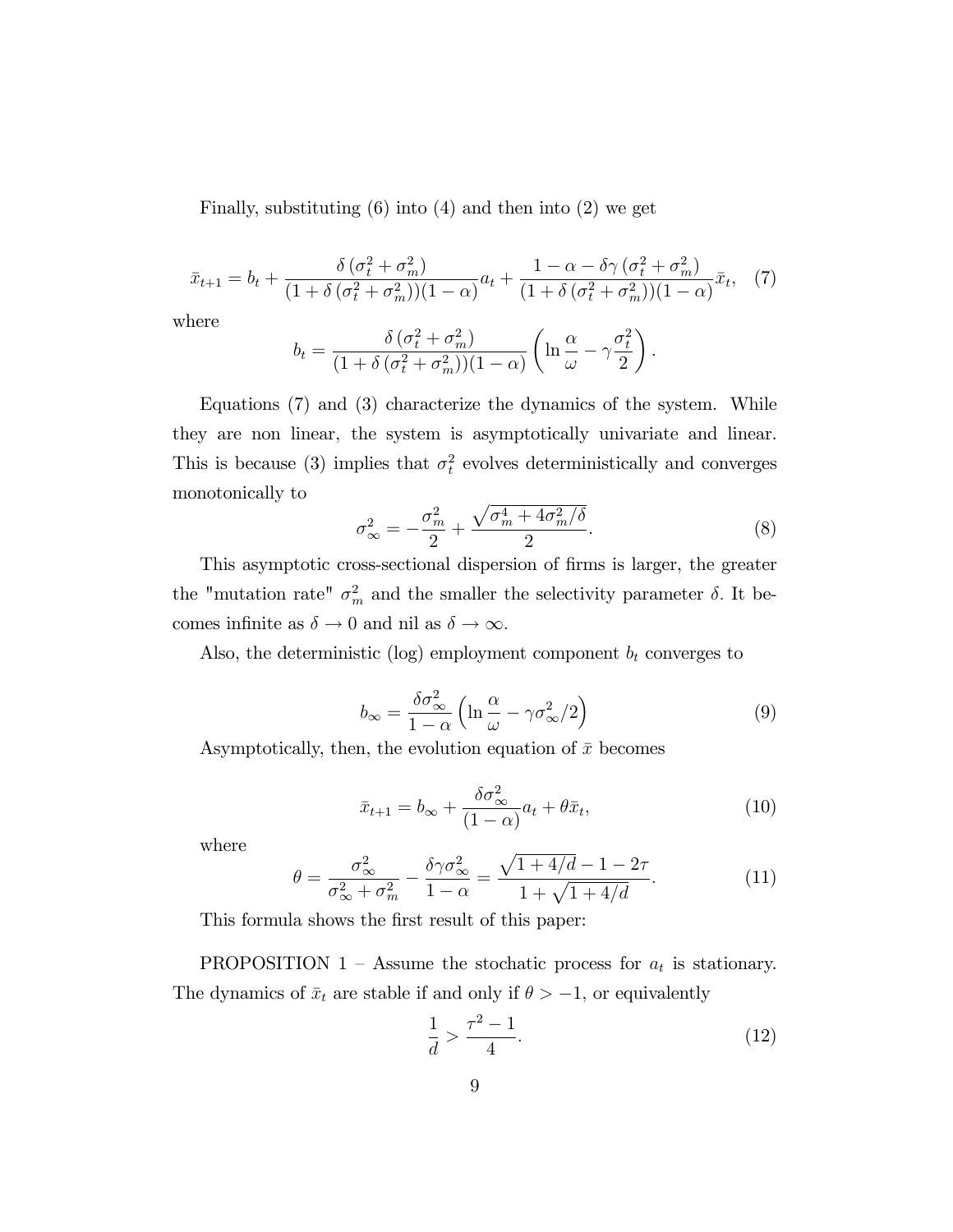Furthermore, if

$$
\frac{1}{d} < \tau + \tau^2,\tag{13}
$$

then the dynamics are oscillatory, i.e.  $\theta < 0$ .

PROOF – The AR1 term,  $\frac{\sigma_{\infty}^2}{\sigma_{\infty}^2 + \sigma_m^2} - \frac{\delta \gamma \sigma_{\infty}^2}{1 - \alpha}$  $\frac{\gamma \sigma_{\infty}}{1-\alpha}$ , is always < 1. Dynamics are stable iff it is  $> -1$ . This is equivalent to  $\delta < \frac{1-\alpha}{\gamma}$  $\begin{pmatrix} 1 \end{pmatrix}$  $\frac{1}{\sigma_{\infty}^2+\sigma_m^2}+\frac{1}{\sigma_{\circ}^2}$  $\sigma_{\infty}^2$  $\big)$ , which by (8) is equivalent to (12). Dynamics are oscillatory iff  $\frac{\sigma_{\infty}^2}{\sigma_{\infty}^2 + \sigma_m^2} - \frac{\delta \gamma \sigma_{\infty}^2}{1 - \alpha} < 0$ , i.e.  $\delta < \frac{1-\alpha}{\gamma}$ 1  $\frac{1}{\sigma_{\infty}^2+\sigma_m^2}$ , which is equivalent to (13). QED

The case where  $\delta = +\infty$  and where there are no shocks delivers the standard cobweb cycle (Ezekiel, 1938): by selecting only the most profitable firm at t, markets set labor demand a  $t + 1$  at the level that corresponds to wages at t; if wages are high at t, employment is low at  $t + 1$ , and wages are low at  $t + 1$ . It is well known that this cycle converges if and only if  $\gamma$  < 1 –  $\alpha$ , i.e.  $\tau$  < 1. Indeed, if  $\tau$  < 1, (12) always holds. In the sequel I will label an eonomy such that the cobweb cycle converges "cobweb-stable". Furthermore, the greater  $\tau$ , the greater the absolute value of the root of such a cycle. Hence  $\tau$  is an index of cobweb instability.

As shown by Proposition 1, if the economy is cobweb-stable, then it is even more stable under Önite selectivity. Otherwise, it will be stable provided selectivity remains below a given threshold. The economy is more stable, the lower its selectivity and the lower the mutation rate. Therefore, the selectivity threshold below which the economy is stable is lower, the greater the mutation rate. In generating instablility, mutation plays a somewhat similar role as selectivity. A greater mutation rate means that the pool of firms pursuing today's optimal policy rather than yesterday's will be larger, which increases the number of firms that will pursue this policy tomorrow, and therefore the likelihood of instability.

If we interpret, plausibly, economies with a larger  $\delta$  or a larger mutation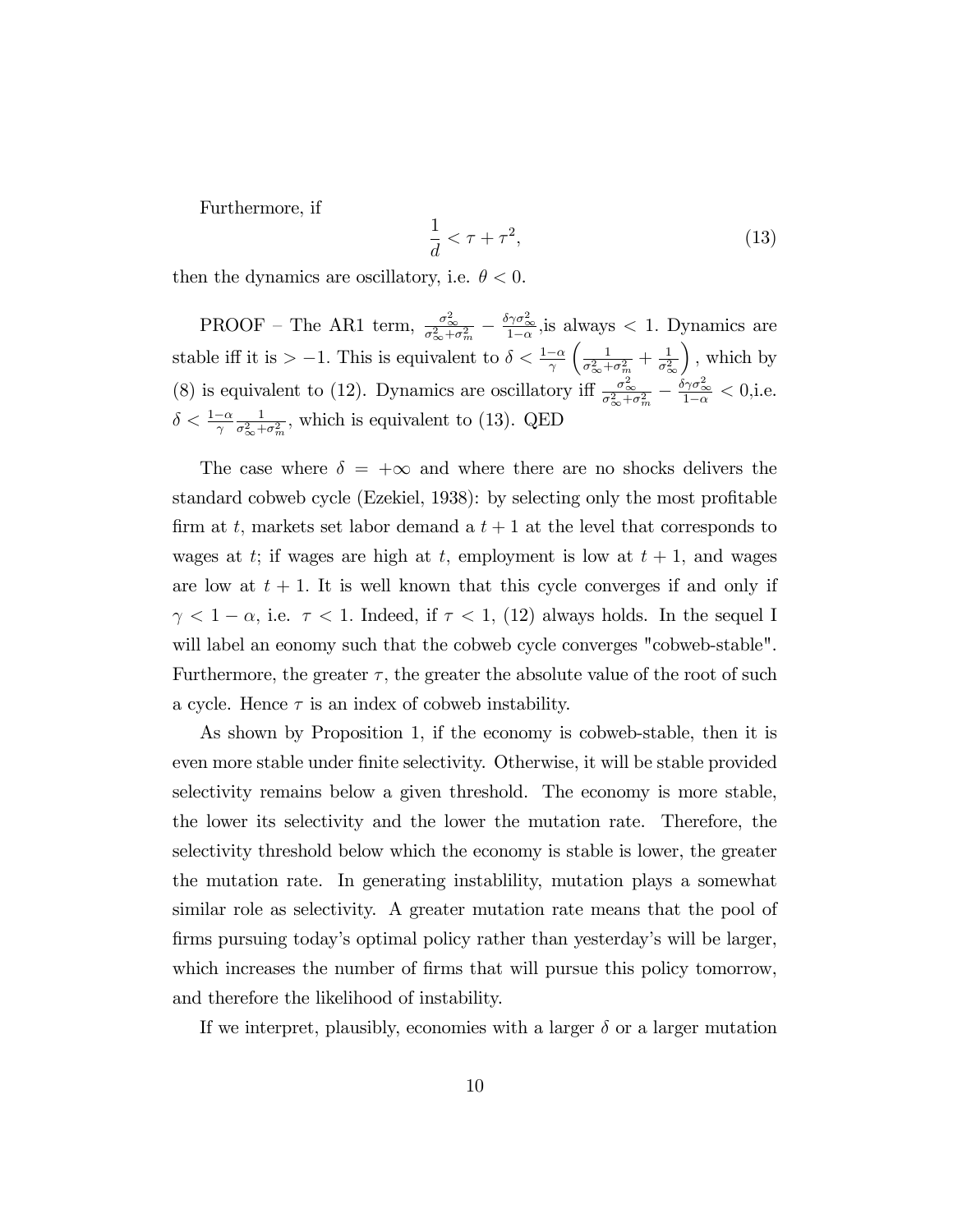rate as being more of the "capitalist" kind, then Proposition 1 provides some foundations for the often heard claim that "capitalist economies are inherently instable". This instability comes from the fact that selection takes place on the basis of incorrect prices – that is, on the basis on wages at  $t$ , instead of the REE wages at  $t+1$  – and by inducing too many firms to adopt the incorrect type, prices next period are made even more incorrect.

Suppose now a central planner wants to choose how capitalist the economy is, i.e. what the optimal value of  $\delta$  should be. This central planner can be viewed as a metaphor for the outcome of "systems competition" à la Sinn (2003). That is, it is reasonable to assume that economies that do poorly will eventually adopt the institutions of economies that do well. By looking at the optimum, I am silent about the way this macro-selection process operates, as the model is equally silent about how the selectivity parameter  $\delta$  relates to actual institutions.

Our central planner clearly faces a trade-off: the economy is more stable when  $\delta$  is lower, on the other hand it takes longer for it to learn the correct price, and it is less reactive to shocks. Finally, a lower value of  $\delta$  also raises the asymptotic dispersion of Örm size because less selective pressure is exerted against mutations. The central planner would want all firms to choose the Walrasian employment level (which also maximizes total surplus) given by  $x_t = \frac{1}{1-1}$  $\frac{1}{1-\alpha}(\ln \alpha + a_t - \ln w_t)$  and  $\ln w_t = \gamma x_t$ , that is

$$
\tilde{x}_t = \frac{1}{1 - \alpha + \gamma} (\ln \alpha + a_t). \tag{14}
$$

I assume that the central planner's welfare is given by

$$
E\sum_{t=0}^{+\infty}\beta^t\ln(S_t+\Pi_t),
$$

where  $S_t$  is the workers surplus and  $\Pi_t$  total profits. It is shown (Appendix 1) that maximizing this expression can be approximated by the following problem: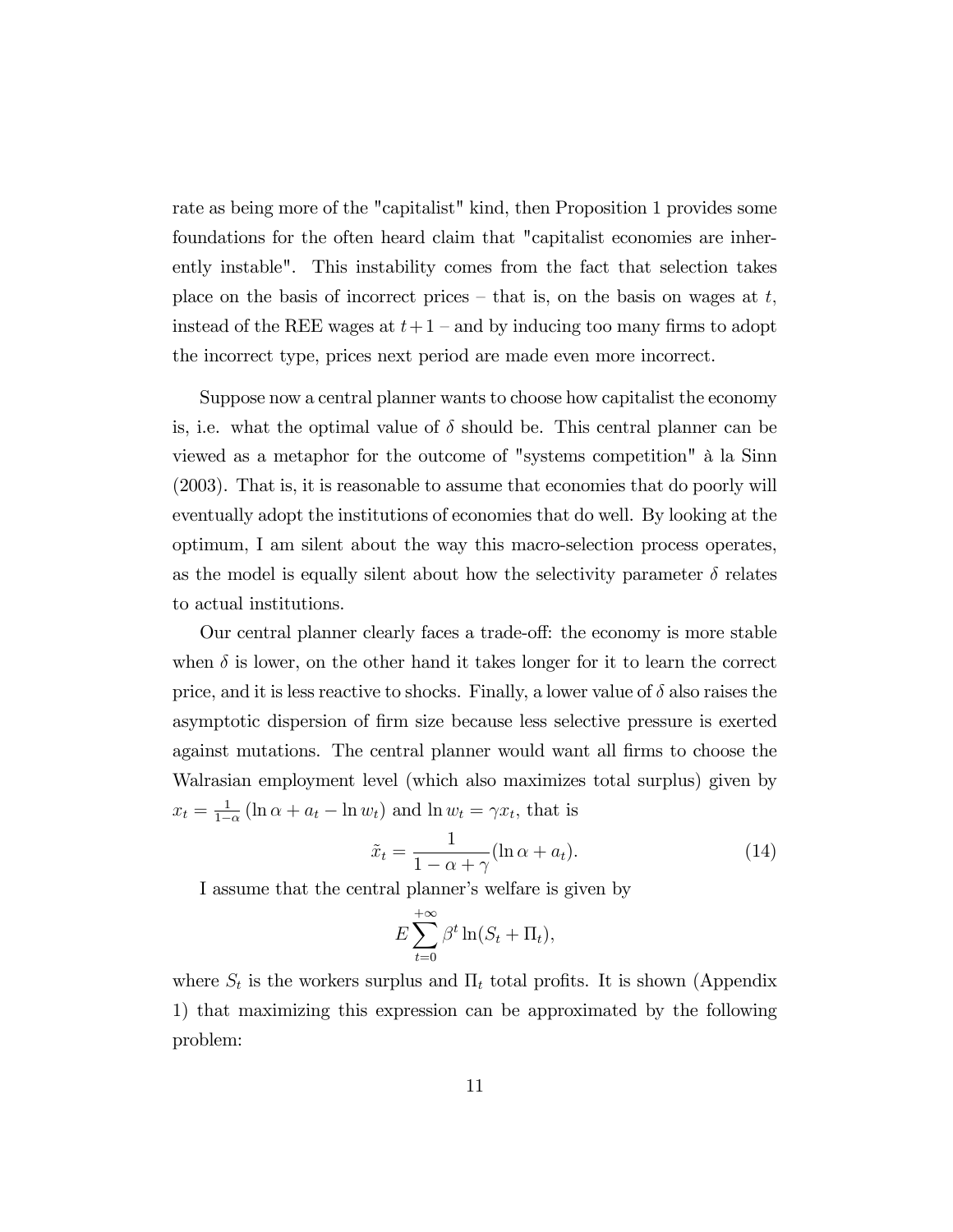$$
\min E \sum_{t=0}^{+\infty} \beta^t (\sigma_t^2 + (1+\tau)(\bar{x}_t - \tilde{x}_t)^2). \tag{15}
$$

I assume that  $a_t$  follows an AR1 process

$$
a_t = \rho a_{t-1} + \varepsilon_t,\tag{16}
$$

with  $\varepsilon_t \sim N(0, \sigma_{\varepsilon}^2)$ . Furthermore, the central planner acts "asymptotically" by minimizing the long-term welfare áow on the RHS of (15). That is, the government minimizes  $\lim_{t\to\infty} \sigma_t^2 + (1+\tau)E(\bar{x}_t - \tilde{x}_t)^2$ , which is equal to

$$
\mathcal{L} = \sigma_{\infty}^2 + (1 + \tau)((Eu)^2 + Var(u)),\tag{17}
$$

where  $u_t = \bar{x}_t - \tilde{x}_t$  is the "average log size gap" (ALSG), that is, the difference between the average log size of a firm in our economy and the (common to all Örms) log size in the Walrasian economy. The preceding derivations allow us to characterize the law of motion for the ALSG:

$$
u_{t+1} = \bar{u} - \frac{1}{1 - \alpha + \gamma} \varepsilon_{t+1} + \frac{1 - \rho}{1 - \alpha + \gamma} a_t + \theta u_t, \tag{18}
$$

where

$$
\bar{u} = -\frac{\tau \delta}{2} \sigma_{\infty}^4.
$$
\n(19)

From the RHS of (17), we see that the asymptotic losses to the social planner come from three sources:

1. The cross-sectional dispersion of firm size, given by

$$
\sigma_{\infty}^{2} = \frac{\sigma_{m}^{2}}{2}(-1 + \sqrt{1 + 4/d}).
$$
\n(20)

This is larger, the larger the mutation rate and the smaller the selectivity level.

2. The average output gap, given by

$$
Eu = \frac{\bar{u}}{1 - \theta}.\tag{21}
$$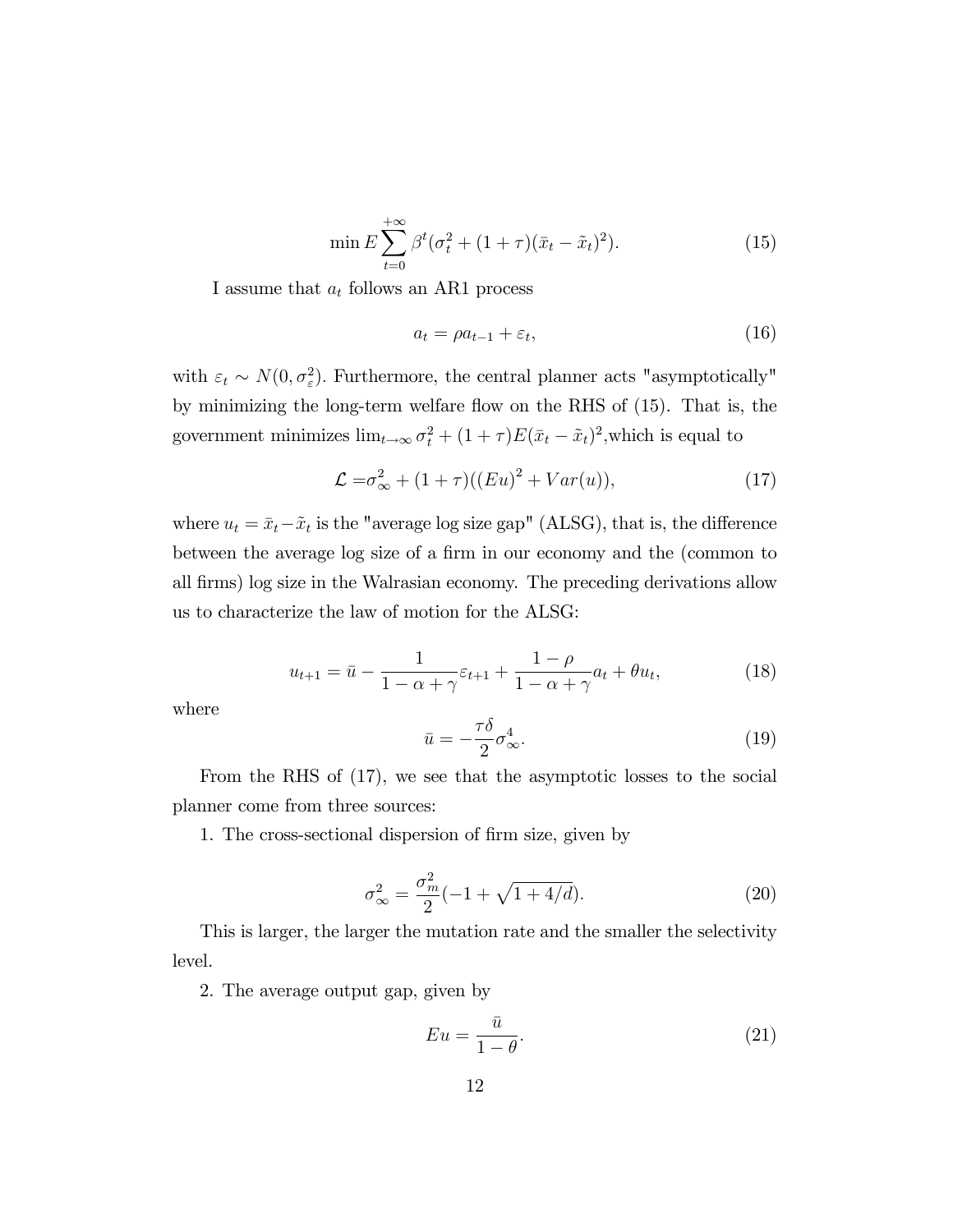This formula tells us that the average mistake made by a firm setting employment in this economy compared to the Walrasian one is larger, the more cobweb-unstable (the larger  $\tau$ ) and the less selective (the lower  $\delta$ ) the economy. Why is that so? The average output gap is negative (meaning firms on average are too small compared to the Walrasian allocation) because log Örm size dispersion per se tends to raise aggregate employment due to Jensen's inequality<sup>7</sup>. This tends to raise wages above the Walrasian level, which reduces average log firm employment. This effect is stronger, the greater the reaction of wages to employment, i.e. the greater the instability  $\tau$ , and the greater the asymptotic cross sectional variance of log employment, i.e. the lower the selectivity parameter  $d$ .

3. The volatility of the ALSG, given by

$$
Var(u) = \frac{\sigma_{\varepsilon}^2}{\left(1 - \alpha + \gamma\right)^2} \frac{2}{(1 + \rho)(1 + \theta)(1 - \rho\theta)}.
$$
\n(22)

### **3.0.1** The effect of  $\rho$  and  $\tau$

Table 1 reports the optimal value of d as a function of  $\rho$  and  $\tau$  for a typical set of simulations. The other parameters have been set to  $\alpha = 0.5$ ,  $\sigma_{\varepsilon}^2 = 0.02$ and  $\sigma_m^2 = 0.05$ . The optimal value of d is driven by the trade-off between long-term cross-sectional dispersion in firms' type and aggregate stability of employment dynamics. Two key patterns emerge.

First, optimal selectivity is larger, the more persistent the productivity shocks. This is because the more persistent those shocks, the more the most profitable firms at date t are likely to be the optimal firm type in the subsequent periods. Note that even if the shocks are not persistent some selectivity

 $7By$  the same token, log firm size dispersion would tend to push aggregate employment above its Walrasian level. But we have proved that the social planner's objective can be expressed as a function of the cross-sectional deviation of log firm size and the absolute value of the output gap. Thus taking those into account we can ignore employment.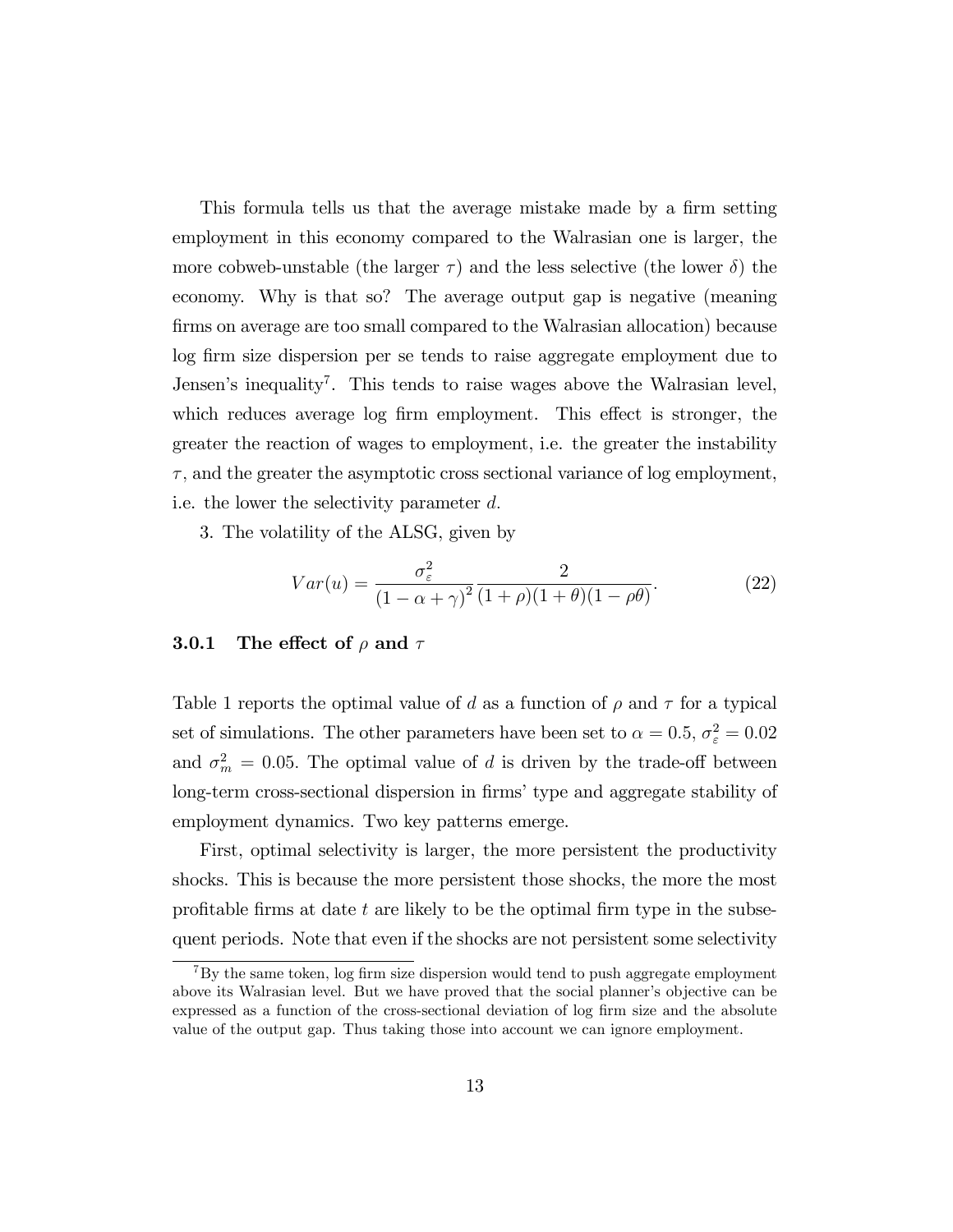is optimal, since otherwise mutations would accumulate and the dispersion of firm types would become infinite, which is inefficient. Furthermore, as long as it is not strong enough to generate instability, some selectivity brings the firm types in line with the correct ones on average.

Second, the greater  $\tau$ , i.e. the more cobweb-unstable the economy, the lower the selectivity level. The greater  $\tau$ , the more wages react to a deviation in aggregate employment, and the greater the welfare loss in subsequent periods from picking the wrong Örm type at a given date. Since selection never operates on the basis of the correct market signals, one is more willing to mitigate it when  $\tau$  is larger. We can also note that when  $\gamma$  is large, selectivity is very inelastic to the degree of persistence in productivity shocks.

|  | $\rho \gamma \quad 0 \quad 0.2 \quad 0.5 \quad 1 \quad 2 \quad 5$ |  |  |
|--|-------------------------------------------------------------------|--|--|
|  | $0.01$ 1.86 1.08 0.61 0.32 0.14 0.03                              |  |  |
|  | $0.2$ $3.76$ $1.63$ $0.79$ $0.37$ $0.15$ $0.03$                   |  |  |
|  | $0.4$ 13.3 2.57 1.00 0.43 0.15 0.03                               |  |  |
|  | $0.6$ 99 4.26 1.27 0.47 0.16 0.03                                 |  |  |
|  | 0.8 99 6.69 1.5 0.52 0.18 0.03                                    |  |  |
|  | $0.99$ 99 11.5 1.7 0.56 0.18 0.03                                 |  |  |

Table 1 – Optimal value of d as a function of  $\rho$  and  $\gamma$ ,  $\alpha = 0.5$ ,  $\sigma_{\varepsilon}^2 = 0.02$ ,  $\sigma_m^2 = 0.05.$ 

Table 2a reports the corresponding value of  $\theta$ , the AR1 coefficient in aggregate employment dynamics. Note that this is not the autocorrelation in  $\bar{x}_t$ , but instead the part of it that is induced by selectivity (the other part comes from the autocorrelation in the shocks a). Under  $\delta = +\infty$  it would be equal to  $-\tau$ . As Table 2a makes clear, this contribution is most of the time negative. Table 2b reports the autocorrelation of average log employment  $\bar{x}_t$ , which is equal to  $\frac{\rho+\theta}{1+\rho\theta}$ .<sup>8</sup> We see that in some cases it is optimal to pick d so as

<sup>&</sup>lt;sup>8</sup>This is due to the fact that if  $\hat{x}_t = \bar{x}_t - E\bar{x}$ , then  $\hat{x}_{t+1} = \frac{d}{1-\alpha}\hat{a}_t + \theta\hat{x}_t$ , so that  $Var(\hat{x}_t) = \frac{d^2(1+\rho\theta)\sigma_{\varepsilon}^2}{(1-\alpha)^2(1-\rho)(1-\theta^2)}$  and  $E\hat{x}_t\hat{x}_{t+1} = \theta Var(\hat{x}_t) + \frac{d^2\rho\sigma_{\varepsilon}^2}{(1-\alpha)^2(1-\rho)(1-\rho\theta)}$ .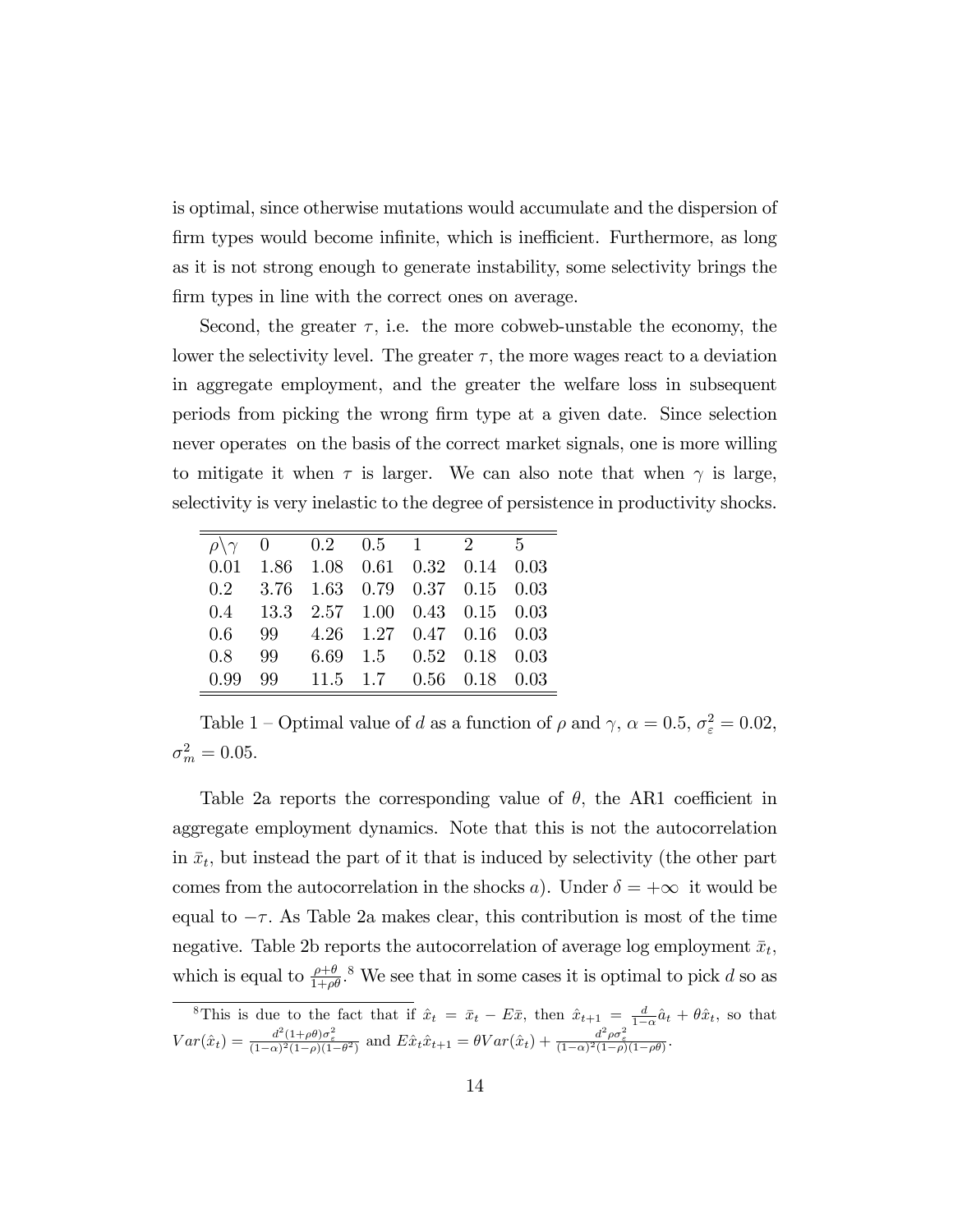to allow for negative autocorrelation. This is the case for  $\rho$  not too large and  $\gamma$  large. In other cases the optimal choice of d will increase the persistence of employment relative to its Walrasian counterpart (where it is simply equal to  $\rho$ ). Note also that empirically observing a positive autocorrelation, i.e.  $\frac{\rho+\theta}{1+\rho\theta} > 0$ , does not preclude the endogenous dynamics of employment to be oscillatory, i.e.  $\theta < 0$ .

|  | $\rho \gamma \quad 0 \quad 0.2 \quad 0.5 \quad 1 \quad 2 \quad 5$ |  |  |
|--|-------------------------------------------------------------------|--|--|
|  | $0.01$ $0.28$ $0.12$ $-0.07$ $-0.28$ $-0.54$ $-0.77$              |  |  |
|  | $0.2$ $0.18$ $0.02$ $-0.15$ $-0.35$ $-0.59$ $-0.77$               |  |  |
|  | $0.4$ $0.07$ $-0.07$ $-0.24$ $-0.42$ $-0.59$ $-0.77$              |  |  |
|  | $0.6$ $0.01$ $-0.17$ $-0.32$ $-0.47$ $-0.65$ $-0.77$              |  |  |
|  | $0.8$ $0.01$ $-0.24$ $-0.38$ $-0.51$ $-0.71$ $-0.77$              |  |  |
|  | $0.99$ $0.01$ $-0.30$ $-0.41$ $-0.56$ $-0.71$ $-0.77$             |  |  |

Table 2a – Persistence parameter  $\theta$  at the optimal choice of d. Same parameters as Table 1.

|  | $\rho \backslash \gamma$ 0 0.2 0.5 1 2 5             |  |  |
|--|------------------------------------------------------|--|--|
|  | $0.01$ $0.29$ $0.13$ $-0.06$ $-0.27$ $-0.53$ $-0.77$ |  |  |
|  | $0.2$ $0.37$ $0.22$ $0.05$ $0.16$ $-0.45$ $-0.68$    |  |  |
|  | $0.4$ $0.45$ $0.33$ $0.18$ $0.03$ $-0.26$ $-0.54$    |  |  |
|  | $0.6$ $0.61$ $0.47$ $0.35$ $0.18$ $-0.08$ $-0.32$    |  |  |
|  | 0.8 0.8 0.70 0.61 0.48 0.22 0.07                     |  |  |
|  | 0.99 0.99 0.98 0.98 0.97 0.94 0.92                   |  |  |

 $\overline{\text{Table 2b - Employment autocorrelation at the optimal choice of } d. \text{ Same}}$ parameters as Table 1

Table 3 reports the corresponding asymptotic cross-sectional dispersion of firm size,  $\sigma_{\infty}$ , while Table 4 reports the average ALSG. Given (20), the interpretation of Table 3 is straightforward. Table 4 confirms the negative effects of firm size dispersion which is discussed above. As selectivity reduces dispersion, it also reduces the size of the ALSG.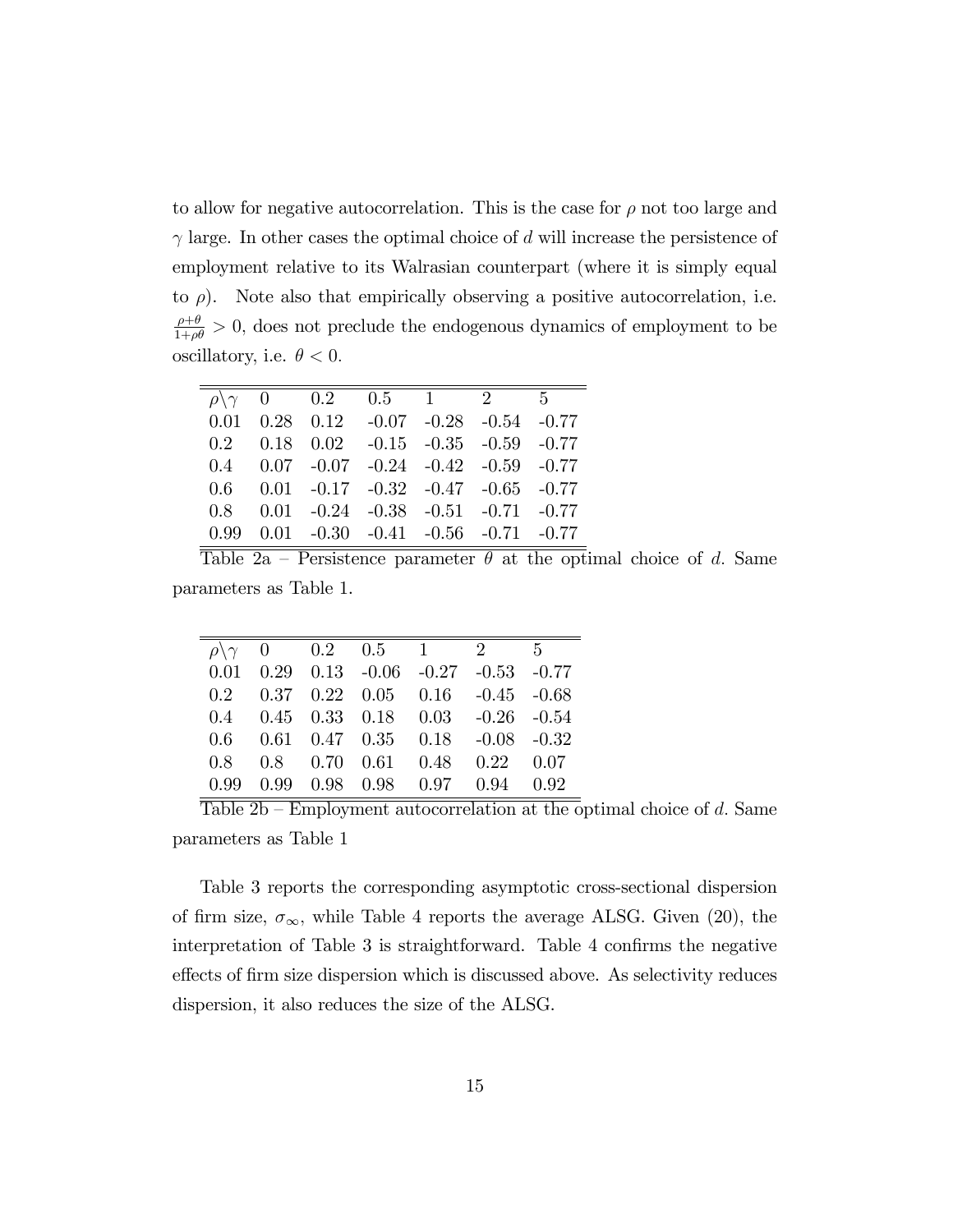| $\overline{\rho \setminus \gamma}$ 0 0.2 0.5 1 2       |  |  | $\overline{5}$ |
|--------------------------------------------------------|--|--|----------------|
| $0.01$ $0.019$ $0.03$ $0.044$ $0.067$ $0.11$ $0.26$    |  |  |                |
| $0.2$ $0.011$ $0.02$ $0.037$ $0.061$ $0.11$ $0.26$     |  |  |                |
| $0.4$ $0.003$ $0.01$ $0.031$ $0.055$ $0.11$ $0.26$     |  |  |                |
| $0.6$ $0.0005$ $0.009$ $0.026$ $0.052$ $0.10$ $0.26$   |  |  |                |
| $0.8$ $0.0005$ $0.007$ $0.023$ $0.049$ $0.097$ $0.26$  |  |  |                |
| $0.99$ $0.0005$ $0.004$ $0.021$ $0.046$ $0.097$ $0.26$ |  |  |                |

 $\overline{\text{Table 3} - \text{Cross-sectional log employment variance}}$  at the optimal choice

of d: Same parameters as Table 1

|                          | $\rho \backslash \gamma = 0$ 0.2                                       | $0.5 \quad 1 \quad 2 \quad 5$ |  |                              |
|--------------------------|------------------------------------------------------------------------|-------------------------------|--|------------------------------|
|                          | $0.01 \quad 0 \quad -0.4 \quad -1.1 \quad -2.2 \quad -4.5 \quad -11.8$ |                               |  |                              |
| $0.2 \quad 0 \quad -0.3$ |                                                                        |                               |  | $-0.9$ $-2.0$ $-4.3$ $-11.8$ |
| $0.4 \quad 0 \quad -0.2$ |                                                                        |                               |  | $-0.8$ $-1.8$ $-4.3$ $-11.8$ |
|                          | $0.6$ $0$ $-0.1$ $-0.6$ $-1.7$ $-4.0$ $-11.8$                          |                               |  |                              |
|                          | $0.8 \quad 0 \quad -0.1$                                               |                               |  | $-0.6$ $-1.6$ $-3.9$ $-11.8$ |
| 0.99                     | $0 -0.05 -0.5 -1.5 -3.9 -11.8$                                         |                               |  |                              |

Table  $4 -$ Average ALSG (%) at the optimal choice of d. Same parameters as Table 1

### **3.0.2** The effect of  $\sigma_m^2$  and  $\sigma_{\varepsilon}^2$ .

How do the variances of mutations and aggregate shocks affect the optimal selectivity level? We can again answer this question by running numerical simulations. Also, in some special cases we can get an analytical solution.

For  $\rho=\tau=0$  we have that

$$
Eu=0
$$

and

$$
Var(u) = \frac{\sigma_{\varepsilon}^2}{\left(1 - \alpha\right)^2} \frac{2}{1 + \theta},
$$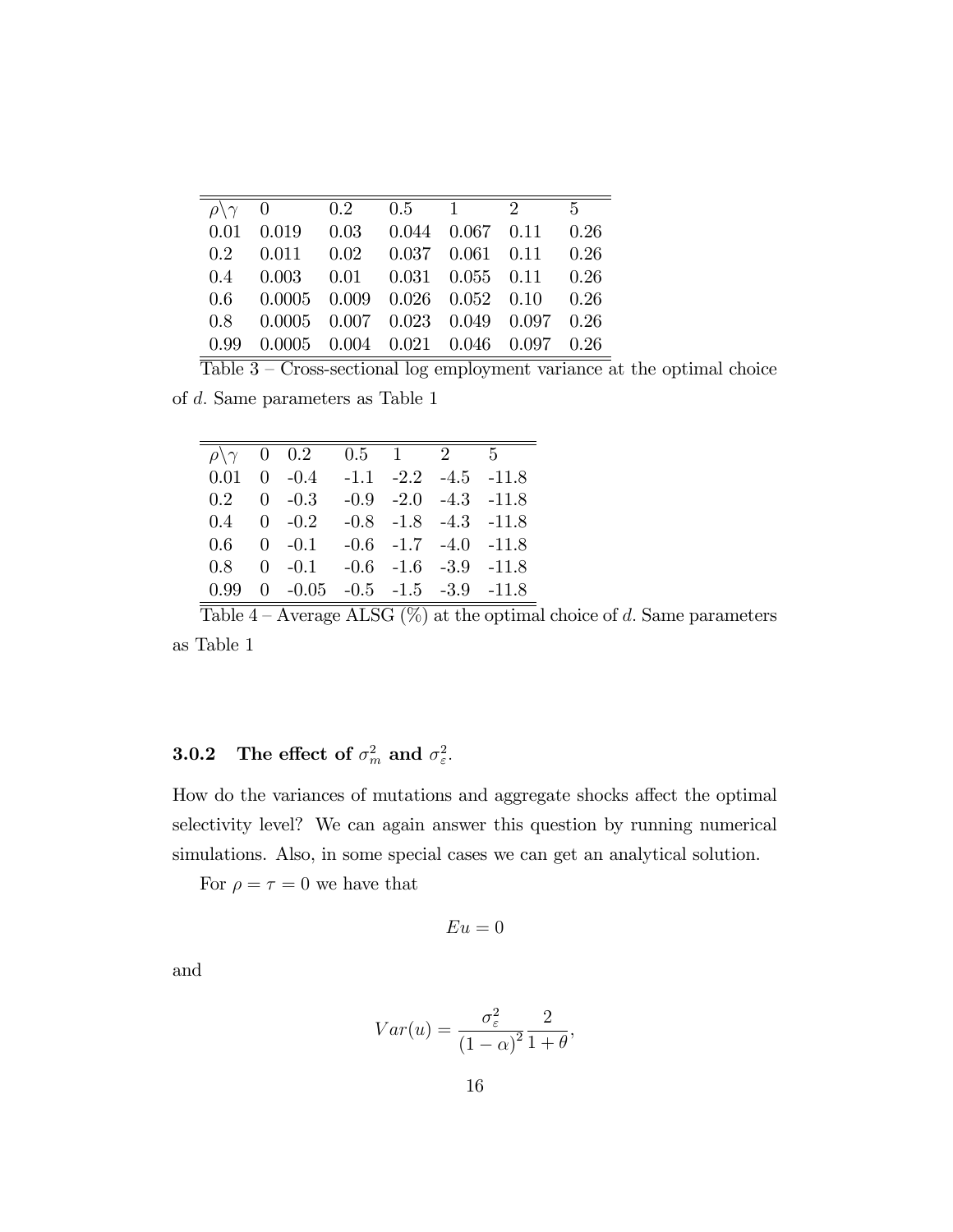while it is always true that

$$
\sigma_{\infty}^2 = \frac{\theta \sigma_m^2}{1 - \theta}.
$$

Therefore, one replace the choice variable by  $\theta$  and the asymptotic objective is

$$
\min_{\theta} \frac{\theta \sigma_m^2}{2(1-\theta)} + \frac{2\sigma_{\varepsilon}^2}{(1-\alpha^2)(1+\theta)}.
$$

The optimal value of  $\theta$  is

$$
\theta = \frac{2\sigma_{\varepsilon} - (1 - \alpha)\sigma_m}{2\sigma_{\varepsilon} + (1 - \alpha)\sigma_m}
$$

and the corresponding value of d is<sup>9</sup>

$$
d = \left(\frac{\sigma_{\varepsilon}^2}{(1-\alpha)^2 \sigma_m^2} - \frac{1}{4}\right)^{-1} \text{ if } 2\sigma_{\varepsilon} > (1-\alpha)\sigma_m
$$
  
=  $+\infty$  if  $2\sigma_{\varepsilon} \le (1-\alpha)\sigma_m$ .

This expression suggests that optimal selectivity is a decreasing function of the  $\sigma_{\varepsilon}/\sigma_m$  ratio. The greater the variance of productivity shocks, the greater the "biodiversity" value of maintaining a large enough pool of firms at various employment level, in order to better react to future "changes in the environment", i.e. productivity shocks that call for a change in the optimal Örm size. One can also show, based on the preceding formula, that  $d\delta/d\sigma_m^2 > 0$ . Thus selectivity clearly goes up with the variance of mutational shocks. Bigger mutations raise the long-term cross sectional dispersion of Örm size, which induces an increase in selectivity so as to limit the associated welfare losses.

Are these results confirmed in more general parameter configurations? To answer that question we again have to use numerical simulations. Figure 1 shows the evolution of d as a function of  $\sigma_{\varepsilon}^2$  for  $\alpha = 0.5$  and twelve different

<sup>&</sup>lt;sup>9</sup>As  $\theta = \frac{\sqrt{1+4/d}-1}{1+\sqrt{1+4/d}}$ , if the optimal  $\theta$  is negative, it cannot be reached by picking d. I such cases, one cannot to better than setting  $d = +\infty$ .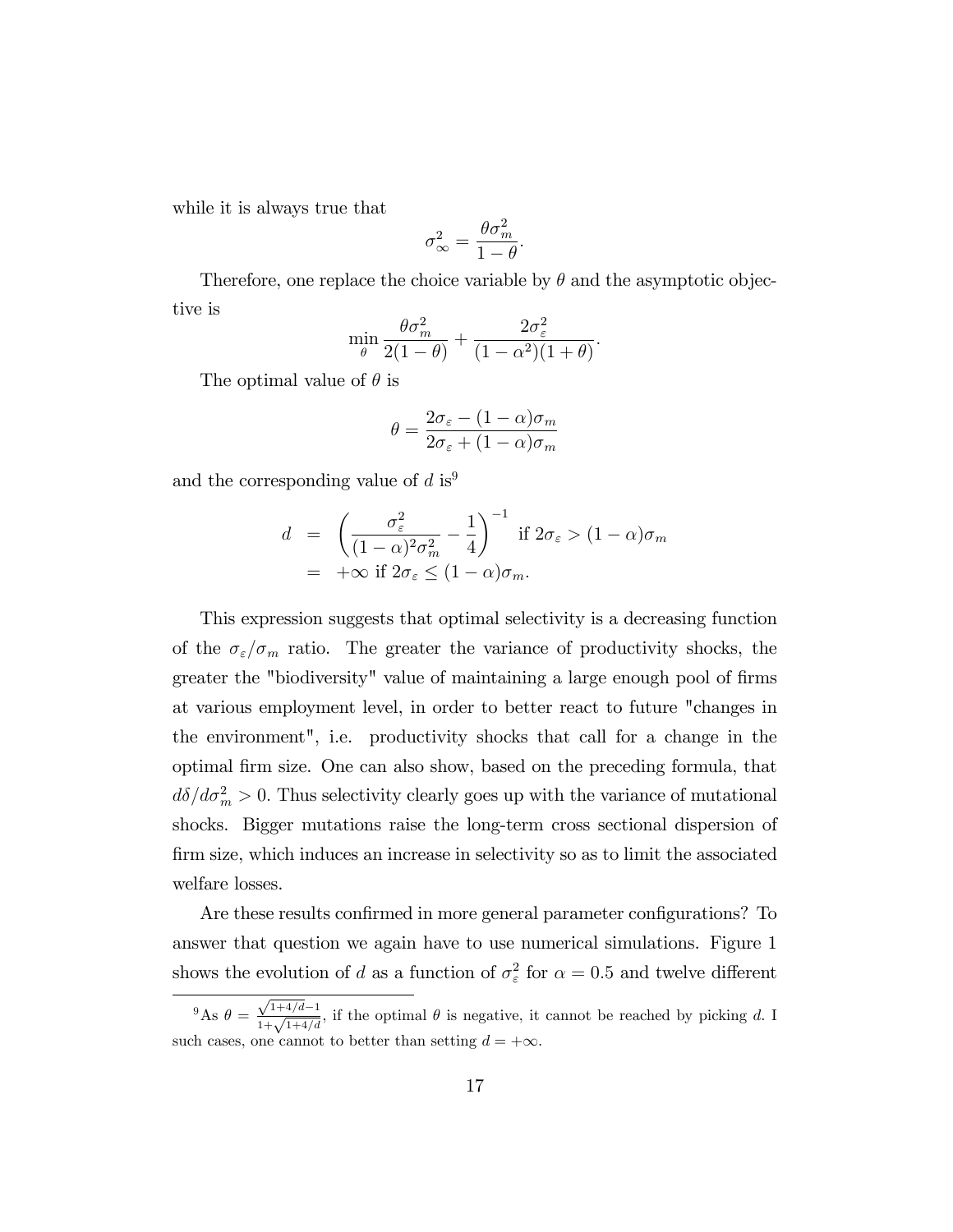set of parameter values for  $\sigma_m^2$ ,  $\rho$  and  $\gamma$ . These values are reported in Table 6.

| Simul.<br>$\#$ | 2<br>$\sigma_{\underline{m}}$ | ρ       |           |
|----------------|-------------------------------|---------|-----------|
| 1              | 0.05                          | $0.2\,$ | $0.2\,$   |
| $\overline{2}$ | 0.05                          | 0.2     | 0.5       |
| 3              | 0.05                          | 0.2     | $0.8\,$   |
| 4              | 0.05                          | 0.8     | 0.2       |
| 5              | 0.05                          | 0.8     | $\rm 0.5$ |
| 6              | 0.05                          | 0.8     | $0.8\,$   |
| 7              | 0.1                           | 0.2     | 0.2       |
| 8              | 0.1                           | 0.2     | 0.5       |
| 9              | 0.1                           | 0.2     | $0.8\,$   |
| 10             | 0.1                           | 0.8     | $0.2\,$   |
| 11             | 0.1                           | 0.8     | 0.5       |
| 12             | 0.1                           | $0.8\,$ | 0.8       |

 $\overline{\text{Table 6 - Parameter values}}$  for Figure 1

As Figure 1 reports an inverse measure of  $d(1/(1+d))$ , it confirms our intuition that selectivity falls with the variance of productivity shocks.

Figure 2 reports the evolution of  $\delta$  as a function of  $\sigma_m^2$ . The corresponding parameter values are reported on Table 7. We see that selectivity goes up with  $\sigma_m^2$  for low values of  $\gamma$  but falls with  $\sigma_m^2$  for large values of  $\gamma$ .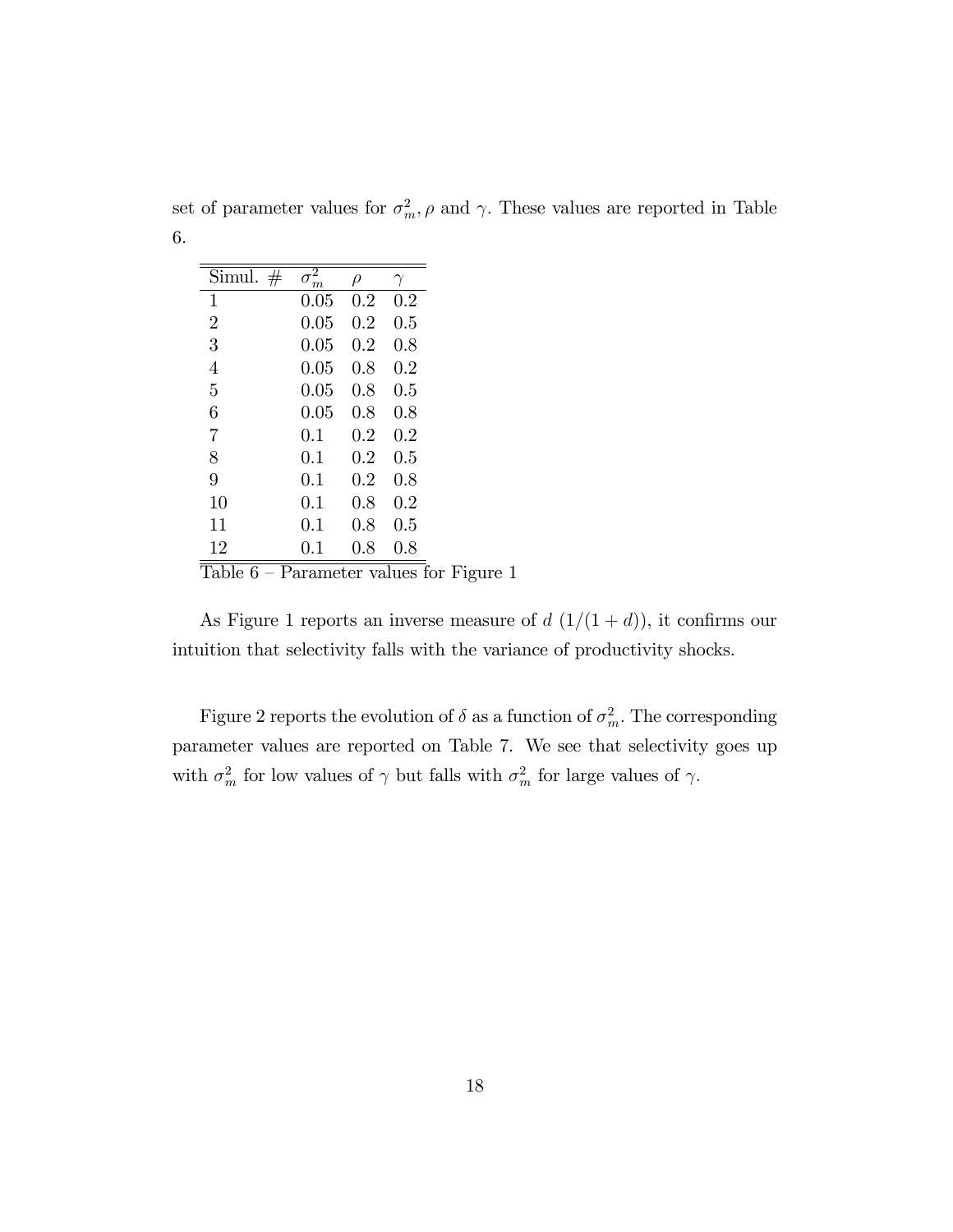| Simul.<br>#                          | $\sigma^{\bar 2}$ | $\rho$    |           |
|--------------------------------------|-------------------|-----------|-----------|
| 1                                    | 0.02              | $\rm 0.2$ | $\rm 0.2$ |
| $\overline{2}$                       | 0.02              | 0.2       | 0.5       |
| 3                                    | 0.02              | 0.2       | 0.8       |
| 4                                    | 0.02              | 0.8       | 0.2       |
| 5                                    | 0.02              | 0.8       | 0.5       |
| 6                                    | 0.02              | 0.8       | 0.8       |
| $\overline{7}$                       | 0.04              | 0.2       | 0.2       |
| 8                                    | 0.04              | 0.2       | $0.5\,$   |
| 9                                    | 0.04              | 0.2       | 0.8       |
| 10                                   | 0.04              | 0.8       | $0.2\,$   |
| 11                                   | 0.04              | 0.8       | $\rm 0.5$ |
| 12                                   | 0.04              | 0.8       | 0.8       |
| 1 <sub>1</sub><br><u>n</u><br>m<br>⇁ |                   | ×.        | ٦         |

Table  $7$  – Parameter values for Figure 2

How can we explain this pattern? For a given  $\delta$ , an increase in the size of mutations makes the cross-sectional distribution of firm size less persistent, which in turn reduces the persistence parameter  $\theta$ . For  $\theta < 0$  this makes aggregate dynamics more unstable, with the associated welfare losses captured by (22). This effect is stronger, the more negative  $\theta$ , i.e. the greater  $\tau$ . To offset it, one must pick a lower value of  $\delta$ . This effect dominates for  $\tau$  large enough, explaining the negative dependence of  $\delta$  on  $\sigma_m^2$ . On the other hand, for  $\tau$  low, the dynamics are unlikely to be oscillatory, and the contribution of  $\sigma_{\infty}$  dominates: selectivity goes up when mutations are larger, to offset the increase in the long run cross-sectional dispersion of firm size.

# 4 Extensions

### 4.1 Endogenous number of firms and the effect of growth

In the above model, the number of firms is fixed. In this section I make it more general by endogenizing the number of Örms. This extension will then prove convenient to analyze the consequences of the introduction of an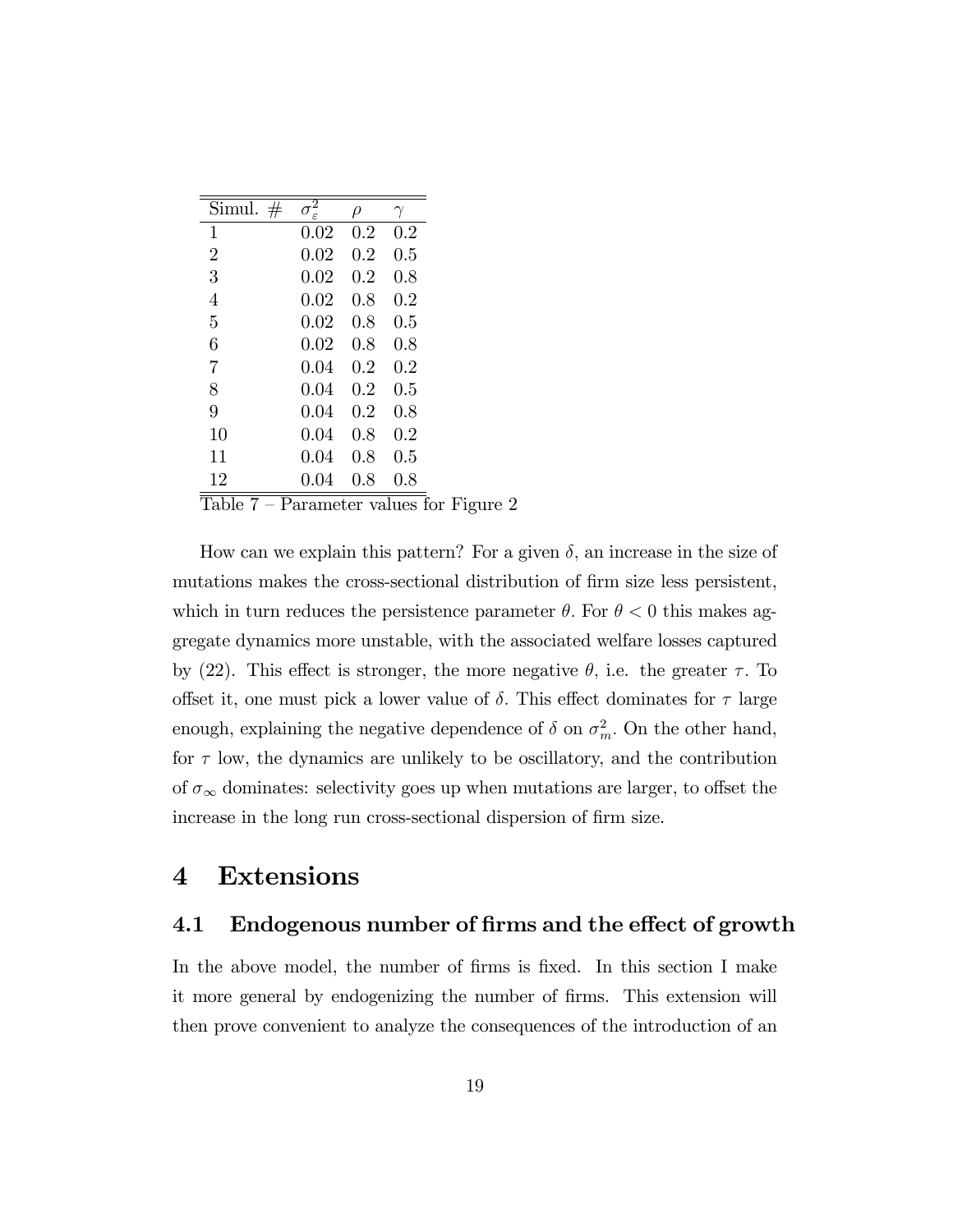exogenous growth trend in total factor productivity.

I assume that a fraction s of total output is saved (as in the Solow (1956) model), and that these savings are used to accumulate capital, which means more firms here. But instead of a linear relationship between savings and capital accumulation, I assume that it is non linear and subject to decreasing returns to scale, so that the following relationship holds:

$$
K_{t+1} = \beta Y_t^{\psi},\tag{23}
$$

with  $\psi \in [0, 1]$ . In general  $\beta$  should depend on s, but this dependency is immaterial, and we ignore it here. The above model is a special case for  $s = 0, \beta = 1$  and  $\psi = 0$ . The  $\psi$  parameter captures how sensitive the number of firms is to the output level. The evolution of the distribution of firm size is unchanged from the previous analysis, meaning that the RHS of (1) drives the distribution of firm size among new entrants as well as survivors.

We clearly have that  $Y_t = A_t K_t E_t l_i^{\alpha}$ . Taking logs and denoting by  $y_t =$  $\ln Y_t$ , this clearly implies that

$$
y_t = a_t + k_t + \alpha \bar{x}_t + \alpha^2 \frac{\sigma_t^2}{2}.
$$
 (24)

Similarly,  $L_t = K_t E_t l_i$  and therefore

$$
\ln L_t = k_t + \bar{x}_t + \frac{\sigma_t^2}{2}.
$$

This equation allows us to derive the equilibrium wage and profit-maximizing log firm size, that are respectively equal to

$$
\ln w_t = \ln \omega + \gamma (k_t + \bar{x}_t + \frac{\sigma_t^2}{2})
$$

and

$$
x_t^* = \frac{1}{1-\alpha} \left( \ln \frac{\alpha}{\omega} + a_t - \gamma (k_t + \bar{x}_t + \frac{\sigma_t^2}{2}) \right).
$$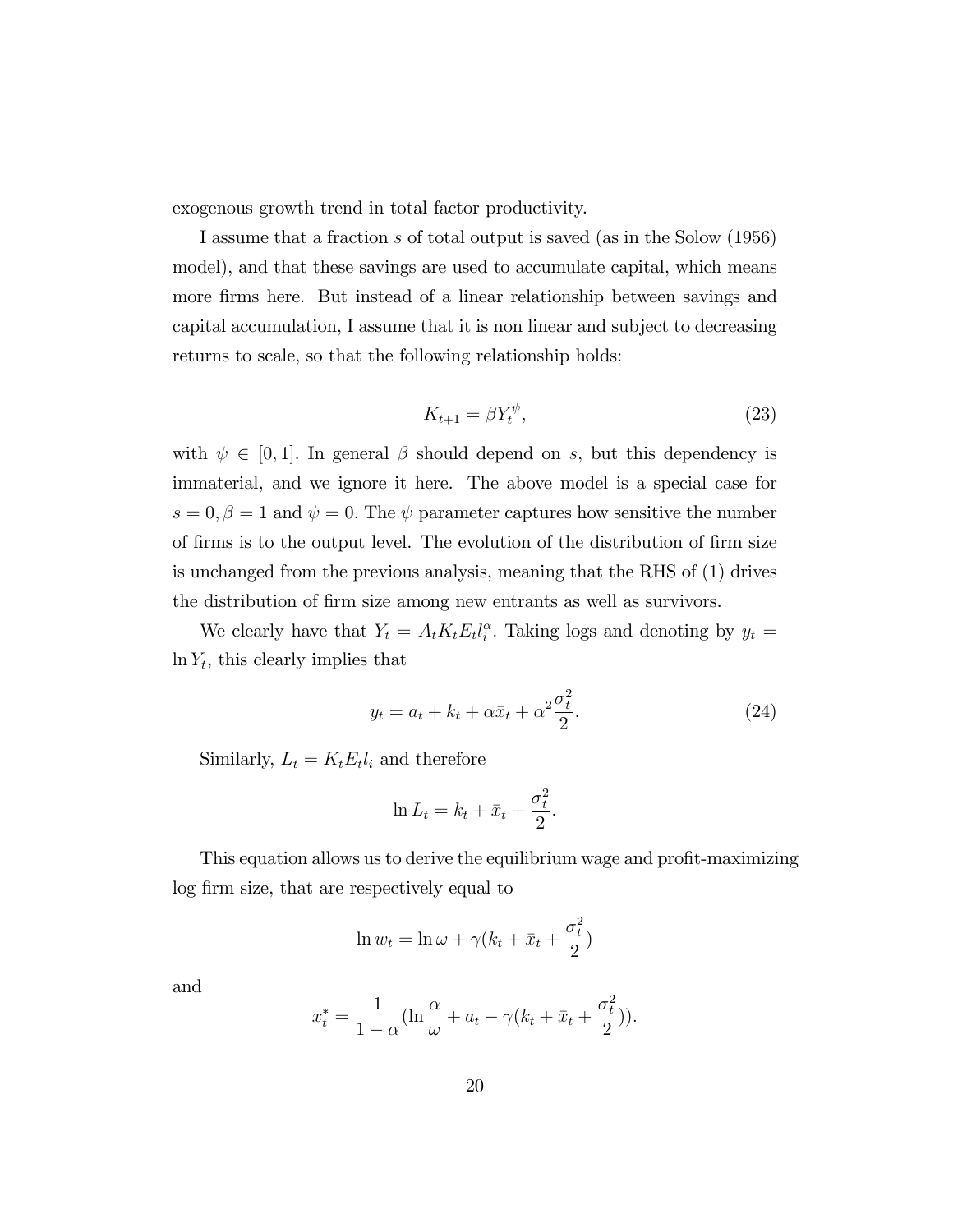Using the same derivations as in Section 3 we get the aymptotic law of motion for  $\bar{x}_t$ :

$$
\bar{x}_{t+1} = (1 - \delta \sigma_{\infty}^2 (1 + \tau)) \bar{x}_t - \tau \delta \sigma_{\infty}^2 k_t + \frac{\delta \sigma_{\infty}^2}{1 - \alpha} a_t + b_{\infty},
$$
\n(25)

where  $b_{\infty}$  is defined by (9).

Using (23) we also get an evolution equation for  $k_t = \ln K_t$ :

$$
k_{t+1} = \psi a_t + \psi k_t + \psi \alpha \bar{x}_t + c_{\infty}, \qquad (26)
$$

:

where

$$
c_{\infty} = \ln \beta + \frac{\psi \alpha^2 \sigma_{\infty}^2}{2}
$$

Proposition 2 characterizes the stability properties of the dynamical system (25-26), thus extending Proposition 1.

Proposition  $2$  – The dynamical system (25-26) is stable if and only if

$$
\frac{1}{d} > \frac{\left(\frac{\tau + \gamma \psi}{1 + \psi}\right)^2 - 1}{4}.\tag{27}
$$

 $Proof - See Appendix$ 

We note that (27) is more likely to hold, the greater  $\psi$ : the more entry is sensitive to economic activity, the more stable the economy. Capital accumulation raises inertia, making it less likely that the economy oscillates.

The preceding extension can be applied to an economy where  $TFP a_t$  has a deterministic growth trend. More specifically, I assume that  $a_t = a_{Ct} + gt$ , where g is the trend growth rate and  $a_{C_t}$  the cyclical component. I assume that the law of motion for  $a_{Ct}$  is given by the same AR1 process as above, i.e. eq. (16).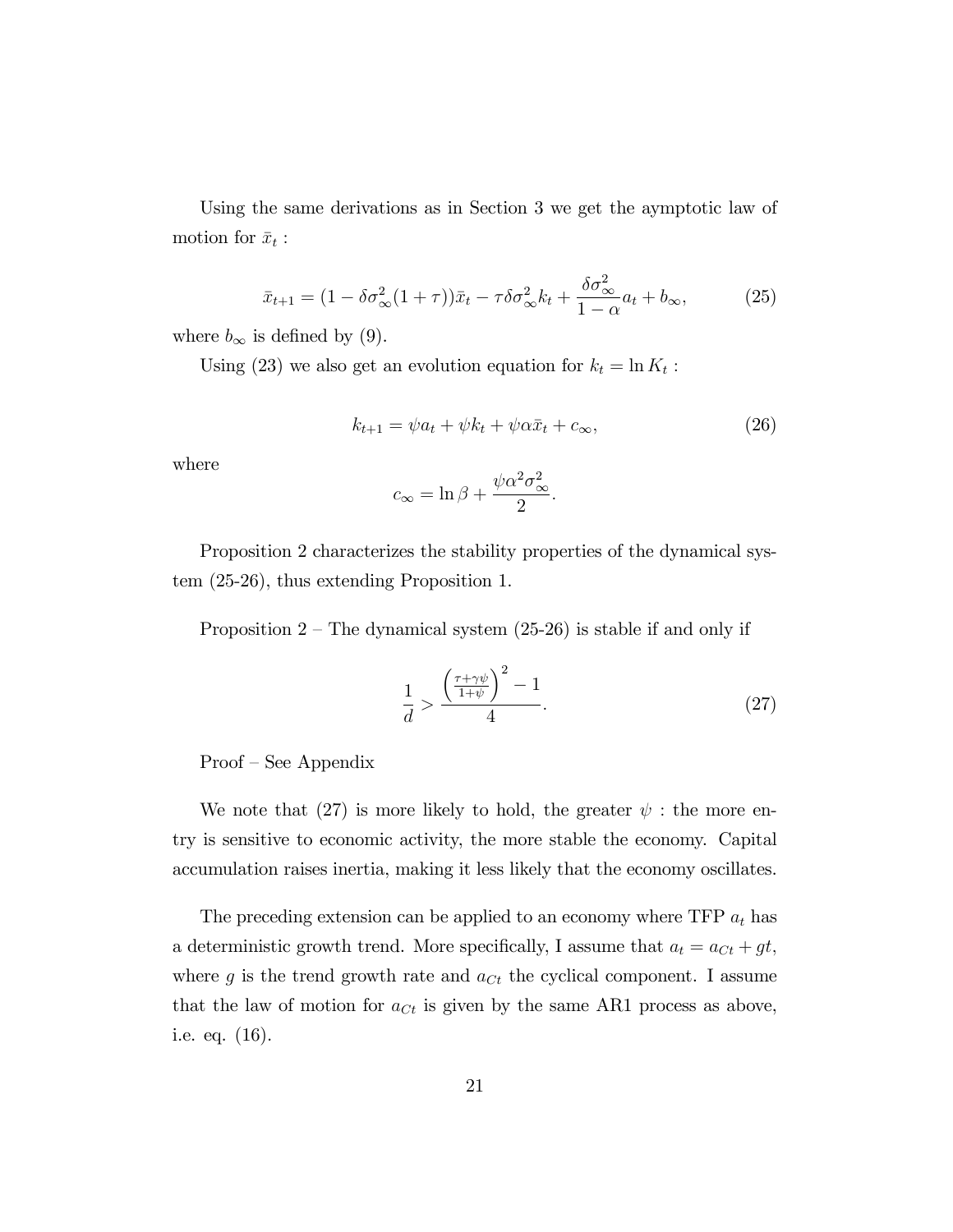We want to know how the optimal selectivity depends on growth; we also want to know how this dependence affects the economy's cyclical properties. For this we first need to extend the welfare criterion derived in  $(17)$  to the case with an endogenous capital stock. This is done in the Appendix. Then, in order to compute social welfare, one needs to compute the stochastic steady state moments of the relevant vector  $(k_t, \bar{x}_t, a_t)$ . The relevant formulas are also derived in the Appendix. One can then use those formulas to compute the welfare-maximizing level of  $d$ . The next table shows how it depends on g and  $\psi$ . The other parameters were  $\alpha = 0.5, \beta = 1, s = 0.5, \gamma = 0.5, \omega =$  $1, \rho = 0.01, \sigma_{\varepsilon}^2 = 0.02 \text{ and } \sigma_m^2 = 0.05.$ 

|  | $\blacksquare$ , $\blacksquare$ , $\blacksquare$ , $\blacksquare$ , $\blacksquare$ |  |  |  |
|--|------------------------------------------------------------------------------------|--|--|--|
|  | $g\backslash \psi$ 0 0.2 0.5 0.7 0.9 1 2/3                                         |  |  |  |
|  | $0$ 0.61 0.54 0.47 0.45 0.45 0.47 0.45                                             |  |  |  |
|  | $0.02$ $0.61$ $0.59$ $0.56$ $0.43$ $0.01$ $0.01$ $0.45$                            |  |  |  |
|  | $0.05$ $0.67$ $0.67$ $0.61$ $0.39$ $0.01$ $0.01$ $0.45$                            |  |  |  |
|  | $0.1$ $0.79$ $0.79$ $0.72$ $0.32$ $0.01$ $0.01$ $0.45$                             |  |  |  |
|  | $0.15$ $0.96$ $0.96$ $0.85$ $0.25$ $0.01$ $0.01$ $0.45$                            |  |  |  |
|  | $0.2$ 1.13 1.13 1.0 0.19 0.01 0.01 0.45                                            |  |  |  |

Table 8 – Optimal d as a function of g and  $\psi$ 

To interpret Table 8, one should first note that the deterministic growth component of the average log firm size is equal to (see Appendix)

$$
g_x = g \frac{1 - \psi(1 + \tau(1 - \alpha))}{(1 - \alpha)(1 + \tau - \psi(1 + \tau(1 - \alpha)))}.
$$

This component is the same in our equilibrium and in the Walrasian one: our economy does not diverge from its Walrasian counterpart over time.

If  $\psi < \frac{1}{1+\tau(1-\alpha)}$ ,  $g_x$  is positive and grows with  $g$ : the capital stock is not responsive enough to trend growth for the size distribution of firms to remain constant. Firm size grows over time. We have seen in Table 4 that firm size is typically smaller, on average, than the Walrasian benchmark. Since the distribution of firm size that produces at  $t + 1$  is selected from the pool of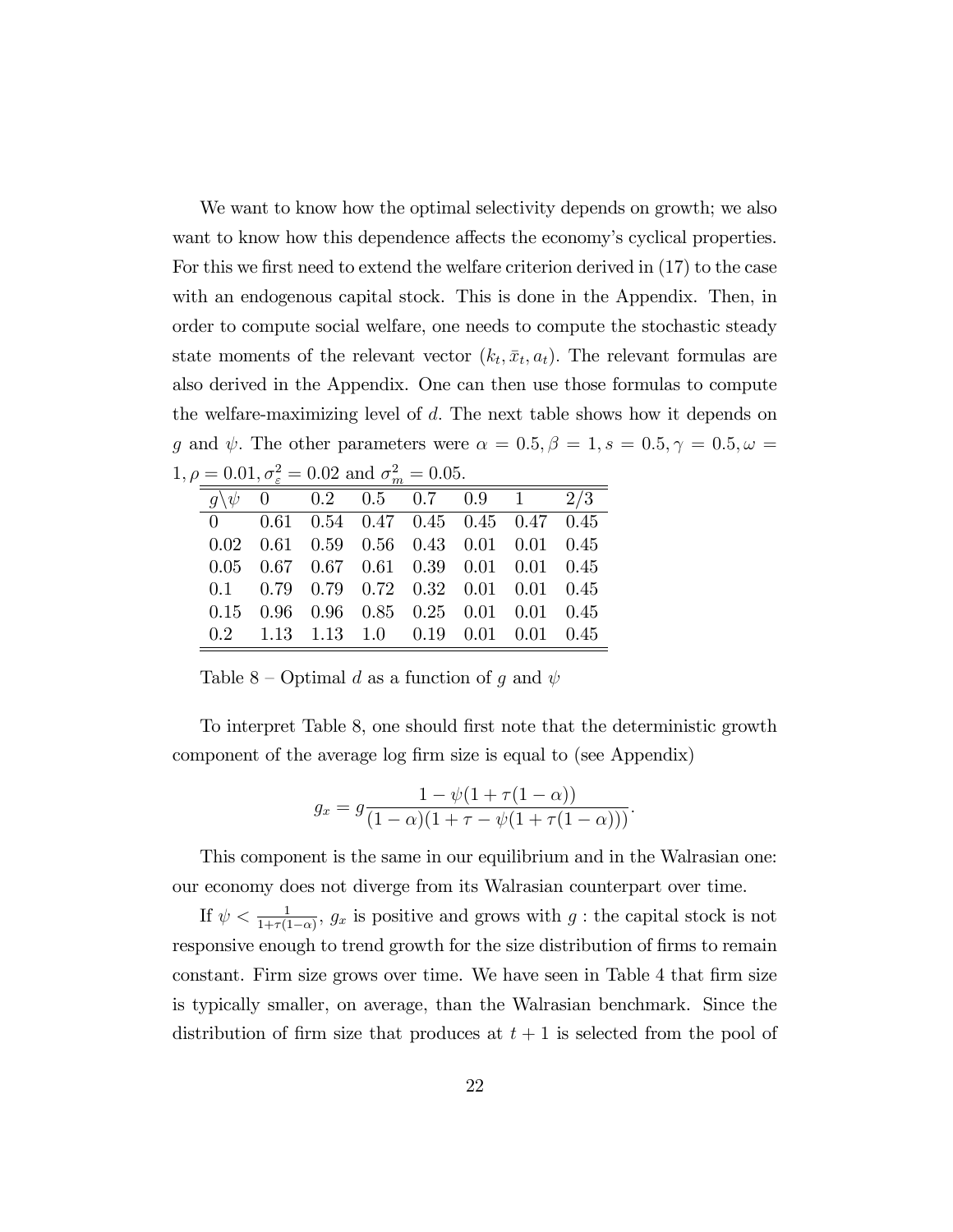firms at date t, an increase in q tends to widen the gap between the average firm size at  $t$  and its Walrasian counterpart. This raises the gain to the social planner of being more selective, because greater selectivity reduces the ALSG  $Eu$  in absolute value, as illustrated by  $(19)$  and  $(21)$ .

For  $\psi > \frac{1}{1+\tau(1-\alpha)}$ , however, entry "overshoots" the level that would deliver a constant distribution of  $\bar{x}$  through time. As a result, the average firm size shrinks over time, more so, the greater  $g$ . The lag in firm selection now tends to offset the fact that the ALSG is smaller in our equilibrium than in the Walrasian one. This offsetting factor is stronger, the greater  $g$ . Therefore, as  $q$  goes up, the ALSG shrinks in absolute value, which reduces the benefits of selectivity.

Finally, for  $\psi = \frac{1}{1+\tau(1)}$  $\frac{1}{1+\tau(1-\alpha)}$ , both our economy and the Walrasian one are in a balanced growth path where the cross-sectional distribution of firm size (which is degenerate in the Walrasian case) has no deterministic trend. As a result the growth rate has no impact on the ALSG and consequently no impact on the optimal selectivity level. For our parameter values this corresponds to  $\psi = 2/3$  and is reported in the last column of Table 8.

|  |  | $q\backslash \psi$ 0 0.2 0.5 0.7 0.9 1 2/3                     |  |
|--|--|----------------------------------------------------------------|--|
|  |  | $0$ 0.006 0.010 0.023 0.039 0.072 0.103 0.035                  |  |
|  |  | $0.02$ $0.006$ $0.011$ $0.023$ $0.039$ $0.076$ $0.159$ $0.035$ |  |
|  |  | $0.05$ $0.006$ $0.011$ $0.024$ $0.039$ $0.076$ $0.159$ $0.035$ |  |
|  |  | $0.1$ $0.007$ $0.012$ $0.025$ $0.038$ $0.076$ $0.159$ $0.035$  |  |
|  |  | $0.15$ $0.008$ $0.013$ $0.026$ $0.037$ $0.076$ $0.159$ $0.035$ |  |
|  |  | $0.2$ $0.009$ $0.014$ $0.026$ $0.036$ $0.076$ $0.159$ $0.035$  |  |

Table 9 – Output volatility as a function of g and  $\psi$ 

Table 9 reports the corresponding volatility of output. For  $\psi < \frac{1}{1+\tau(1-\alpha)} =$  $2/3$ , selectivity grows with g, and we observe that this is associated with an increase in volatility. For  $\psi = 0$  this is due to the increase in the absolute value of the negative root, i.e. an amplification of the cobweb cycle, as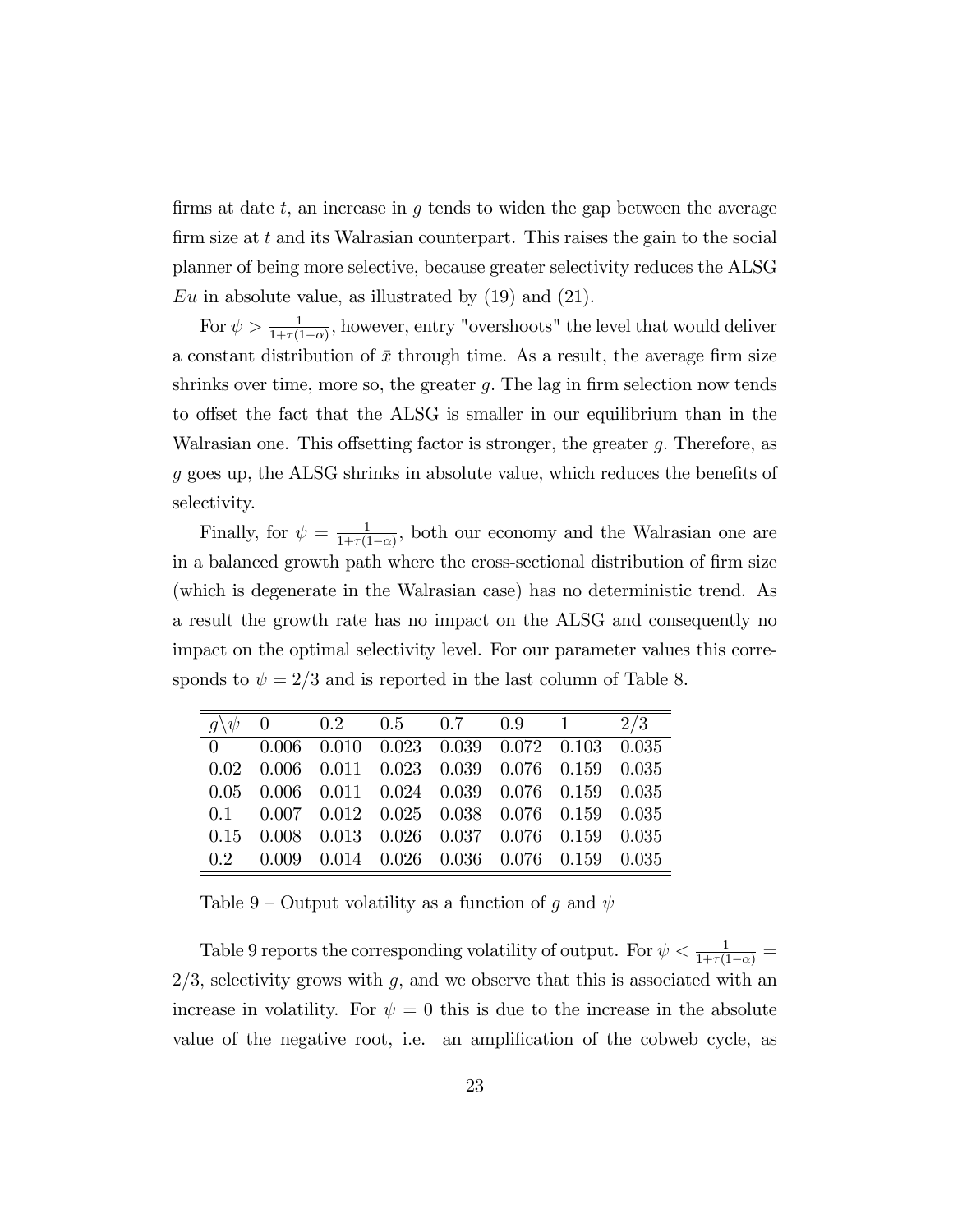discussed above. For  $\psi > 0$  the roots are complex and the results are more difficult to interpret. Overall, though, the results suggest that economies that grow faster should be more volatile, although this is not systematic (see column 5).

### 4.2 Selection with memory

I now study an extension of the model where selection takes place on the basis of current and past profitability, instead of current profitability alone. Intuitively, this means that investors have a "long memory" and that the firms that are selected for are those that have a greater profit over some period of time<sup>10</sup>. A natural way to formalize this is to assume that instead of (1) we have

$$
f_{t+1}(x) = \frac{g_t(x) \exp(-\delta \frac{(x-\hat{x}_t)^2}{2})}{D_t},\tag{28}
$$

,where the most selected type is a geometric weighted average of current and past most profitable types:

$$
\hat{x}_t = \lambda \hat{x}_{t-1} + (1 - \lambda)x_t^*
$$
  
=  $\lambda \hat{x}_{t-1} + \frac{1 - \lambda}{1 - \alpha} (\ln \alpha + a_t - \ln w_t).$ 

 $\lambda$  is a parameter which captures the memory, or horizon, of the selection process. It is obvious that (3) is unchanged and that in (2)  $x_t^*$  has to be replaced by  $\hat{x}_t$ . Consequently, asymptotically we end up with a two dimensional system which evolves as

 $10$ Keeping track of memory can be implemented in the economy through institutions such as money, or more generally, wealth. See Kocherlakota (1998).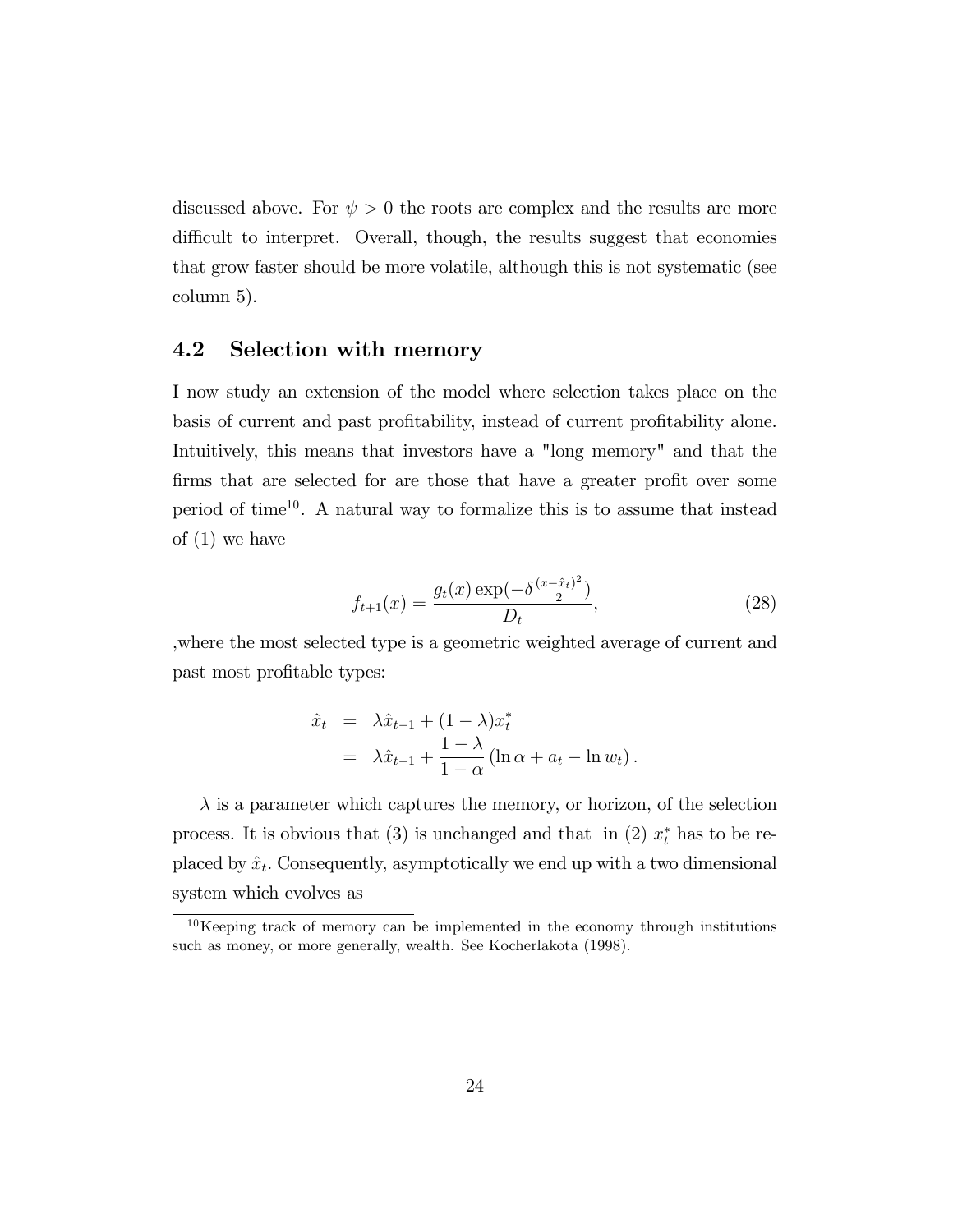$$
\bar{x}_{t+1} = \left(\frac{-1 + \sqrt{1 + 4/d}}{1 + \sqrt{1 + 4/d}}\right) \bar{x}_t + \frac{d}{2}(-1 + \sqrt{1 + 4/d})\hat{x}_t
$$
\n
$$
\hat{x}_{t+1} = \left(\lambda - \frac{(1 - \lambda)\tau d}{2}(-1 + \sqrt{1 + 4/d})\right) \hat{x}_t - \tau(1 - \lambda) \left(\frac{-1 + \sqrt{1 + 4/d}}{1 + \sqrt{1 + 4/d}}\right) \bar{x}_t
$$
\n
$$
-\frac{\tau(1 - \lambda)\sigma_m^2}{4}(-1 + \sqrt{1 + 4/d}) + \frac{1 - \lambda}{1 - \alpha}(\ln \alpha + a_{t+1});
$$

We can already analyze how the stability of the system is affected by the selection process parameters  $(\delta, \lambda)$ . The following proposition can be proved.

Proposition  $3 - A$  sufficient condition for the system to be stable is

$$
\lambda > \frac{\tau - \sqrt{1 + 4/d}}{\tau + \sqrt{1 + 4/d}}.\tag{29}
$$

 $PROOF - See Appendix 2.$ 

We note that this condition is satisfied for any  $\lambda$  provided  $\tau < \sqrt{1 + 4/d}$ , which is equivalent to condition  $(12)$ . Condition  $(12)$  is associated with the special case  $\lambda = 0$ . Intuitively, the longer the memory of the selection process, the less likely it is that the economy will oscillate and the more likely it is to be stable<sup>11</sup>. A longer memory thus enhances the range of selectivity values compatible with stability-the trade-off between selectivity and inertia is eased. As (29) makes clear, the maximum level of selectivity consistent with stability becomes infinite as  $\lambda$  converges to 1.

<sup>&</sup>lt;sup>11</sup>From the Proof of Proposition 3, we can partition the  $(\delta, \lambda)$  plane in various regions. Negative roots prevail for high values of  $\delta$  and low values of  $\lambda$ . If the economy is cobweb unstable, there is a region where  $\delta$  is too large and  $\lambda$  too low for these oscillations to be stable. But there is also a region where they are dampened. For  $\lambda$  larger and  $\delta$  smaller, the roots are positive and the economy is always stable. Finally there is a region where the roots are complex, and in this case the economy is again stable, with dampened oscillations at a frequency lower than a 2-cycle.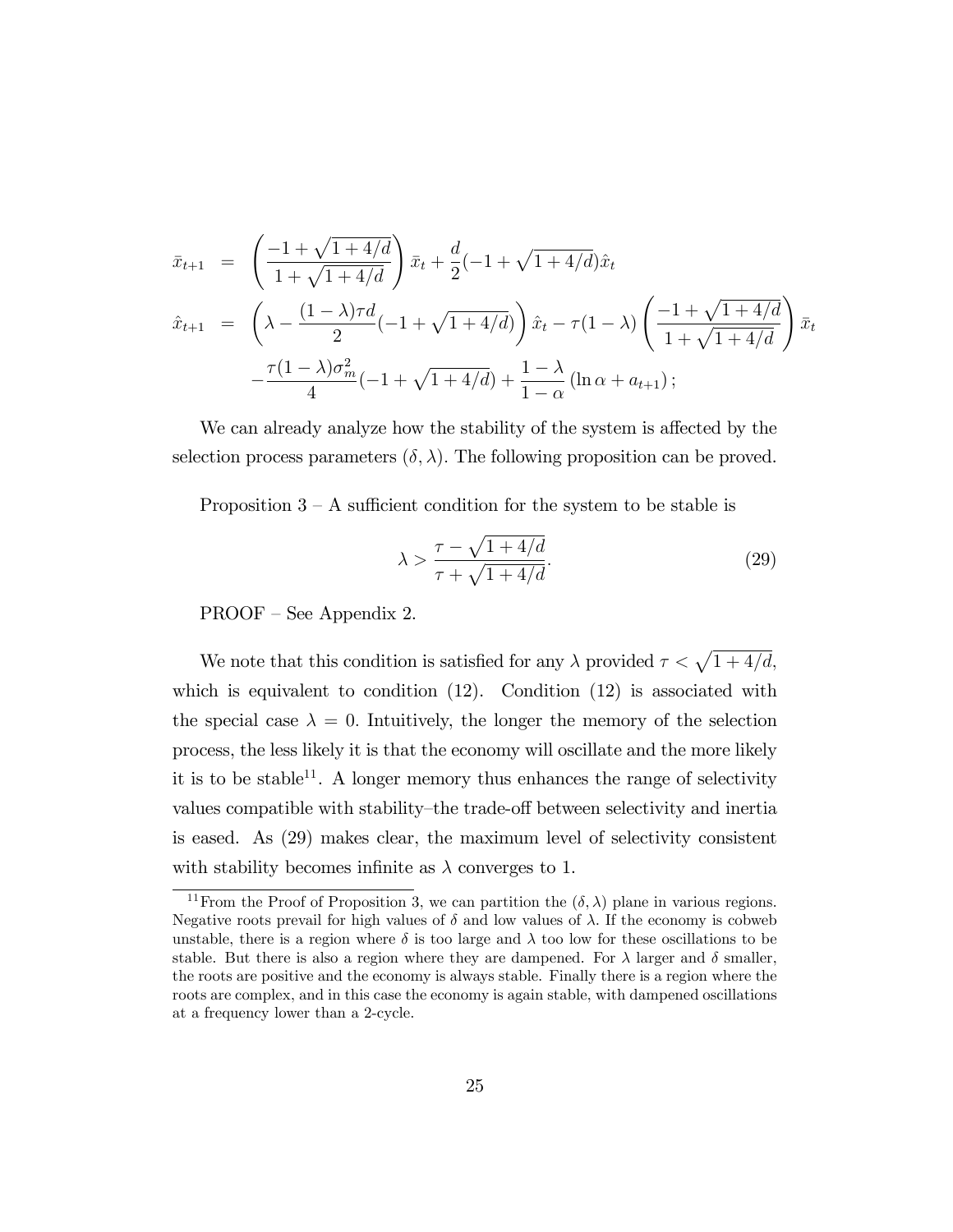It is then natural to expect that the optimal selectivity level will depend positively on the length of memory  $\lambda$ . The following Table reports simulations of the optimal d for different values of  $\lambda$  and  $\gamma$ , and it confirms this intuition.<sup>12</sup>

| $\lambda \setminus \gamma$ | 0    |    | $0.2 \t 0.5 \t 1 \t 2$        |    |                | - 5   |
|----------------------------|------|----|-------------------------------|----|----------------|-------|
| 0.0                        | 1.86 |    | $1.08$ 0.61 0.32 0.14 0.03    |    |                |       |
| 0.2                        |      |    | 5.25 2.33 1.13 0.56 0.25 0.06 |    |                |       |
| 0.4                        | 99   |    | 13.3 3.17 1.28 0.52 0.14      |    |                |       |
| 0.6                        | 99   | 99 | 99                            |    | 6.69 1.56 0.35 |       |
| 0.8                        | 99   | 99 | 99                            | 99 | 99             | 2.125 |
| 0.99                       | 99   | 99 | 99                            | 99 | 99             | 99    |

Table 10 – Optimal selectivity d as a function of  $\lambda$  and  $\gamma$ ,  $\alpha = 0.5$ ,  $\sigma_m^2 = 0.05, \, \sigma_\varepsilon^2 = 0.5, \rho = 0.01$ 

# 5 An empirical illustration

While the preceding discussion obviously rests on a very specific model, which ignores many features of an economy as well as many dimensions of a firm's characteristics upon which selection may take place, it is interesting to illustrate empirically one key proposition emerging from the above analysis, namely that there is a negative relationship between the intensity of selection and the degree of inertia at the macroeconomic level.

While how to measure selection in a real economy is open to discussion, I am more particularly interested in documenting the view that some institutions such as barriers to entry, lack of investor protection, etc, are likely to reduce the selection level. If the above analysis is correct, we should expect countries with more regulated markets to exhibit a higher level of macroeconomic inertia.

My strategy is to use the Penn World Table to estimate a simple version

 $12$ How to compute the welfare criterion is described in the Appendix.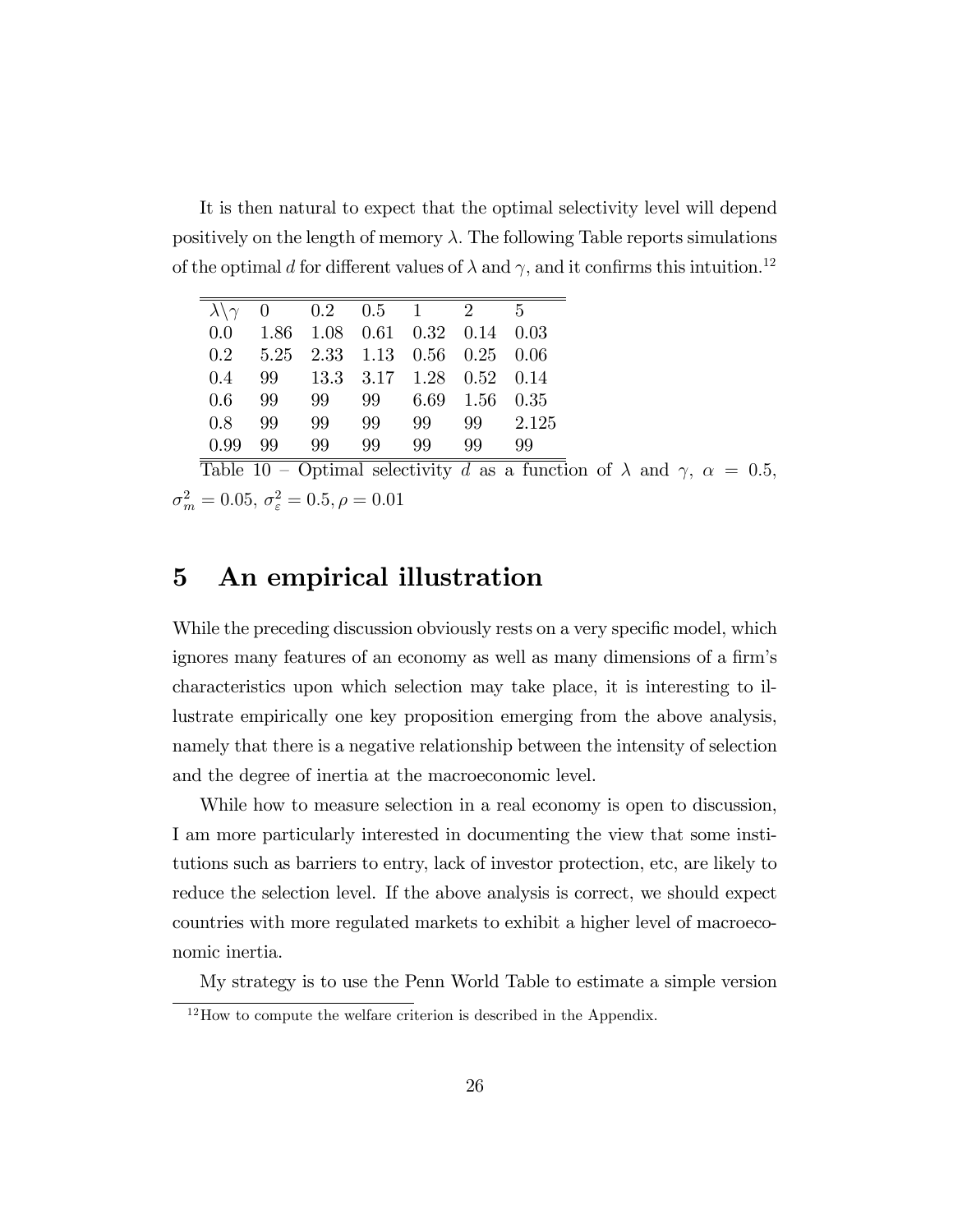of Equation  $(2)$  for a number of countries<sup>13</sup>, and correlate the implied inertia in  $x$  (measured as the labor/capital ratio from the PWT) with some indices of product market regulation from the OECD product market regulation database. I remain relatively agnostic regarding the determinants of the preceding period's optimal value of  $x$ , and I proxy it by a set of three variables: TFP, the real wage, and the real exchange rate. The coefficient of interest is the degree of inertia, i.e. the coefficient on the lagged value of  $x$ . According to the model, it should be equal to

$$
\theta' = \frac{1}{1 + \delta \left(\sigma_{\infty}^2 + \sigma_m^2\right)} = \frac{\sqrt{1 + 4/d} - 1}{\sqrt{1 + 4/d} + 1}.
$$

This is clearly decreasing from 1 to 0 as  $d$  goes up from zero to infinity.

I then rank the countries by this estimated persistence coefficient (hence more highly ranked countries are interpreted as being more selective) and correlate this with their rank in a number of OECD indices of product market regulation. The results are reported in Table 11.

| Indicator                                                       | Rank correlation with $\theta'$ |
|-----------------------------------------------------------------|---------------------------------|
| State control                                                   | 0.22(0.1)                       |
| Barriers to entrepreneurship                                    | 0.24(0.11)                      |
| Barriers to international trade                                 | $-0.15(0.11)$                   |
| Regulation of legal professions                                 | 0.14(0.11)                      |
| Regulation of retail trade                                      | 0.35(0.1)                       |
| Regulation of energy, transport and communication $0.28$ (0.11) |                                 |

Table  $11$  – Mean rank correlation between estimated inertia and OECD indicators of product market correlation. Standard deviations in parentheses. Both means and standard deviations estimated with bootstrap simulations to account for the sampling error in the estimation of  $\theta'$ .

We see that the rank correlation, although not very large is generally positive, reaching 0.35 for retail trade. The only indicator that exhibits a

 $13$ See the Appendix for the actual specification and the estimated values for inertia.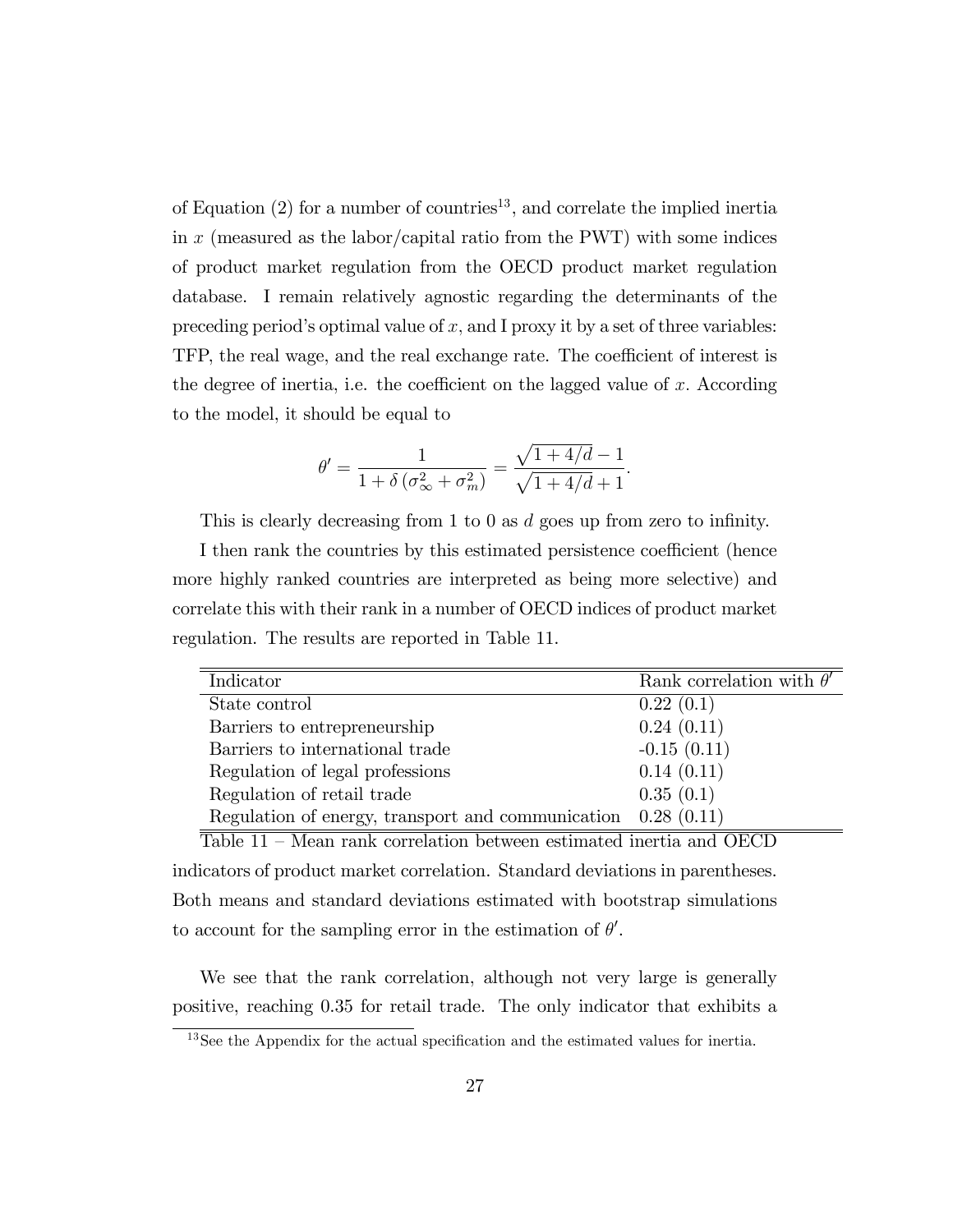negative correlation with inertia is that of barriers to international trade. However while this type of regulation forces domestic prices to deviate from international prices, there is no reason to believe that it would reduce the severity of selection among domestic firms, contrary to the other indicators. That this indicator, unlike the others, is not positively correlated with the degree of inertia, therefore comes as no surprise.

While these results hardly constitute a proof of the model (we can think of mechanisms other than selection through which regulation would affect inertia), they are consistent with its general message that there exists a link between selectivity at the micro level and inertia at the macro level.

# 6 Conclusion

In this paper I have developed a model that allows us to study the interactions between the intensity of selection at the microeconomic level and aggregate dynamics, as well as to discuss what level of selectivity is most desirable depending on the economic environment. This exercise has its limits because it assumes a mechanical rule for the evolution of the cross-sectional distribution of firm characteristics. This is the price to be paid for analytical transparency. An important direction for future research consists in providing foundations for the selection mechanism based on real world institutions such as the rules governing bankruptcies and corporate governance, as well as labor and product market regulations.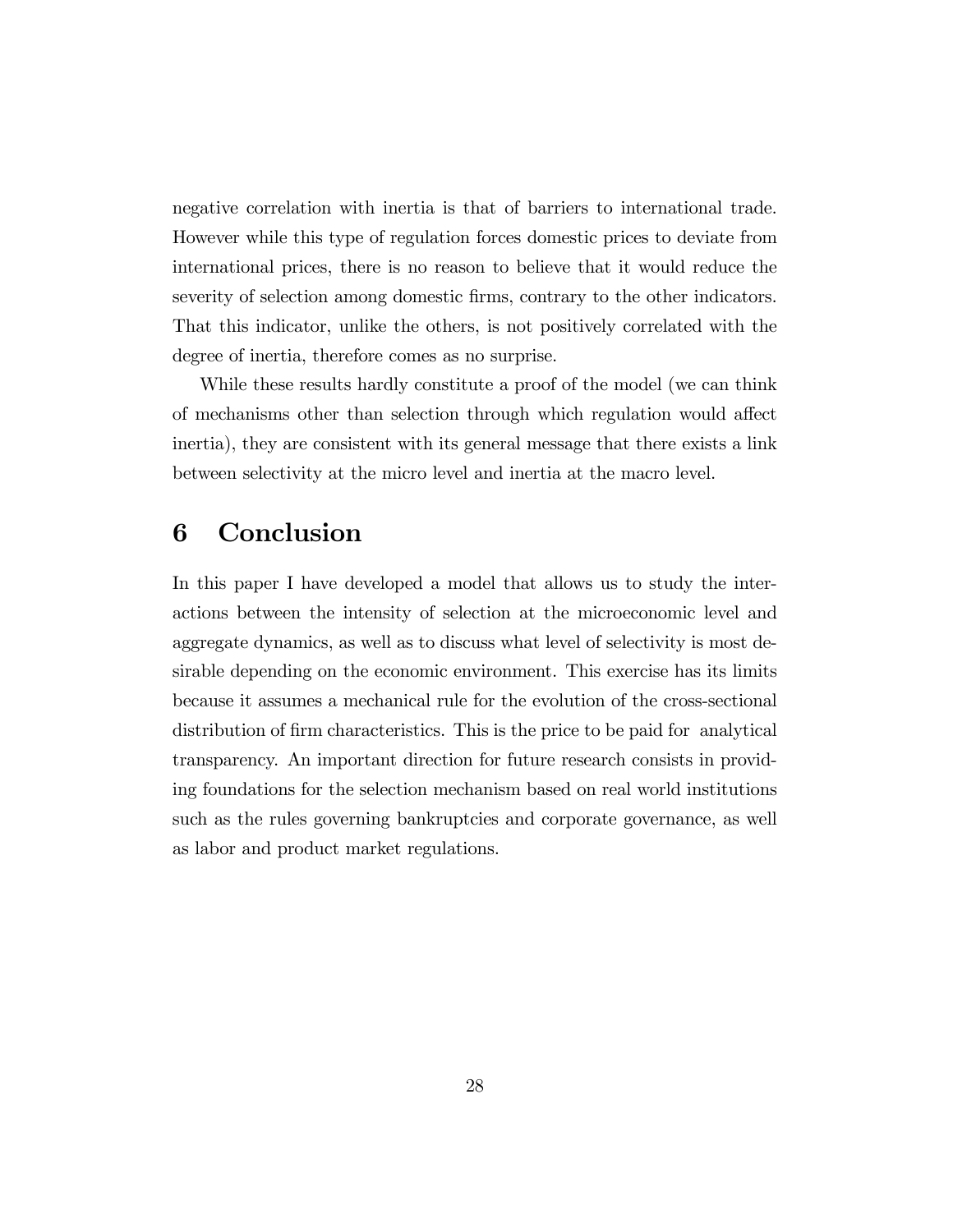# 7 Appendix

# 7.1 Derivation of (15).

The workers' surplus is equal to

$$
S_t = w_t L_t - \omega_t \frac{L_t^{1+\gamma}}{1+\gamma}.
$$

Therefore

$$
\Pi_t + S_t = Y_t - \omega_t \frac{L_t^{1+\gamma}}{1+\gamma}.
$$
\n(30)

Furthermore

$$
Y_t = A_t \int_{-\infty}^{+\infty} f_t(x) e^{\alpha x} dx.
$$

Therefore

$$
\ln Y_t = a_t + \ln El^{\alpha}
$$
  
=  $a_t + \alpha \bar{x}_t + \alpha^2 \frac{\sigma_t^2}{2}.$ 

Similarly

$$
\ln L_t = \bar{x}_t + \sigma_t^2/2.
$$

For convenience we rewrite (14):

$$
\tilde{x}_t = \frac{1}{1 - \alpha + \gamma} (\ln \alpha + a_t - z_t).
$$

Using this and the preceding derivations, (30) can be rewritten as

$$
\Pi_t + S_t = A_t^{\frac{1+\gamma}{1-\alpha+\gamma}} \omega_t^{-\frac{\alpha}{1-\alpha+\gamma}} \alpha^{\frac{\alpha}{1-\alpha+\gamma}} \exp(\alpha(\bar{x}_t - \tilde{x}_t) + \alpha^2 \frac{\sigma_t^2}{2})
$$

$$
-A_t^{\frac{1+\gamma}{1-\alpha+\gamma}} \omega_t^{-\frac{\alpha}{1-\alpha+\gamma}} \frac{\alpha^{\frac{1+\gamma}{1-\alpha+\gamma}}}{1+\gamma} \exp((1+\gamma)(\bar{x}_t - \tilde{x}_t + \frac{\sigma_t^2}{2})).
$$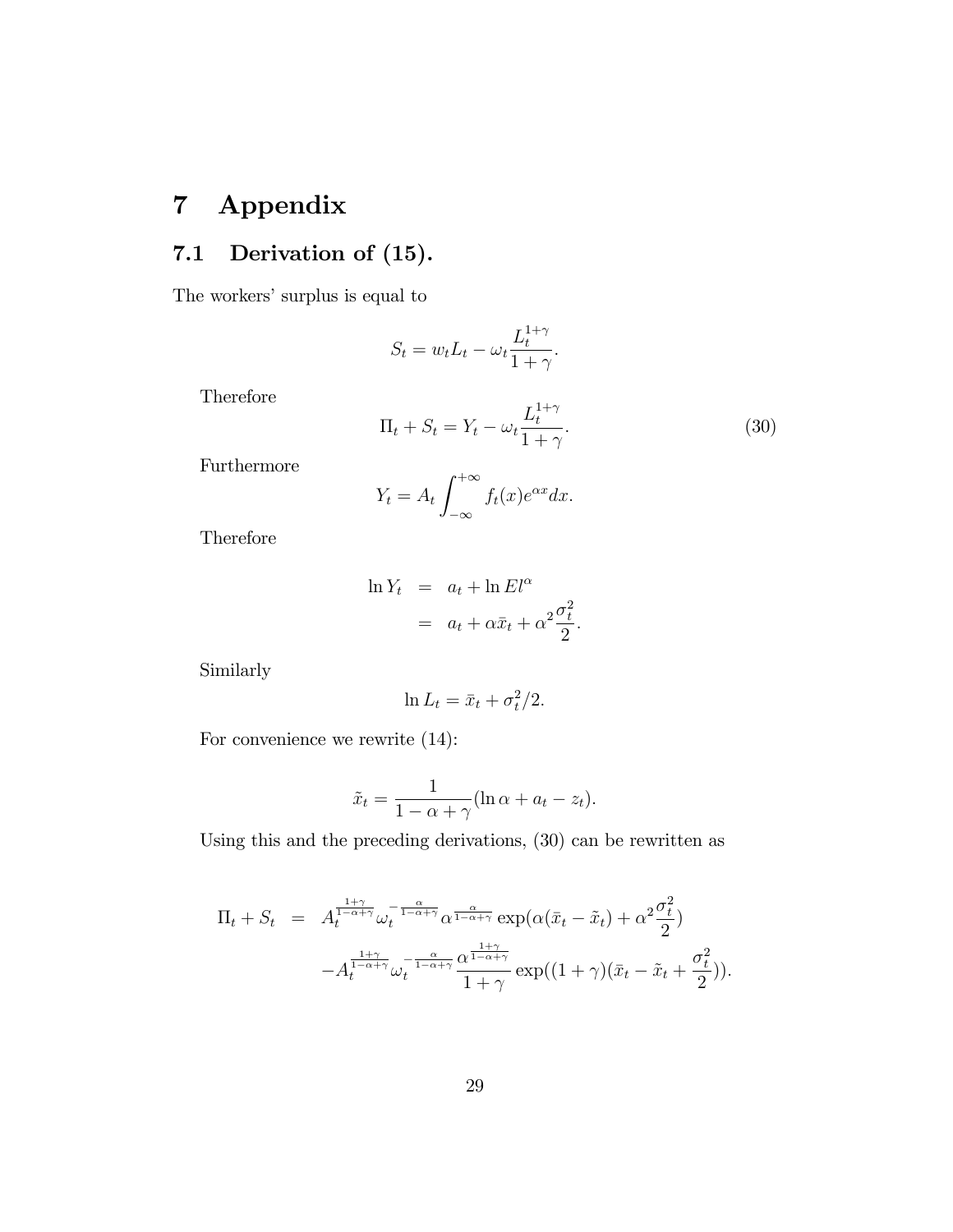This is equivalent to

$$
\ln (\Pi_t + S_t) = \frac{1+\gamma}{1-\alpha+\gamma} a_t - \frac{\alpha}{1-\alpha+\gamma} + \frac{\alpha}{1-\alpha+\gamma} \ln \alpha
$$

$$
+ \phi(\bar{x}_t - \tilde{x}_t, \frac{\sigma_t^2}{2}),
$$

where

$$
\phi(u,v) = \ln \left[ \exp(\alpha u + \alpha^2 v) - \frac{\alpha}{1+\gamma} \exp((1+\gamma)(u+v)) \right].
$$

We note that for  $v \geq 0$ ,  $\phi(u, v) \leq \phi(0, 0) = \ln(1 - \frac{\alpha}{1 + \alpha})$  $\frac{\alpha}{1+\gamma}$ , that  $\phi'_u(0,0) =$  $(0, \phi'_v(0,0)) = -\frac{\alpha(1-\alpha)}{1-\frac{\alpha}{1+\gamma}}$  $\frac{\alpha(1-\alpha)}{1-\frac{\alpha}{1+\gamma}}$  < 0, and  $\phi''_{u,u}(0,0) = -\frac{\alpha(1+\gamma)-\alpha^2}{1-\frac{\alpha}{1+\gamma}}$  $\frac{1+\gamma-\alpha}{1-\frac{\alpha}{1+\gamma}}$ . Hence for  $u, v \ll 1$ 

$$
\phi(u,v) \approx \ln(1 - \frac{\alpha}{1+\gamma}) - \frac{\alpha(1-\alpha)}{1-\frac{\alpha}{1+\gamma}} \left[ v + (1+\tau) u^2/2 \right].
$$

The other terms of the Taylor expansion are all negligible relative to either u or v. Maximization of  $E\phi$  is therefore equivalent to minimizing  $E(v+)$  $(1 + \tau) u^2 / 2 = \frac{1}{2} (\sigma_{\infty}^2 + (1 + \tau) E u^2)$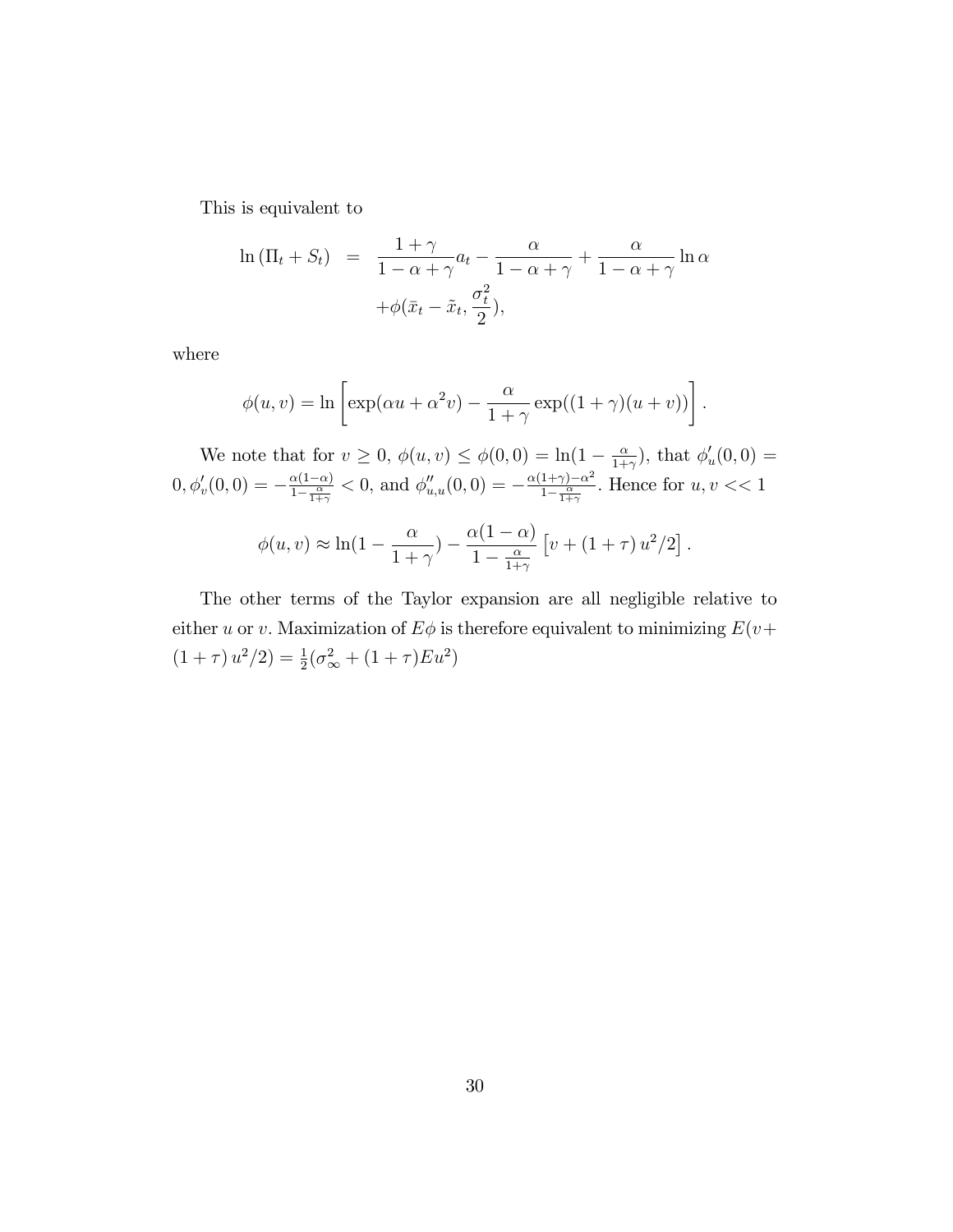### 7.2 Proof of Proposition 2

The relevant matrix to be studied is, from (25)-(26):

$$
M = \begin{pmatrix} 1 - \delta \sigma_{\infty}^2 (1 + \tau) & -\tau \delta \sigma_{\infty}^2 \\ \psi \alpha & \psi \end{pmatrix}.
$$

Let  $x = \delta \sigma_{\infty}^2 \in [0, 1]$ . The eigenvalues  $\mu$  of M are solution to

$$
\mu^2 - [\psi + 1 - x(1 + \tau)] \mu + \psi (1 - x(1 + \gamma)) = 0.
$$
 (31)

The corresponding discriminant is

$$
\Delta(x) = [\psi + 1 - x(1 + \tau)]^{2} - 4\psi(1 - x(1 + \gamma)).
$$

This quantity is positive iff.

$$
0 < x^2(1+\tau)^2 + 2x(\psi - (1+\tau) - \psi(\tau - 2\gamma)) + (1-\psi)^2
$$

It is easy to see that  $\psi - (1+\tau) - \psi(\tau - 2\gamma) = -b_2 < 0$  for all  $\psi \in [0, 1]$  and that  $\Delta_2 = (\psi - (1 + \tau) - \psi(\tau - 2\gamma))^2 - (1 - \psi)^2 (1 + \tau)^2 \in (0, b_2^2)$ . Therefore we have that  $\Delta(x) < 0$  for  $x \in (x_1, x_2)$ , with  $x_1 = \frac{b_2 - \sqrt{\Delta_2}}{(1+\tau)^2}$  $\frac{b_2-\sqrt{\Delta_2}}{(1+\tau)^2}$ ,  $x_2 = \frac{b_2+\sqrt{\Delta_2}}{(1+\tau)^2}$  $\frac{2+\sqrt{\Delta_2}}{(1+\tau)^2}.$ Straightforward computations show that  $0 < x_1 < x_2 < 1$ . Furthermore,  $x_2 < \frac{2(1+\tau-\psi+\psi(\tau-2\gamma))}{(1+\tau)^2}$ . Computations show that this quantity is smaller than

$$
x^* = \frac{1+\psi}{1+\tau+\psi(1+\gamma)}
$$

:

In the zone where  $x \in (x_1, x_2)$ , the two roots of (31) are complex conjugate since  $\Delta(x) < 0$ . Their module is equal to  $\psi(1 - x(1 + \gamma)) < 1$ . Therefore the system is stable. In the zone where  $x \notin (x_1, x_2)$ , the roots of (31) are real and given by

$$
\mu_1 = \frac{1 + \psi - x(1 + \tau) - \sqrt{\Delta(x)}}{2},
$$
  

$$
\mu_2 = \frac{1 + \psi - x(1 + \tau) + \sqrt{\Delta(x)}}{2}.
$$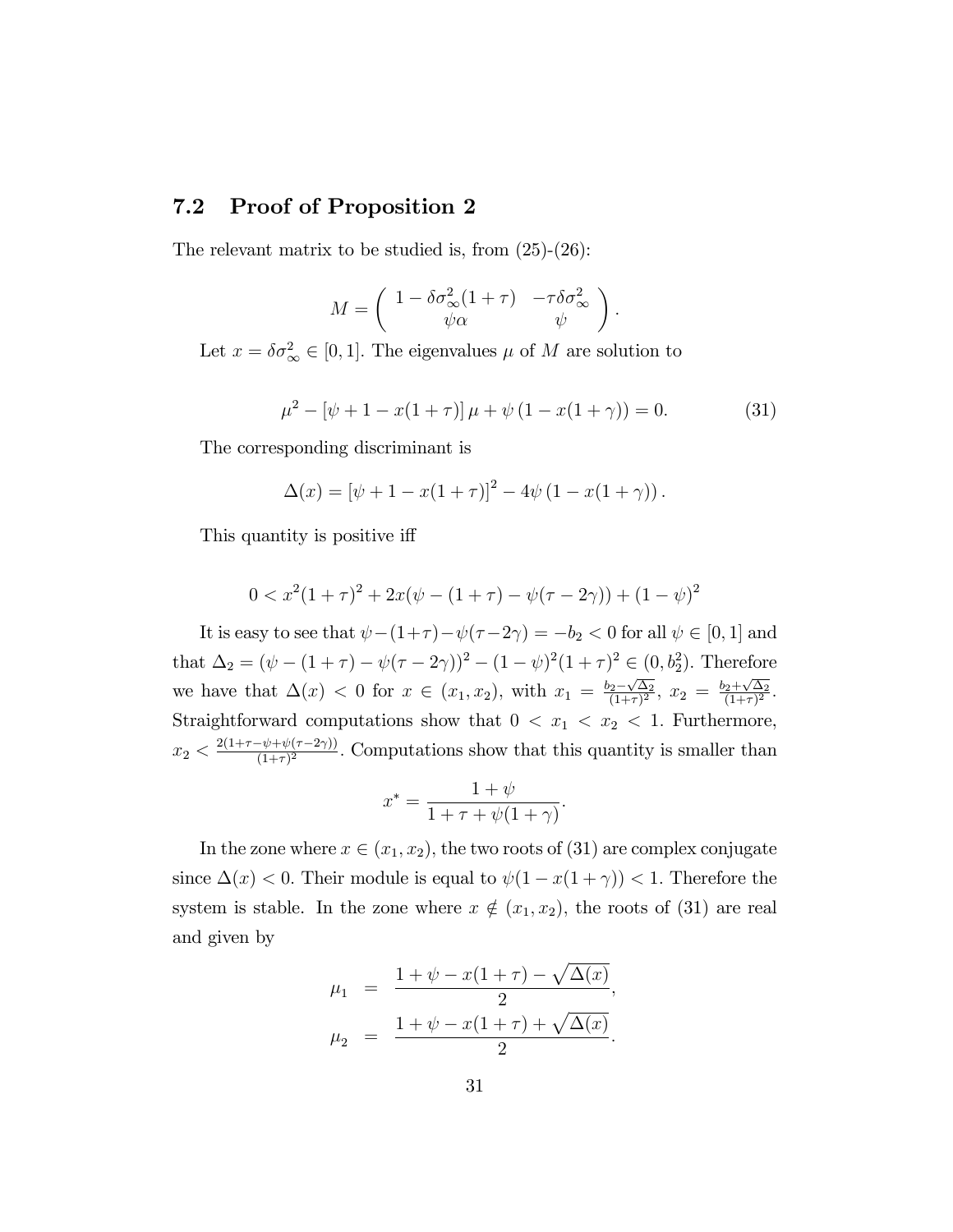We can check that  $\mu_2 < 1$ . As for  $\mu_1$ , it must be greater than  $-1$  for the system to be stable. This is equivalent to

$$
3 + \psi - x(1 + \tau) > \sqrt{\Delta(x)}.
$$

This inequality is violated if  $x \geq \frac{3+\psi}{1+\tau}$  $\frac{3+\psi}{1+\tau}$ . Suppose that  $x < \frac{3+\psi}{1+\tau}$ . Then the preceding inequality is equivalent to

$$
(3 + \psi - x(1 + \tau))^{2} > \Delta(x).
$$

Rearranging, this latter condition is equivalent to

$$
x < x^*.\tag{32}
$$

Since, on the one hand,  $x^* < \frac{3+\psi}{1+\tau}$  $\frac{3+\psi}{1+\tau}$ , and, on the other hand,  $x^* > x_2$  and the system is stable for  $x \in (x_1, x_2)$ , it follows that the system is stable iff (32) holds. Then, we note that  $x = \frac{-d + \sqrt{d^2 + 4d}}{2}$  $\frac{d^2+4d}{2}$ ; substituting into (??) and rearranging, we get that the system is stable iff

$$
\frac{1}{d} > \frac{\left(\frac{\tau + \gamma\psi}{1 + \psi}\right)^2 - 1}{4}.
$$

As  $\tau > \gamma$ , this is more likely to hold, the greater  $\psi$ .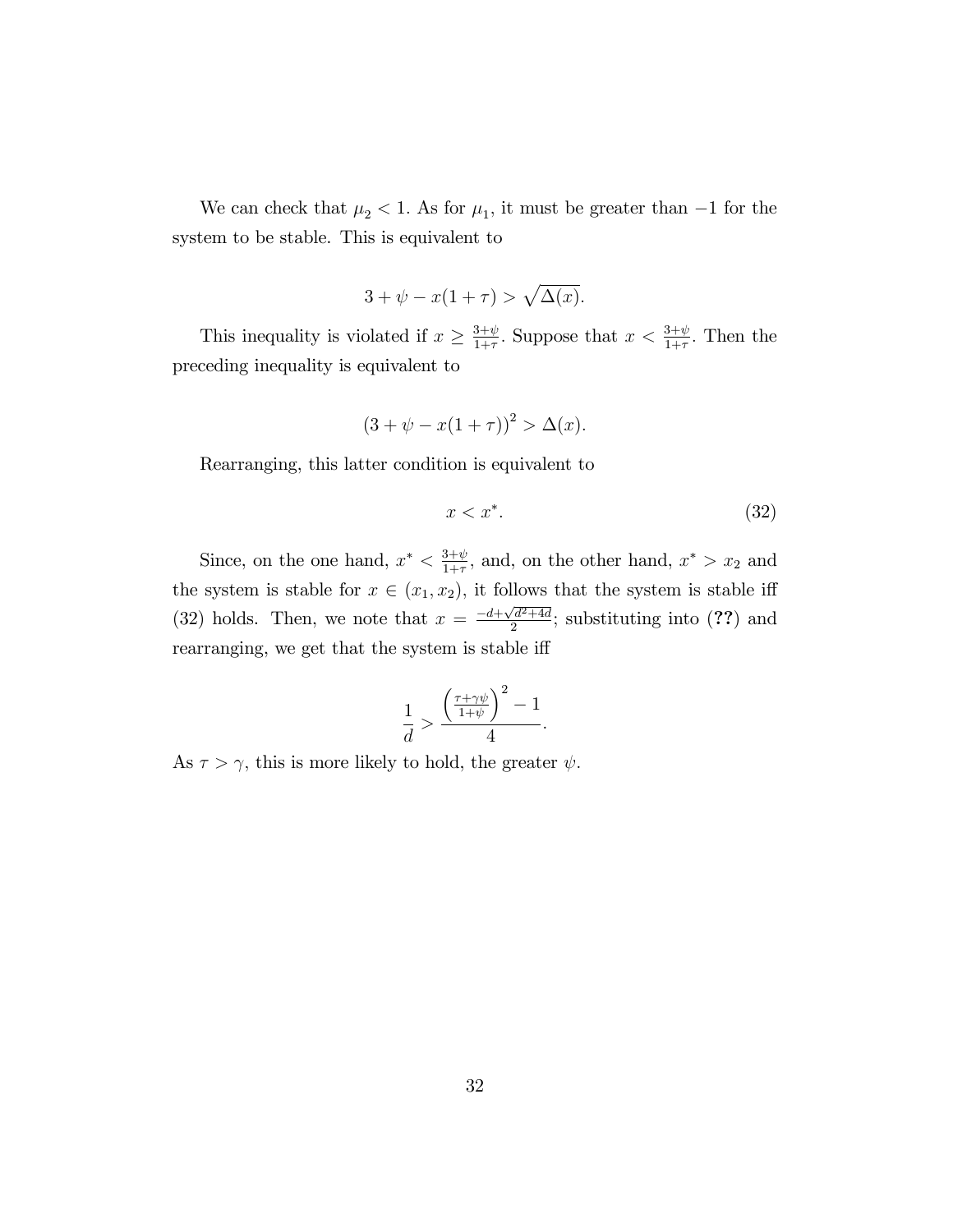# 7.3 Computing social welfare in the model with endogenous capital

Relative to Appendix 1, consumption now differs from output. We have to subtract savings from it. Therefore, the flow of total welfare is given by

$$
\ln (\Pi_t + S_t - sY_t) = \ln((1 - s)Y_t - \omega \frac{L_t^{1 + \gamma}}{1 + \gamma}).
$$

We follow the approach of Appendix 1 and express welfare as a function of the moments of the deviation between the endogenous variables  $\bar{x}_t, k_t$  and their Walrasian counterparts, denoted by  $\tilde{x}_t$  and  $\tilde{k}_t$ . In the Walrasian equilibrium with wages equal to  $\tilde{w}_t$ , we clearly have that  $\tilde{x}_t = \frac{1}{1-t}$  $\frac{1}{1-\alpha}(\ln \alpha + a_t - \ln \tilde{w}_t)$ and  $\ln \tilde{w}_t = \ln \omega + \gamma (k_t + x_t)$ . Therefore,

$$
\tilde{x}_t = \frac{1}{1 - \alpha + \gamma} \left( \ln \frac{\alpha}{\omega} + a_t - \gamma \tilde{k}_t \right). \tag{33}
$$

The law of motion for capital in the Walrasian equilibrium is

$$
\tilde{k}_{t+1} = \ln \beta + \psi \tilde{k}_t + \psi a_t + \psi \alpha \tilde{x}_t.
$$
\n(34)

For convenience we reproduce our dynamical system:

$$
\bar{x}_{t+1} = (1 - \delta \sigma_{\infty}^2 (1 + \tau)) \bar{x}_t - \tau \delta \sigma_{\infty}^2 k_t + \frac{\delta \sigma_{\infty}^2}{1 - \alpha} a_t + b_{\infty},
$$
(35)

$$
k_{t+1} = \psi a_t + \psi k_t + \psi \alpha \bar{x}_t + c_{\infty}.
$$
 (36)

It is easy to compute the trend growth rates for  $\bar{x}$  and k from those equations. One gets

$$
g_x = g \frac{1 - \psi(1 + \tau(1 - \alpha))}{(1 - \alpha)(1 + \tau - \psi(1 + \tau(1 - \alpha)))}
$$

and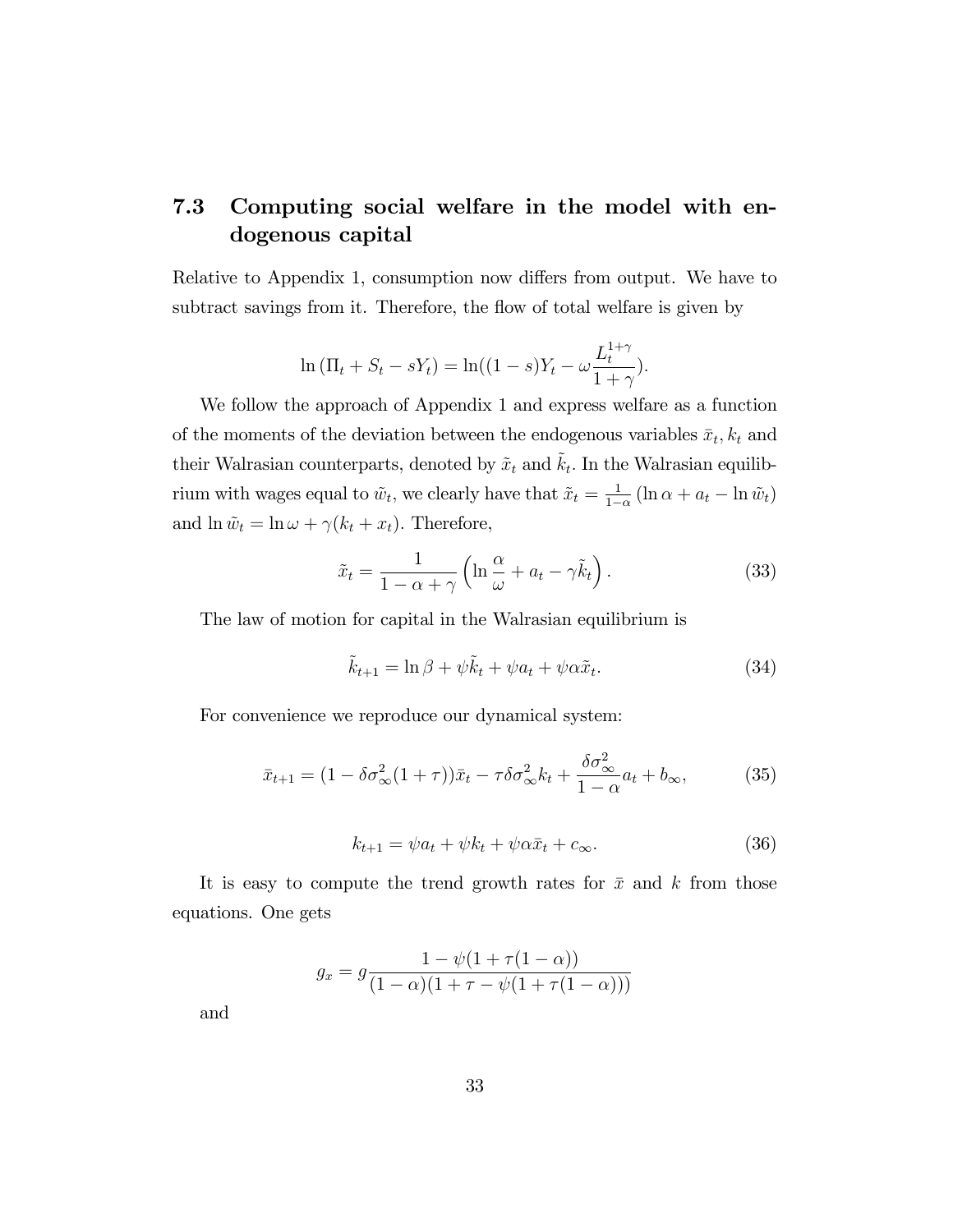$$
g_k = g \frac{\psi(1 + \tau(1 - \alpha))}{(1 - \alpha)(1 + \tau - \psi(1 + \tau(1 - \alpha)))} > 0.
$$

One can also check from (33) and (34) that the trend growth rates of  $\tilde{x}_t$ and  $\tilde{k}_{t+1}$  are the same.

Let  $\hat{x} = \bar{x} - \tilde{x}$  and  $\hat{k} = k - \tilde{k}$ . Then we have that

$$
Y_t = \exp(k_t + a_t + \alpha \bar{x}_t + \alpha^2 \sigma_{\infty}^2/2)
$$
  
= 
$$
\exp(\tilde{k}_t + a_t + \alpha \tilde{x}_t) \exp(\hat{k}_t + \alpha \hat{x}_t + \alpha^2 \sigma_{\infty}^2/2).
$$

Similarly,

$$
L_t^{1+\gamma} = \exp((1+\gamma)(\tilde{k}_t + \tilde{x}_t)) \exp((1+\gamma)(\hat{k}_t + \hat{x}_t + \sigma_{\infty}^2/2)).
$$

Now using (33) we get that

$$
\tilde{k}_t + a_t + \alpha \tilde{x}_t = \frac{\alpha}{1 - \alpha + \gamma} \ln \frac{\alpha}{\omega} + M_t
$$

and

$$
(1+\gamma)(\tilde{k}_t + \tilde{x}_t) = \frac{1+\gamma}{1-\alpha+\gamma} \ln \frac{\alpha}{\omega} + M_t,
$$

where

$$
M_t = \frac{1+\gamma}{1-\alpha+\gamma}a_t + \frac{(1+\gamma)(1-\alpha)}{1-\alpha+\gamma}\tilde{k}_t.
$$

Clearly, then,

$$
(1-s)Y_t - \omega \frac{L_t^{1+\gamma}}{1+\gamma} = \left(\frac{\alpha}{\omega}\right)^{\frac{\alpha}{1-\alpha+\gamma}} \exp M_t. \left[ \begin{array}{c} (1-s) \exp(k_t + a_t + \alpha \bar{x}_t + \alpha^2 \sigma_{\infty}^2/2) \\ -\frac{\alpha}{1+\gamma} \exp((1+\gamma)(\hat{k}_t + \hat{x}_t + \sigma_{\infty}^2/2)) \end{array} \right].
$$

Only the expression in brackets depends on  $\delta$ . Therefore, maximizing  $\ln(\Pi_t + S_t - sY_t)$  is equivalent to maximizing that term. Denoting this term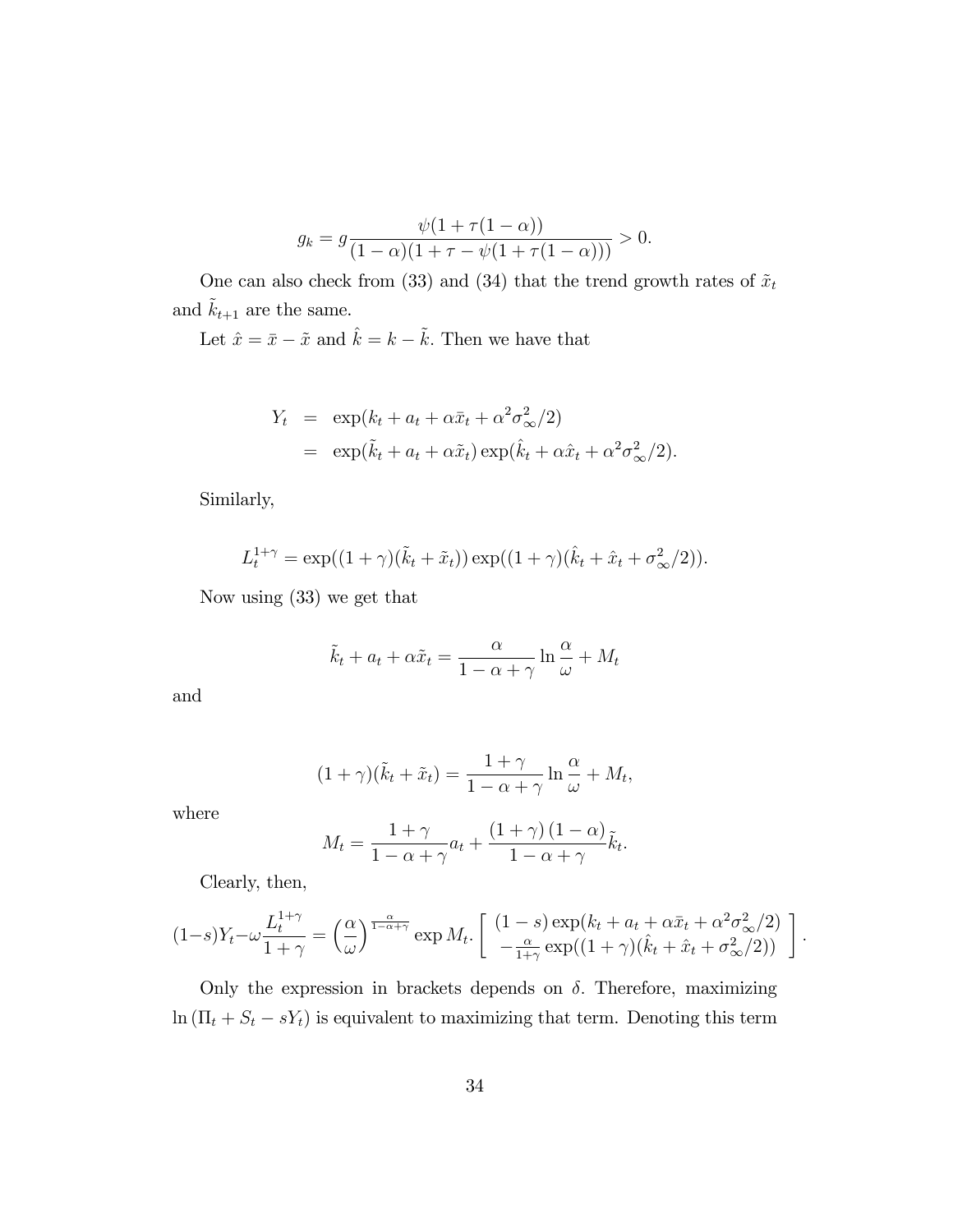by  $\exp(\phi)$ , computing its second-order Taylor expansion and keeping only terms of order 0,1, and 2 in  $(\hat{k}, \hat{x}, \sigma_{\infty})$  we get

$$
\exp \phi \approx \left(1 - s - \frac{\alpha}{1 + \gamma}\right) \left(1 - a_1 \hat{k} + a_2 \hat{x} + a_3 \sigma_{\infty}^2 + a_4 \hat{k}^2 + a_5 \hat{x}^2 + a_6 \hat{x} \hat{k}\right),\tag{37}
$$

where

$$
a_1 = \frac{1 - s - \alpha}{1 - s - \alpha/(1 + \gamma)}
$$
  
\n
$$
a_2 = \frac{-\alpha s}{1 - s - \alpha/(1 + \gamma)}
$$
  
\n
$$
a_3 = \frac{\alpha^2 (1 - s) - \alpha}{2(1 - s - \alpha/(1 + \gamma))}
$$
  
\n
$$
a_4 = \frac{1 - s - \alpha(1 + \gamma)}{2(1 - s - \alpha/(1 + \gamma))}
$$
  
\n
$$
a_5 = \frac{\alpha^2 (1 - s) - \alpha(1 + \gamma)}{2(1 - s - \alpha/(1 + \gamma))}
$$
  
\n
$$
a_6 = \frac{-\alpha(s + \gamma)}{1 - s - \alpha/(1 + \gamma)}
$$

Applying again a second-order Taylor expansion for  $ln(1+x)$  to (37) and taking expectations we get, neglecting again terms of order greater than 2:

$$
E\phi \approx \ln\left(1 - s - \frac{\alpha}{1 + \gamma}\right) + a_1 E\hat{k} + a_2 E\hat{x} + a_3 \sigma_{\infty}^2
$$
 (38)  
+  $\left(a_5 - \frac{a_2^2}{2}\right) E\hat{x}^2 + \left(a_4 - \frac{a_1^2}{2}\right) E\hat{k}^2 + \left(a_6 - a_1 a_2\right) E\hat{k}\hat{x}.$ 

This is the quantity being maximized in the numerical simulations.

To compute the moments that appear in the RHS of (38) we use the following 4-dimensional system

$$
\hat{k}_{t+1} = \psi \hat{k}_t + \psi \alpha \hat{x}_t + \psi \alpha^2 \frac{\sigma_{\infty}^2}{2}
$$
\n(39)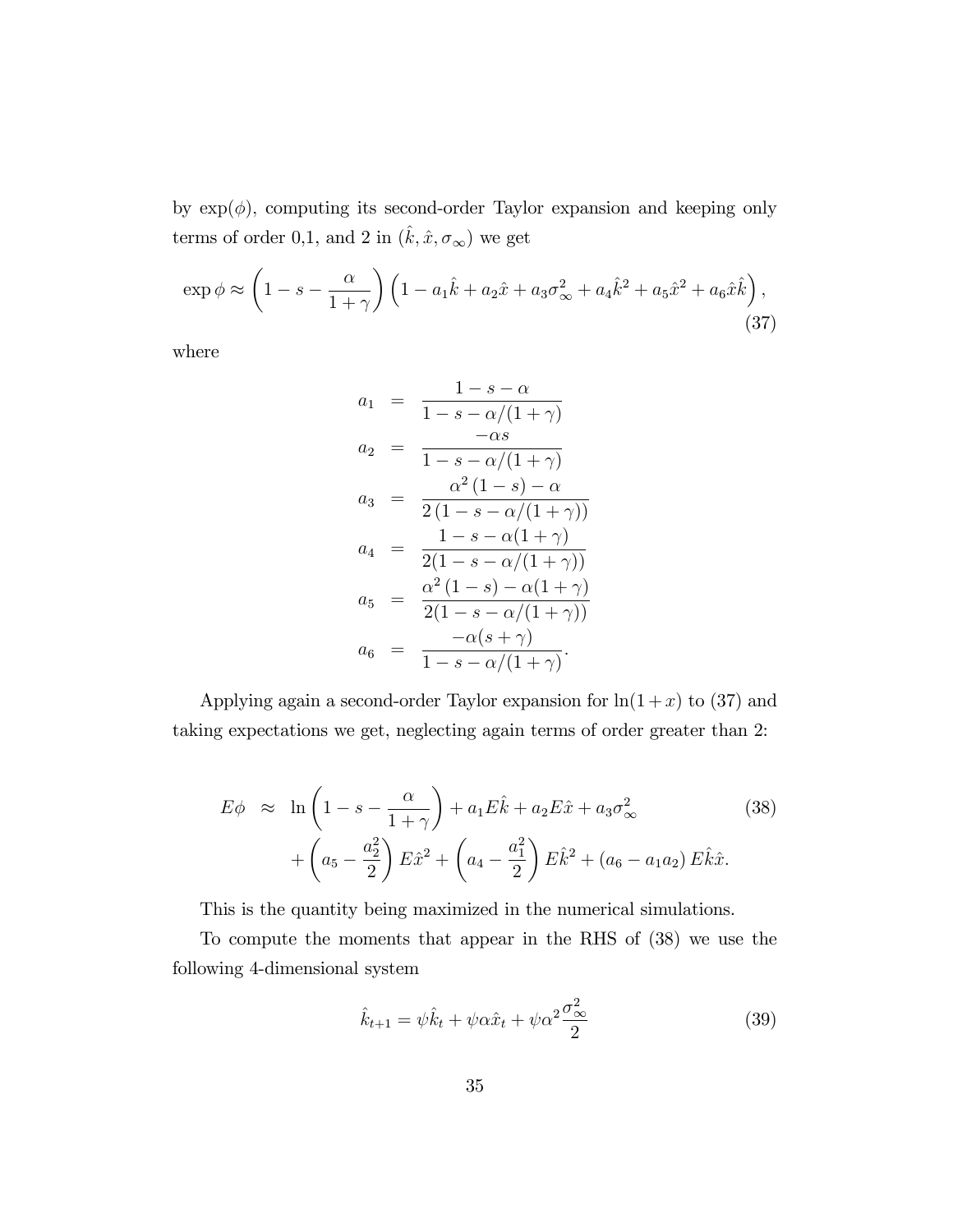$$
\hat{x}_{t+1} = \left( -\frac{\tau \delta \sigma_{\infty}^4}{2} + \frac{\psi \gamma - 1}{1 - \alpha + \gamma} g \right) + \left( \frac{\psi \gamma}{1 - \alpha + \gamma} \Delta a_{Ct} - \frac{1}{1 - \alpha + \gamma} \Delta a_{Ct+1} \right) \n- \tau \delta \sigma_{\infty}^2 \hat{k}_t + (1 - \delta \sigma_{\infty}^2 (1 + \tau)) \hat{x}_t + \frac{\psi \gamma}{1 - \alpha + \gamma} \Delta \tilde{k}_t + \frac{\psi \gamma \alpha}{1 - \alpha + \gamma} \Delta \tilde{x}_t \Delta 0
$$

$$
\Delta \tilde{k}_{t+1} = \psi \Delta \tilde{k}_t + \psi \alpha \Delta \tilde{x}_t + \psi (g + \Delta a_{Ct}) \tag{41}
$$

$$
\Delta \tilde{x}_{t+1} = \frac{1 - \psi \gamma}{1 - \alpha + \gamma} g + \left( \frac{1}{1 - \alpha + \gamma} \Delta a_{Ct+1} - \frac{\psi \gamma}{1 - \alpha + \gamma} \Delta a_{Ct} \right) (42)
$$

$$
- \frac{\psi \gamma}{1 - \alpha + \gamma} \Delta \tilde{k}_t - \frac{\psi \gamma \alpha}{1 - \alpha + \gamma} \Delta \tilde{k}_t
$$

To get  $(39)$ , subtract  $(34)$  from  $(36)$ . To get  $(41)$ , subtract  $(34)$  lagged once from itself. To get (42), subtract (33) at t from itself at  $t + 1$ , then replace  $\Delta \tilde{k}_{t+1}$  in the resulting expression with the RHS of (41). To get (40), subtract (33) at  $t+1$  from (35), then replace  $\Delta \tilde{x}_{t+1}$  in the resulting expression with the RHS of (42).

This system can be rewritten in matrix form as

$$
V_{t+1} = AV_t + B + \eta_{t+1},
$$

where

$$
V = (\hat{x}, \hat{k}, \Delta \tilde{x}, \Delta \hat{k})',
$$

$$
\eta = \begin{pmatrix} \frac{\psi \gamma}{1 - \alpha + \gamma} \Delta a_{Ct} - \frac{1}{1 - \alpha + \gamma} \Delta a_{Ct+1} \\ 0 \\ \frac{1}{1 - \alpha + \gamma} \Delta a_{Ct+1} - \frac{\psi \gamma}{1 - \alpha + \gamma} \Delta a_{Ct} \\ \psi \Delta a_{Ct} \end{pmatrix},
$$

and the coefficients of matrices  $A$  and  $B$  are obtained straightforwardly from the above expressions.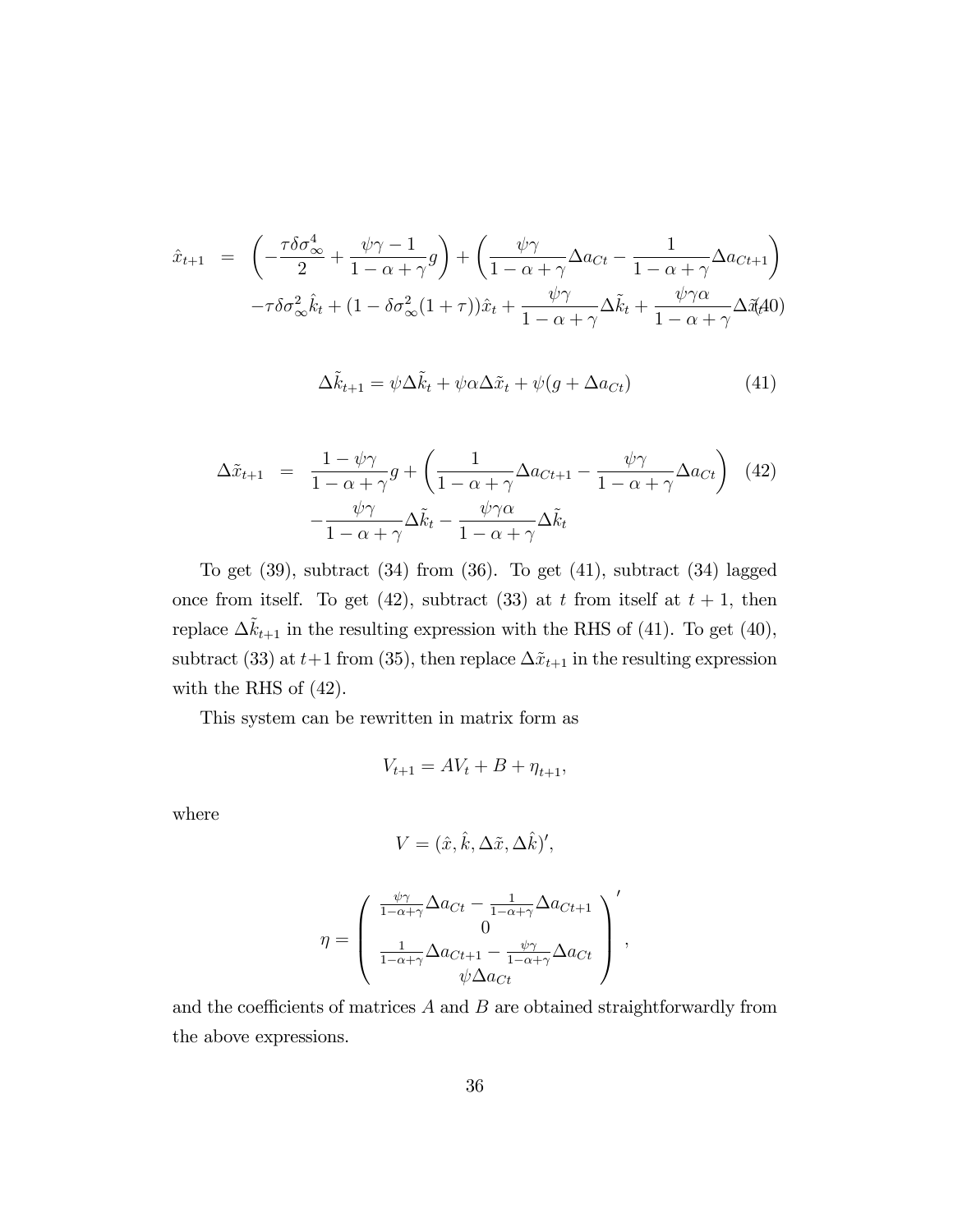It can be checked that, denoting by  $L$  the lag operator,

$$
\eta = (1 - \rho L)^{-1} \beta(L) \varepsilon,
$$

where  $\beta(L) = \beta_0 + \beta_1 L + \beta_2 L^2$ ;  $\beta_0 = \left(-\frac{1}{1-\alpha}\right)$  $\frac{1}{1-\alpha+\gamma}, 0, \frac{1}{1-\alpha}$  $\frac{1}{1-\alpha+\gamma}, 0$ ';  $\beta_1 = (\frac{1+\psi\gamma}{1-\alpha+\gamma}, 0, -\frac{1+\psi\gamma}{1-\alpha+\gamma})$  $\frac{1+\psi\gamma}{1-\alpha+\gamma},\psi$ ';  $\beta_2=$  $\left(-\frac{\psi\gamma}{1-\alpha}\right)$  $\frac{\psi\gamma}{1-\alpha+\gamma}, 0, \frac{\psi\gamma}{1-\alpha-\gamma}$  $\frac{\psi \gamma}{1-\alpha+\gamma}, -\psi)'$ .

Therefore,

$$
V_t - EV = (I - A)^{-1} (1 - \rho L)^{-1} \beta(L) \varepsilon_t
$$
  
= 
$$
\sum_{j=0}^{+\infty} A^j \beta_0 \varepsilon_{t-j} + \sum_{j=1}^{+\infty} A^{j-1} (\beta_1 + \rho \beta_0) \varepsilon_{t-j} + \sum_{j=0}^{+\infty} A^j \left( \sum_{i=2}^{+\infty} \rho^i \beta(\rho^{-1}) \varepsilon_{t-i-j} \right)
$$
  
= 
$$
Q(L) \varepsilon_t.
$$

The last term can be computed as  $\sum_{k=2}^{+\infty} (\rho I - A)^{-1} (\rho^{k-1} I - A^{k-1}) \rho^2 \beta(\rho^{-1}).$ Altogether, this expansion allows us to get all the coefficients  $Q_i$  of  $Q$  and then to compute

$$
Var(V) = \left(\sum_{j=0}^{+\infty} Q_i Q'_i\right) \sigma_{\varepsilon}^2.
$$

Furthermore,

$$
EV = (I - A)^{-1}B.
$$

This allows us to get all the moments in (37). Next, to compute to compute the moments of the equilibrium, we rewrite (35)-(36) as well as the law of motion for a as

$$
v_{t+1} = Mv_t + C + N\varepsilon_t + Zt,
$$

where  $v = (\bar{x}, k, a)'$ . The variance-covariance matrix of the cyclical component in  $v, \Omega$ , is solution to

$$
\Omega = M\Omega M' + NN'\sigma_{\varepsilon}^2.
$$

By rewriting (24) as  $y_t = Dv_t + E$ , we then compute detrended output volatility as  $\sigma_y^2 = D\Omega D'$ .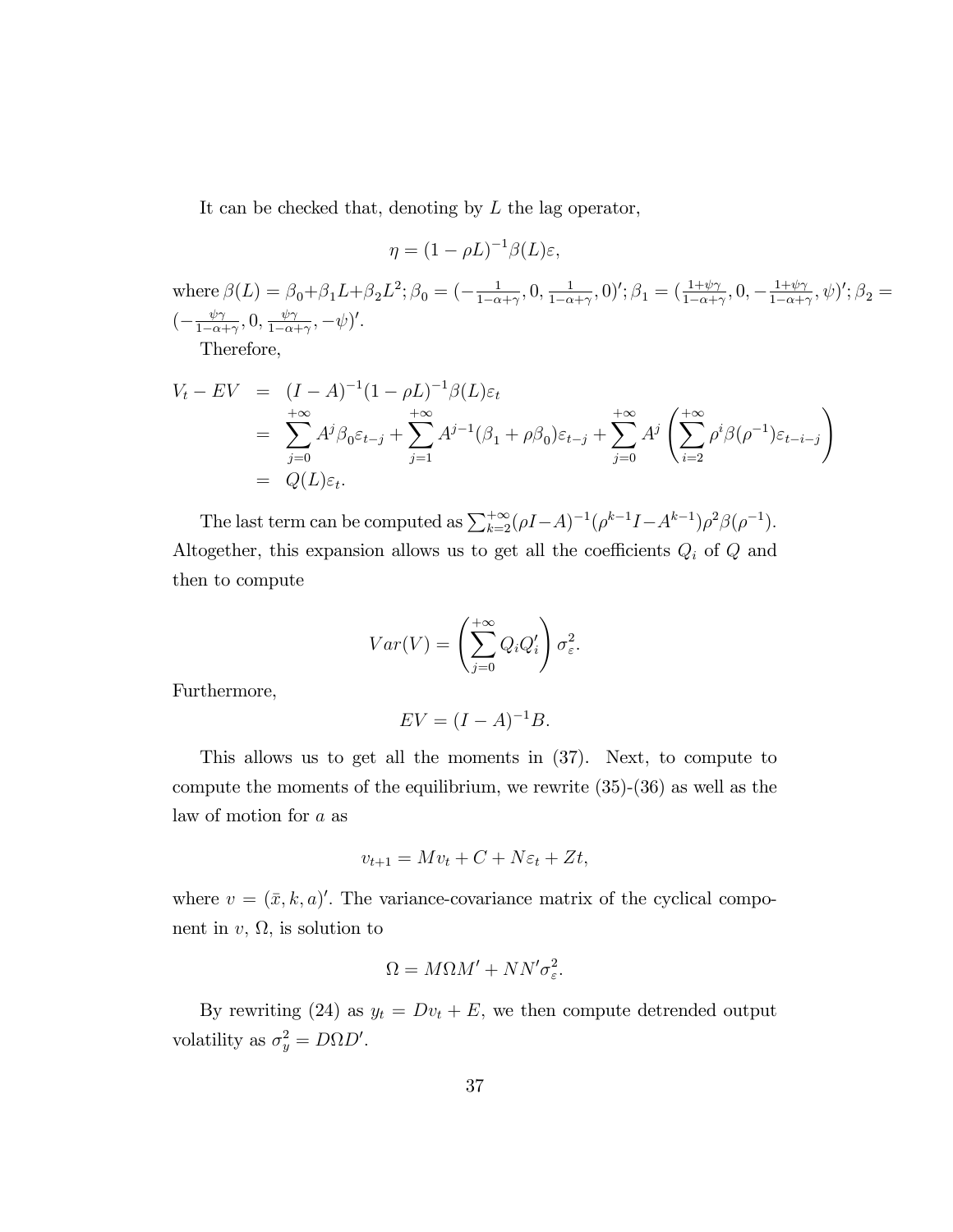### 7.4 Proof of Proposition 3

The characteristic equation for the eigenvalues of matrix A is

$$
x^{2} - x(\lambda Q + \theta) + \frac{\lambda}{1 + \delta} = 0,
$$

where

$$
Q = 1 + \frac{\delta \gamma}{(1+\delta)(1-\alpha)}.
$$

Note that if the roots are complex their common module is  $\left(\frac{\lambda}{1+r}\right)$  $\frac{\lambda}{1+\delta}$ )<sup>1/2</sup> < 1. Therefore the dynamics are stable. Let us characterize this regime first. Roots are complex iff

$$
(\lambda Q + \theta)^2 < \frac{4\lambda}{1 + \delta}.\tag{43}
$$

This will be the case provided  $\lambda$  lies between the roots of

$$
h(\lambda) = \lambda^2 Q^2 + 2\lambda \left(Q\theta - \frac{2}{1+\delta}\right) + \theta^2 = 0.
$$

We note that if  $Q\theta - \frac{2}{1+\delta} < 0$  and if these roots are real, they are both positive, and one of them is lower than one since their product is  $\theta^2 < 1$ . Furthermore,  $h(1) = Q^2 + (2Q\theta - \frac{4}{1+1})$  $\frac{4}{1+\delta}$ ) +  $\theta^2 = (Q+\theta)^2 - \frac{4}{1+\delta} = (1 - \frac{1}{1+\delta})$  $\frac{1}{1+\delta})^2 > 0.$ Therefore both roots, if they exist are between 0 and 1:

Next, we note that  $Q\theta = \left(1 + \frac{\delta \gamma}{(1+\delta)(1-\alpha)}\right)$  $\frac{1}{2}$  $\frac{1}{1+\delta}\left(1-\frac{\delta\gamma}{1-\epsilon}\right)$  $1-\alpha$ ), which, if it is positive, is lower than  $\left(1 + \frac{\delta \gamma}{(1-\alpha)}\right)$  $\frac{1}{2}$  $\frac{1}{1+\delta}\left(1-\frac{\delta\gamma}{1-\delta}\right)$  $1-\alpha$ )  $\langle \frac{1}{1+\delta} \rangle \langle \frac{2}{1+\delta} \rangle$  $\frac{2}{1+\delta}$ . Thus we always have that  $Q\theta - \frac{2}{1+\delta} < 0$ . Next, the roots are real if and only if

$$
\left(Q\theta - \frac{2}{1+\delta}\right)^2 > \theta^2 Q^2,
$$

or equivalently

$$
\frac{2}{1+\delta} - Q\theta > |\theta| \, Q.
$$

This clearly always holds for  $\theta \leq 0$ . Furthermore, for  $\theta > 0$ , it is equivalent to  $\theta Q < \frac{1}{1+\delta}$ , which we just proved above. This proves that for any  $\delta$ ,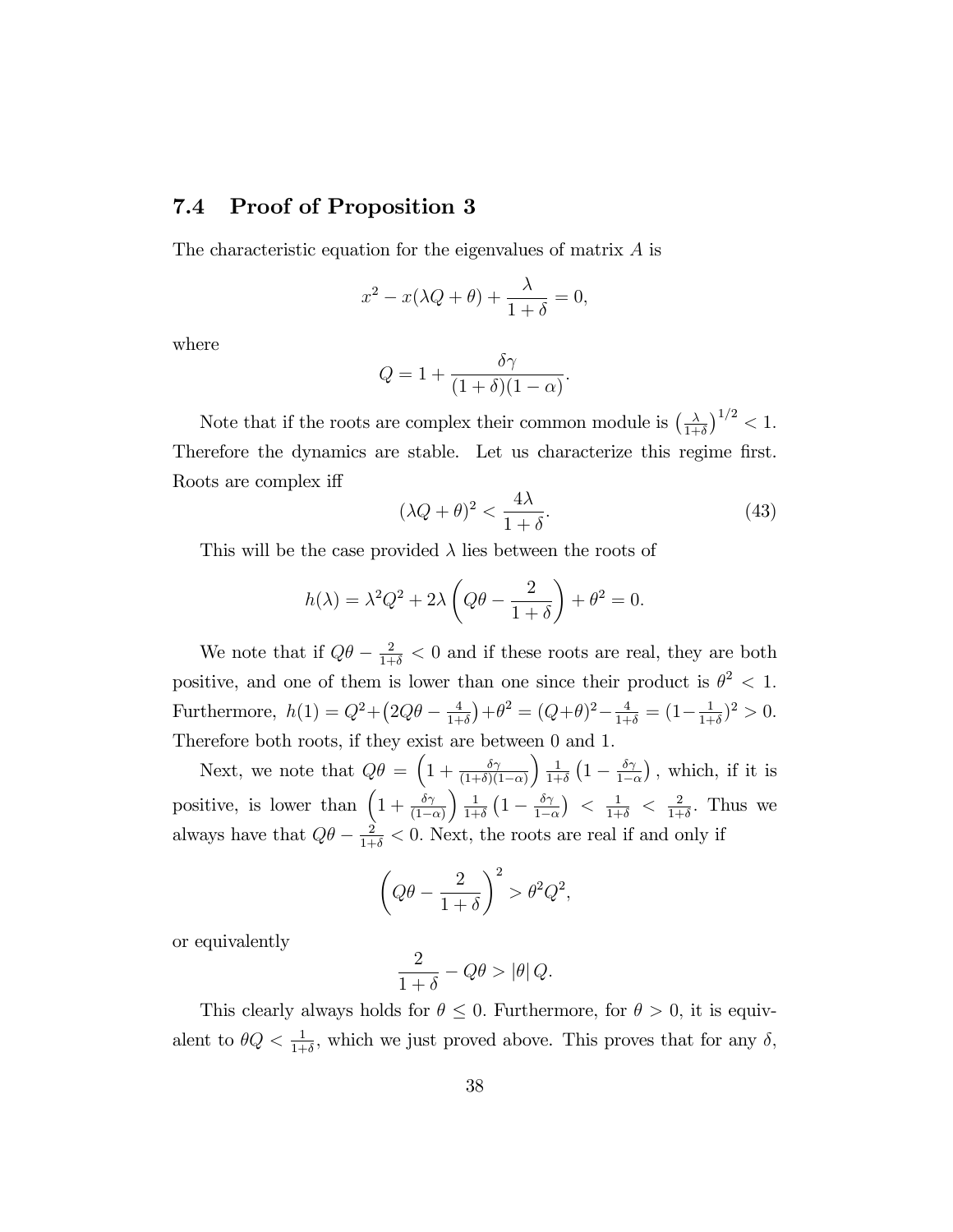there exists an interior interval of values of  $\lambda$  included in  $[0, 1]$ ,  $[\lambda_c^-(\delta), \lambda_c^+(\delta)]$ , over which  $(43)$  holds and therefore the eigenvalues of A are complex. Furthermore, we can check that for  $\delta = 0$ ,  $Q = 1$  and  $\theta = 1/(1 + \delta)$ , and we have a double root equal to 1. On the other hand for  $\delta \to \infty$ , we have  $Q \to$  $1 + \frac{\gamma}{1-\alpha}$  and  $\theta \to -\frac{\gamma}{1-\alpha}$  $\frac{\gamma}{1-\alpha}$ , and we get the double root  $-\theta/Q = \frac{\gamma}{1-\alpha}$  $\frac{\gamma}{1-\alpha+\gamma}$ . Hence the banana-shaped lens on Figure 1.

Let us now turn to the regime where the eigenvalues are real, i.e. where (43) is violated. We have to distiguinsh between two cases.

Case 1:

$$
(\lambda Q + \theta) > 0.
$$

This inequality holds iff

$$
\lambda > \frac{\delta \gamma - (1 - \alpha)}{(1 + \delta)(1 - \alpha) + \delta \gamma} = \lambda_{pos}(\delta).
$$

This defines a threshold for  $\lambda$  which is increasing in  $\gamma$  and converges to  $\gamma$  $\frac{\gamma}{1-\alpha+\gamma}$  as  $\delta \to \infty$ . Then both eigenvalues are positive, and the largest one is

$$
x_1 = \frac{\lambda Q + \theta + \sqrt{\Delta}}{2},
$$

where  $\Delta = (\lambda Q + \theta)^2 - \frac{4\lambda}{1+\theta}$  $\frac{4\lambda}{1+\delta}$ . For the system to be stable we need that  $x_1 < 1$ , i.e.

$$
\sqrt{\Delta} < 2 - \lambda Q - \theta.
$$

A necessary condition is that  $2 - \lambda Q - \theta \geq 0$ . This is equivalent to  $\lambda \leq \frac{(1+2\delta)(1-\alpha)+\delta\gamma}{(1+\delta)(1-\alpha)+\delta\gamma}$ , which always holds since the RHS is  $\geq 1$ . Given that, the preceding inequality holds iff

$$
\Delta = (\lambda Q + \theta)^2 - \frac{4\lambda}{1+\delta} < (2 - \lambda Q - \theta)^2,
$$

or equivalently

$$
-\frac{\lambda}{1+\delta} < 1 - (\lambda Q + \theta),
$$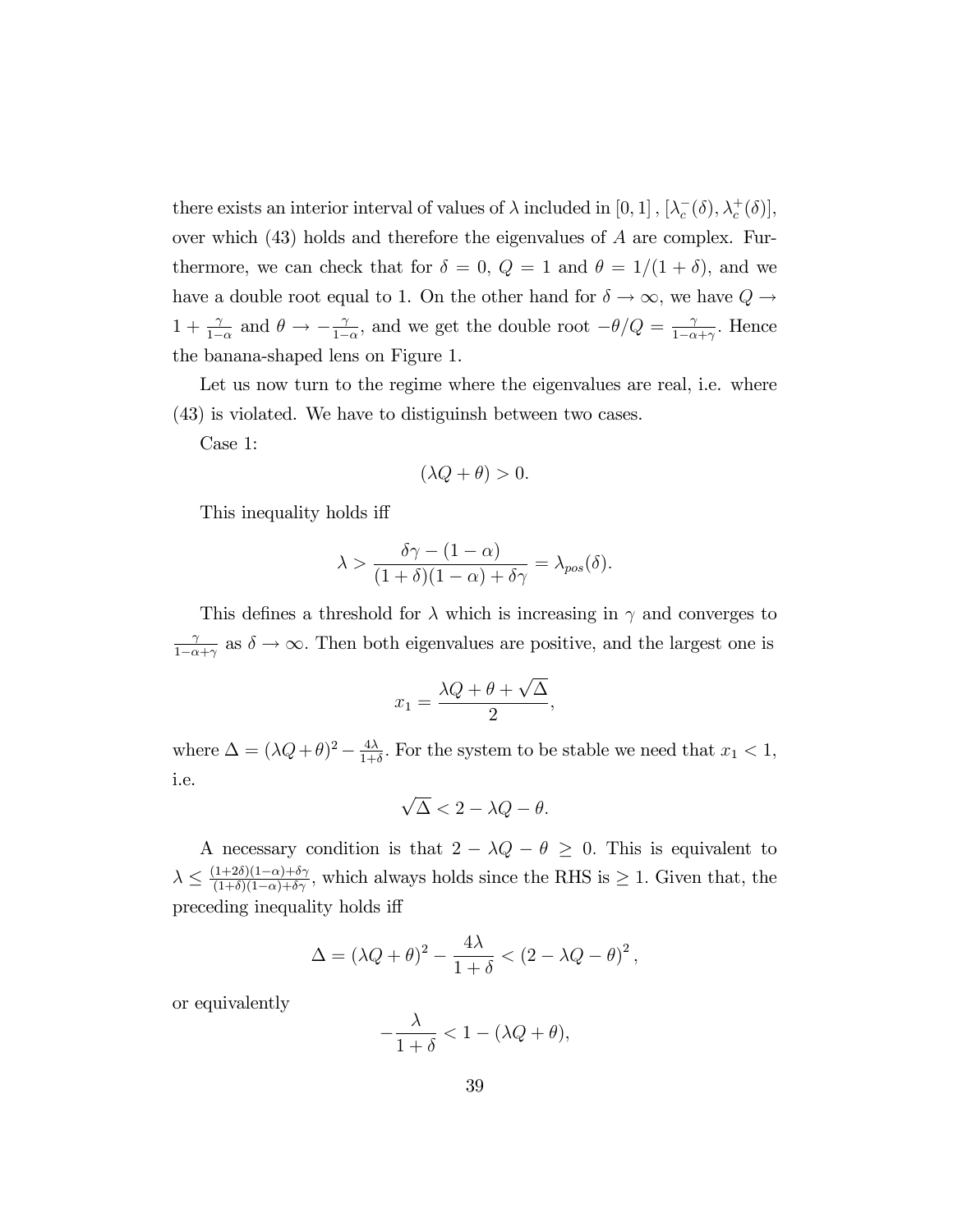but

$$
1 - (\lambda Q + \theta) = 1 - \lambda + (1 - \lambda) \frac{\delta \gamma}{(1 + \delta)(1 - \alpha)} - \frac{1}{1 + \delta} > -\frac{\lambda}{1 + \delta}.
$$

This proves that dynamics are stable in the zone where the eigenvalues are positive.

Next, note that at the frontier of this zone, we have  $\lambda Q + \theta = 0$ , implying that (43) holds. Therefore,

$$
\lambda_c^-(\delta) < \lambda_{pos}(\delta) < \lambda_c^+(\delta) \text{ for } \lambda_{pos}(\delta) > 0.
$$

This means that for  $\delta > (1 - \alpha)/\gamma$ , the eigen values are complex, and stable, for  $\lambda_c^-(\delta) < \lambda < \lambda_c^+(\delta)$ , and positive, and stable for  $\lambda > \lambda_c^+(\delta)$ , while they are negative for  $\lambda < \lambda_c^-(\delta)$ . On the other hand, for  $\delta < (1 - \alpha)/\gamma$ , the eigenvalues are complex and stable for  $\lambda_c^-(\delta) < \lambda < \lambda_c^+(\delta)$ , and positive and stable for  $\lambda < \lambda_c^-(\delta)$  and  $\lambda > \lambda_c^+(\delta)$ .

Case 2:

$$
(\lambda Q + \theta) < 0,
$$

i.e.

$$
\lambda < \frac{\delta \gamma - (1 - \alpha)}{(1 + \delta)(1 - \alpha) + \delta \gamma}.
$$

Then both roots are negative, and the largest one in absolute value is

$$
x_2 = \frac{\lambda Q + \theta - \sqrt{\Delta}}{2}.
$$

We have  $x_2 > -1$  iff

$$
\sqrt{\Delta} < 2 + \lambda Q + \theta.
$$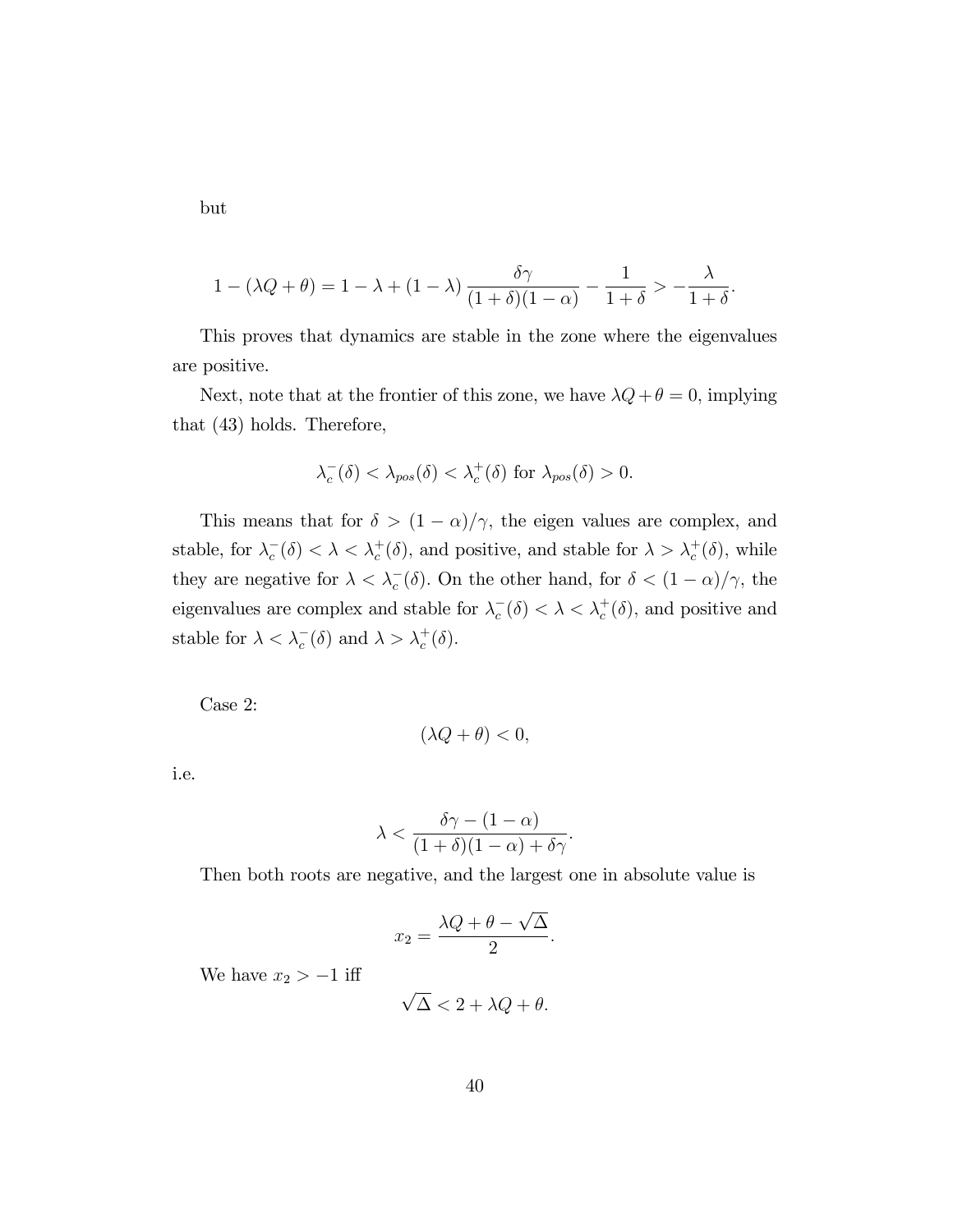A necessary condition is  $2 + \lambda Q + \theta \geq 0$ . This necessary condition is satisfied iff

$$
\lambda \ge \frac{\delta \gamma - (1 - \alpha)(3 + 2\delta)}{(1 + \delta)(1 - \alpha) + \delta \gamma}.
$$

If this condition is violated, the dynamics are necessarily unstable. If it holds, then they are stable if

$$
\Delta < (2 + \lambda Q + \theta)^2.
$$

This is equivalent to

$$
-\frac{\lambda}{1+\delta} < 1 + \lambda Q + \theta,
$$

or equivalently

$$
\lambda > \frac{\delta \gamma - (2 + \delta)(1 - \alpha)}{\delta \gamma + (2 + \delta)(1 - \alpha)} = \lambda_{stab}(\delta). \tag{44}
$$

We note that

$$
\frac{\delta \gamma - (1 - \alpha)(3 + 2\delta)}{(1 + \delta)(1 - \alpha) + \delta \gamma} < \lambda_{stab}(\delta) < \lambda_{pos}(\delta).
$$

Furthemore, at  $\lambda = \lambda_{stab}(\delta) > 0$ , we have that  $-\frac{\lambda}{1+\delta} = 1 + \lambda Q + \theta$ , implying that  $(\lambda Q + \theta)^2 = (1 + \frac{\lambda}{1+\delta})^2 > \frac{4\lambda}{1+\delta}$  $\frac{4\lambda}{1+\delta}$ . Therefore (43) holds, implying (since  $\lambda_{stab}(\delta) < \lambda_{pos}(\delta) < \lambda_c^+(\delta)$ ), that we must have

$$
\lambda_{stab}(\delta) < \lambda_c^-(\delta).
$$

Therefore, if  $\delta > \frac{3(1-\alpha)}{\gamma - 2(1-\alpha)}$ , the eigenvalues are negative and unstable for  $\lambda < \lambda_{stab}(\delta)$ , negative and stable for  $\lambda_{stab}(\delta) < \lambda < \lambda_c^-(\delta)$ , complex and stable for  $\lambda_c^-(\delta) < \lambda < \lambda_c^+(\delta)$ , and positive and stable for  $\lambda > \lambda_c^+(\delta)$ . On the other hand, if  $\frac{1-\alpha}{\gamma} < \delta < \frac{3(1-\alpha)}{\gamma-2(1-\alpha)}$ , the eigenvalues are negative and stable for  $\lambda < \lambda_c^-(\delta)$ , complex and stable for  $\lambda_c^-(\delta) < \lambda < \lambda_c^+(\delta)$ , and positive and stable for  $\lambda > \lambda_c^+(\delta)$ .

This completes the proof of Proposition 3.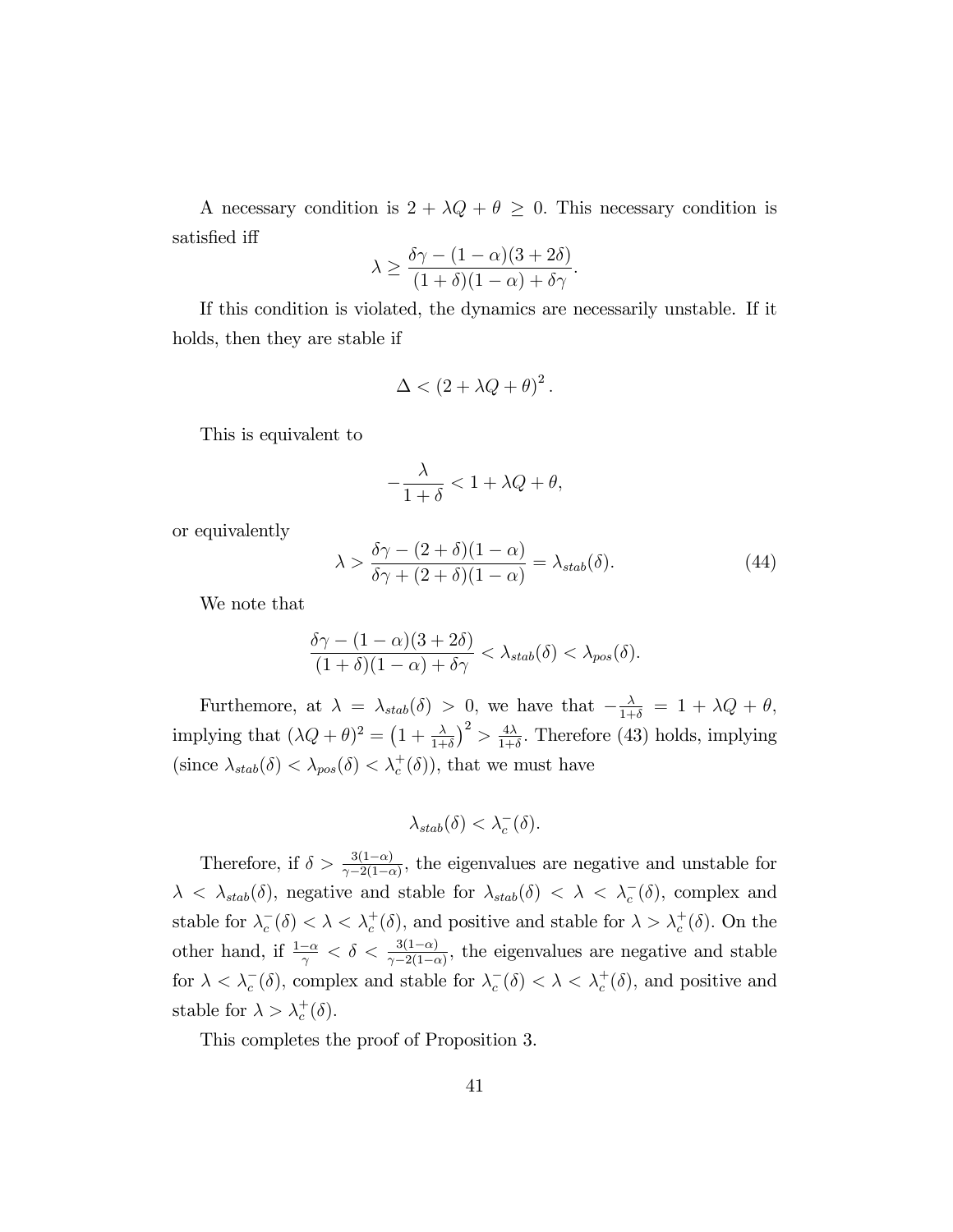# 7.5 Computing welfare in the case with memory

We rewrite the dynamical system as

$$
\bar{x}_{t+1} = c\bar{x}_t + (1-c)\hat{x}_t
$$
\n
$$
\hat{x}_{t+1} = (\lambda - (1-\lambda)\tau(1-c))\hat{x}_t - \tau(1-\lambda)c\bar{x}_t
$$
\n
$$
-\frac{\tau(1-\lambda)\sigma_m^2}{4}(-1+\sqrt{1+4/d}) + \frac{1-\lambda}{1-\alpha}(\ln \alpha + a_{t+1});
$$
\nwhere  $c = \left(\frac{-1+\sqrt{1+4/d}}{1+\sqrt{1+4/d}}\right)$ .  
\nLet  $u_t = \bar{x}_t - \tilde{x}_t$  and  $v_t = \hat{x}_t - \tilde{x}_t$ . Let  $y_t = (u_t, v_t)'$ . Then

$$
y_{t+1} = Ay_t + w_{t+1},
$$

where

$$
A = \begin{pmatrix} c & 1 - c \\ -\tau (1 - \lambda)c & \lambda - (1 - \lambda)\tau (1 - c) \end{pmatrix}
$$

and

$$
w_{t+1} = \begin{pmatrix} -\frac{1}{1 - \alpha + \gamma}(a_{t+1} - a_t) \\ -\frac{\tau(1 - \lambda)\sigma_m^2}{4}(-1 + \sqrt{1 + 4/d}) + \frac{\tau - \lambda(1 + \tau)}{1 - \alpha + \gamma}(a_{t+1} - a_t) \end{pmatrix}.
$$

We have that

$$
Ew = \begin{pmatrix} -\frac{g}{1-\alpha+\gamma} \\ -\frac{\tau(1-\lambda)\sigma_m^2}{4}(-1+\sqrt{1+4/d}) + \frac{g(\tau-\lambda(1+\tau))}{1-\alpha+\gamma} \end{pmatrix}
$$

and

$$
Ey = (I - A)^{-1}Ew.
$$

Let  $\hat{w} = a - Ew$  and  $\hat{y} = y - Ey$ . Then  $\hat{y}_{t+1} = A\hat{y}_t + \hat{w}_t$ . Furthermore,

$$
\hat{w}_{t+1} = \begin{pmatrix} \frac{1}{1 - \alpha + \gamma} \\ \frac{\tau - \lambda(1 + \tau)}{1 - \alpha + \gamma} \end{pmatrix} ((\rho - 1)a_{Ct} + \varepsilon_{t+1}).
$$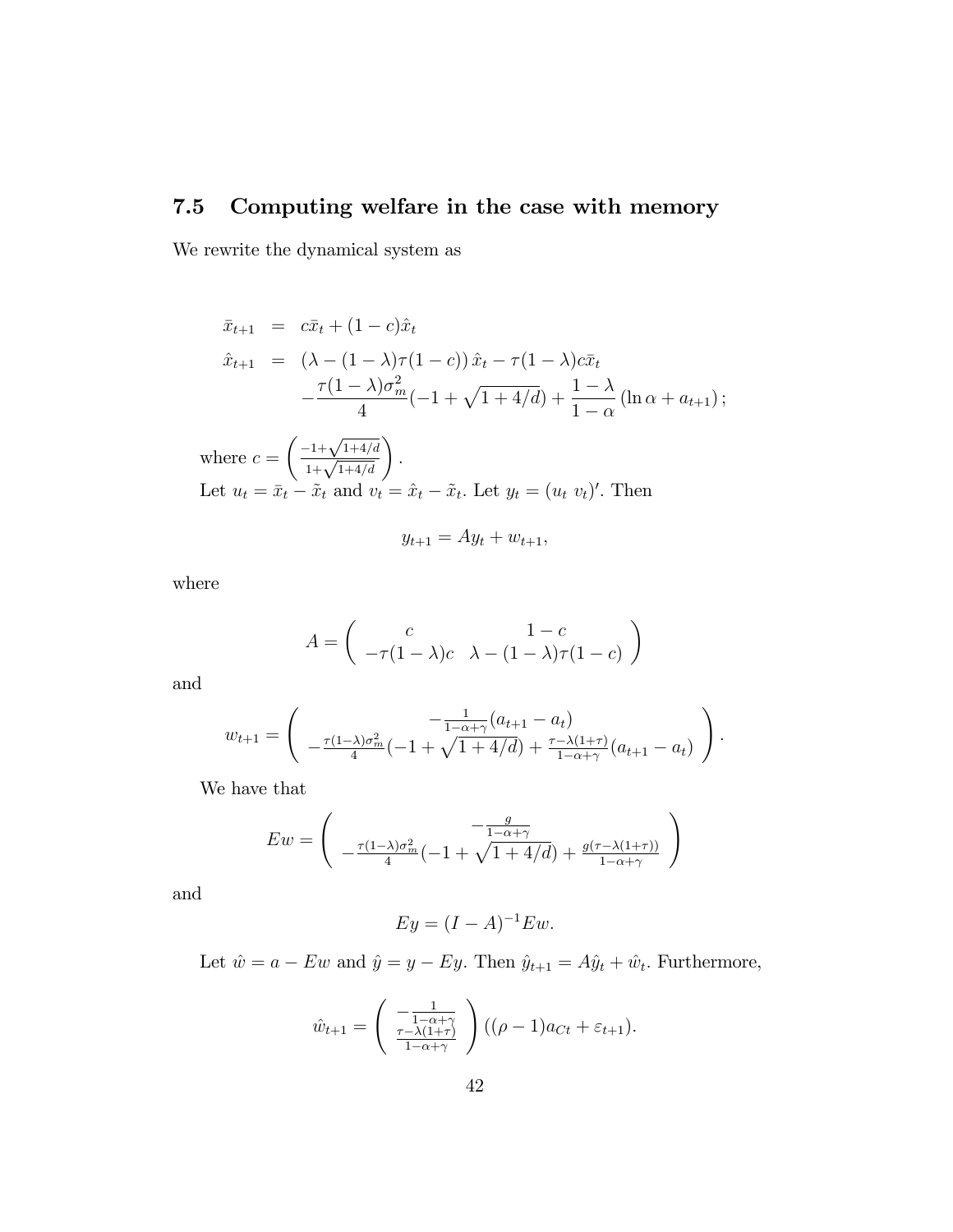This allows us to compute the following quantities

$$
E\hat{w}a_C = \begin{pmatrix} \frac{1}{1-\alpha+\gamma} \\ \frac{\tau-\lambda(1+\tau)}{1-\alpha+\gamma} \end{pmatrix} ((\rho-1)\rho\sigma_a^2 + \sigma_{\varepsilon}^2)
$$
  
= 
$$
\begin{pmatrix} \frac{1}{1-\alpha+\gamma} \\ \frac{\tau-\lambda(1+\tau)}{1-\alpha+\gamma} \end{pmatrix} \frac{\sigma_{\varepsilon}^2}{1+\rho}.
$$

$$
E\hat{y}a_C = (I - \rho A)^{-1}E\hat{w}a_C.
$$

$$
E\hat{y}_t \hat{w}'_{t+1} = (1 - \rho) E\hat{y} a_C \left( \frac{1}{1 - \alpha + \gamma} - \frac{\tau - \lambda(1 + \tau)}{1 - \alpha + \gamma} \right) = M.
$$

$$
E\hat{w}\hat{w}' = ((1-\rho)^2 \sigma_a^2 + \sigma_{\varepsilon}^2) \left( \frac{-\frac{1}{1-\alpha+\gamma}}{\frac{\tau-\lambda(1+\tau)}{1-\alpha+\gamma}} \right) \left( \frac{-\frac{1}{1-\alpha+\gamma}}{\frac{1-\alpha+\gamma}{1-\alpha+\gamma}} \right)
$$
  
= 
$$
\frac{2\sigma_{\varepsilon}^2}{1+\rho} \left( \frac{-\frac{1}{1-\alpha+\gamma}}{\frac{\tau-\lambda(1+\tau)}{1-\alpha+\gamma}} \right) \left( \frac{-\frac{1}{1-\alpha+\gamma}}{\frac{1}{1-\alpha+\gamma}} \frac{\frac{\tau-\lambda(1+\tau)}{1-\alpha+\gamma}}{\frac{\tau-\lambda(1+\tau)}{1-\alpha+\gamma}} \right) = N.
$$

We then get that the variance-covariance matrix of  $\hat{y}$ ,  $V$ , is the solution to the linear equation

$$
V = AVA' + N + AM + M'A',
$$

which can be solved by vectorization.

The asymptotic social welfare is then given by (17), i.e.

$$
-E(\sigma_{\infty}^2 + (1+\tau)(\bar{x}_t - \tilde{x}_t)^2) = -\sigma_{\infty}^2 - (1+\tau)[(Ey)_1 + V_{11}].
$$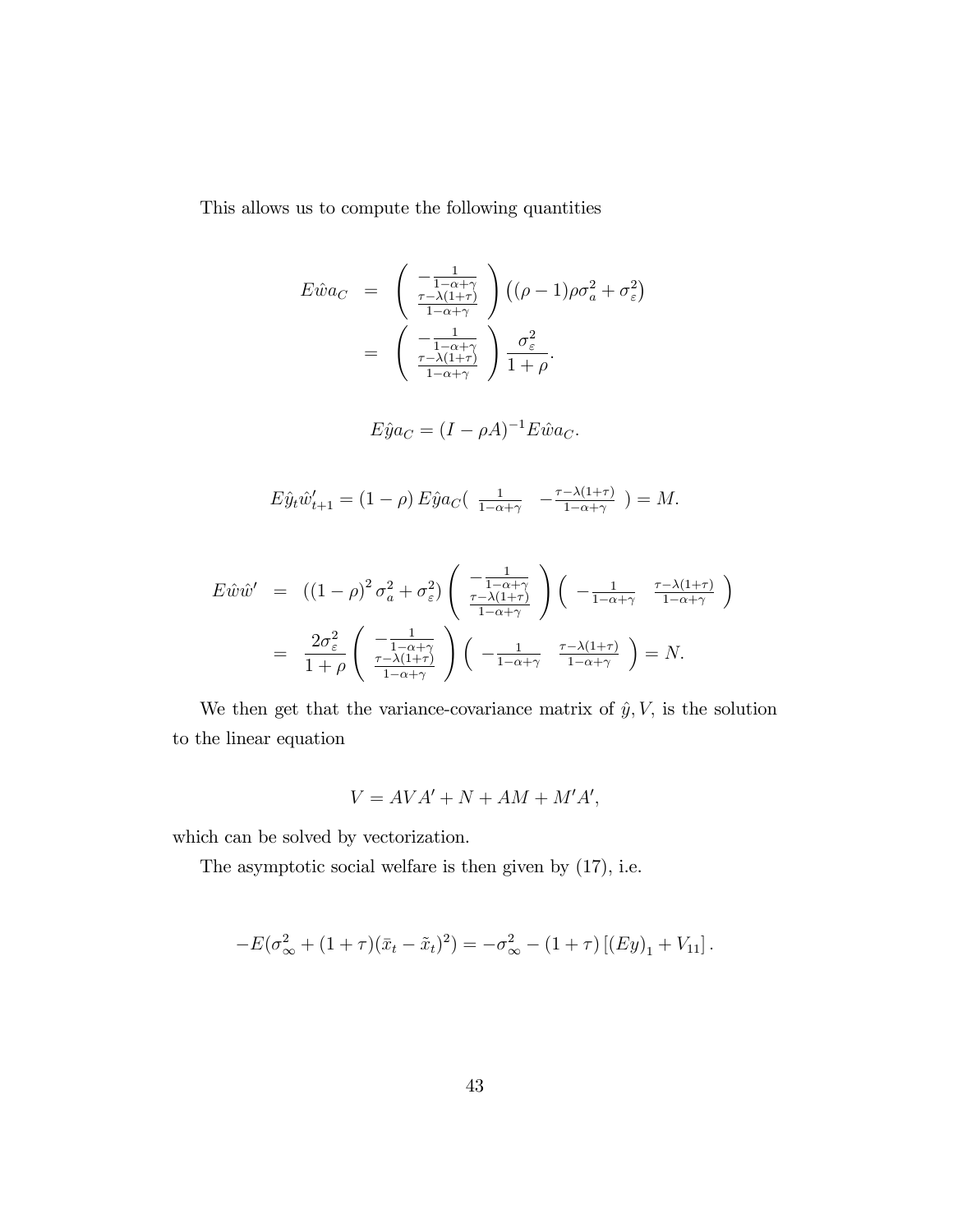### 7.6 Regression results for estimating the persistence

## parameter

 $\overline{\text{Table A1}-\text{Regression results for estimating the persistence parameter in}}$ the aggregate labor/capital ratio. The specification that was estimated for each country was  $\Delta x = \theta' \Delta x(-1) + a_0 \Delta w(-1) + a_1 \Delta a(-1) + a_2 \Delta e(-1) + C$ , with  $\Delta$  denoting the first difference operator,  $x = \ln L/K$ ,  $w = \ln W/L$ ,  $a = \ln A, e = \ln RER$ . The data used was the Penn World Table, with a  $=$  TFP  $L =$  Total yearly hours worked  $=$  number of persons engaged  $*$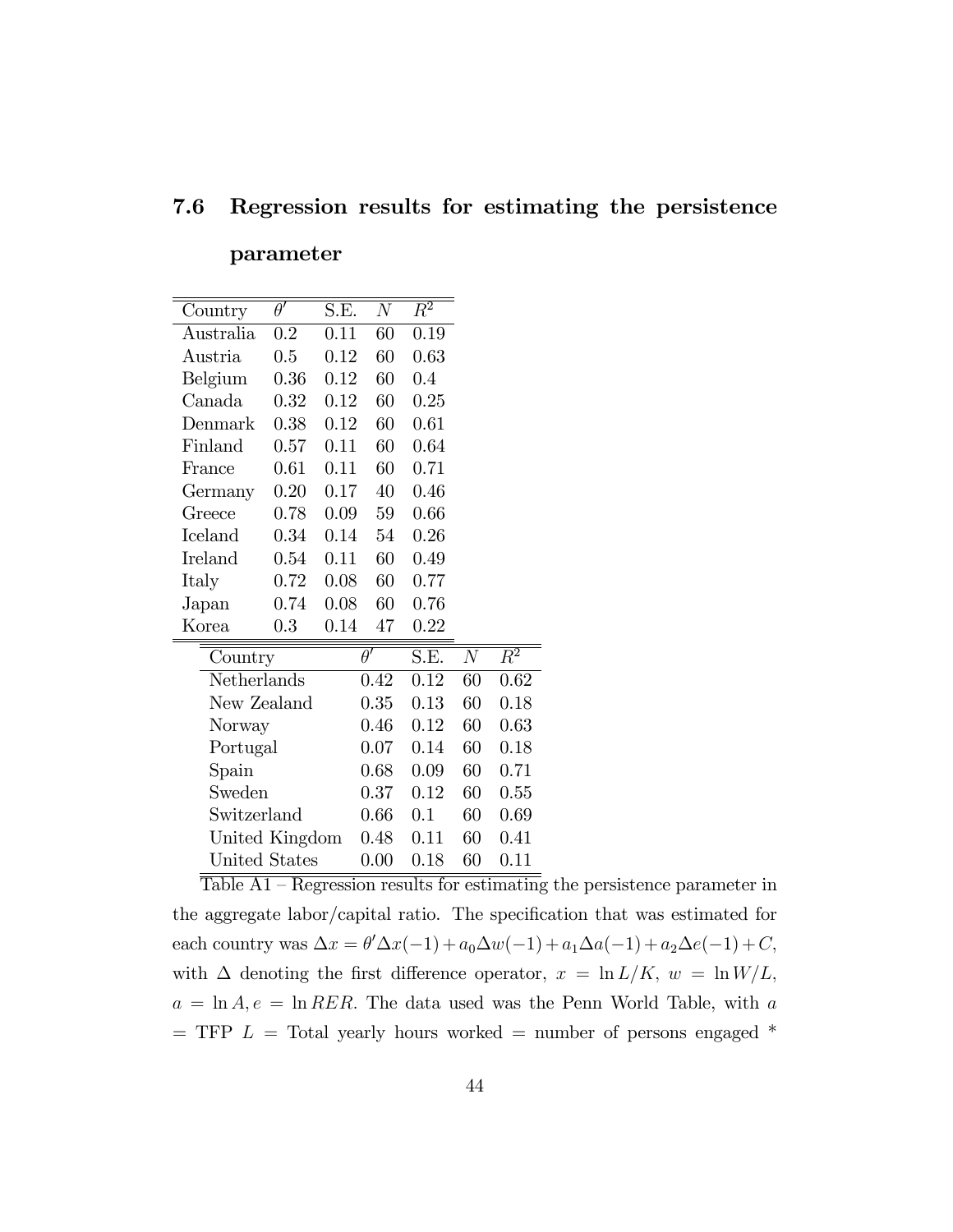average annual hours worked,  $K =$  Total capital stock (national accounts),  $w =$ real wage (=share of labor compensation (national accounts) \* real GDP (national accounts) / total hours worked),  $RER$  = real exchange rate = price level of GDP, PPP, output side, US  $2005 = 1$ . Estimation was conducted by country, and countries outside the OECD or with fewer than 40 observations were dropped.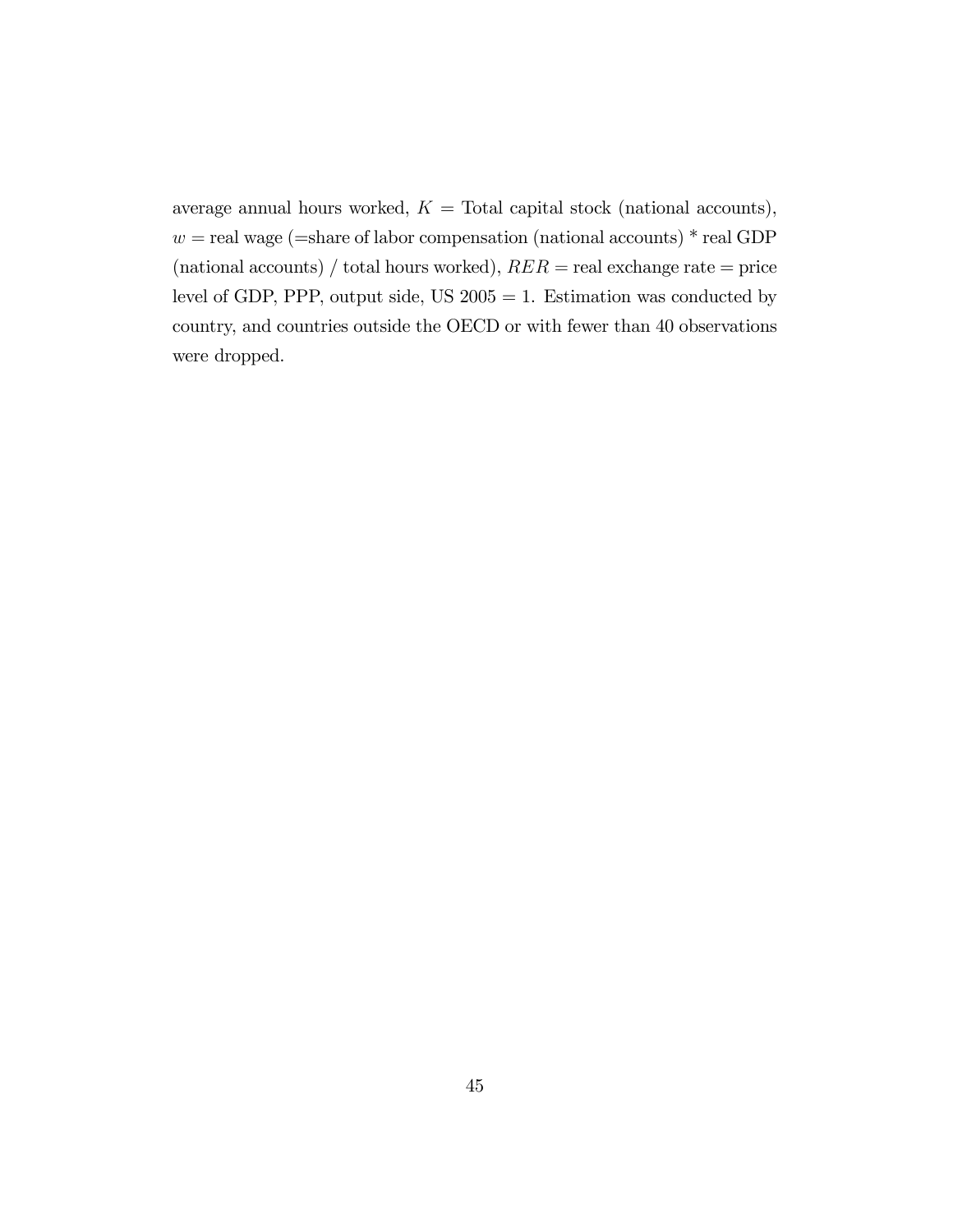### REFERENCES

Arifovic, J. (1994), "Genetic algorithm learning and the cobweb model", Journal of Economic Dynamics and Control, 18, 3-28

Bray, M.M. and N.E. Savin (1986), "Rational expectations, learning, and model specification", *Econometrica* 54, 1129-1160

Caballero, Ricardo J. and Mohamad L. Hammour (1994), "The Cleansing Effect of Recessions", *American Economic Review*, Vol. 84, No. 5, pp. 1350-1368

Caballero, Ricardo J. and Mohamad L. Hammour (1996), "On the Timing and Efficiency of Creative Destruction", Quarterly Journal of Economics, 111, 3, 805-52

Carlson, J. (1969), "An invariably stable cobweb model", Review of Economic Studies, 69, 360-362

Evans George W. and Seppo Honkapohja, Learning and Expectations in Macroeconomics, Princeton NJ: Princeton University Press, 2001

Ezekiel, M. (1938), "The cobweb theorem", *Quarterly Journal of Eco*nomics, 52, 255-280

Franke, Reiner (1998), "Coevolution and stable adjustments in the cobweb model", Journal of Evolutionary Economics, 8, 383-406

Jovanovic, Boyan (1982), "Selection and the evolution of industry", *Econo*metrica, 50,3,649-70

Kocherlakota, Narayana (1998), "Money is memory", Journal of Economic Theory, 81, 2, 1998, 232–251

Marcet, Albert and Juan P. Nicolini (2003), "Recurrent Hyperinflations and Learning", American Economic Review, Vol. 93, No. 5 (Dec., 2003), pp. 1476-1498

Marcet, Albert and Thomas J. Sargent (1989), "Convergence of Least-Squares Learning in Environments with Hidden State Variables and Private Information", Journal of Political Economy, Vol. 97, No. 6, pp. 1306-1322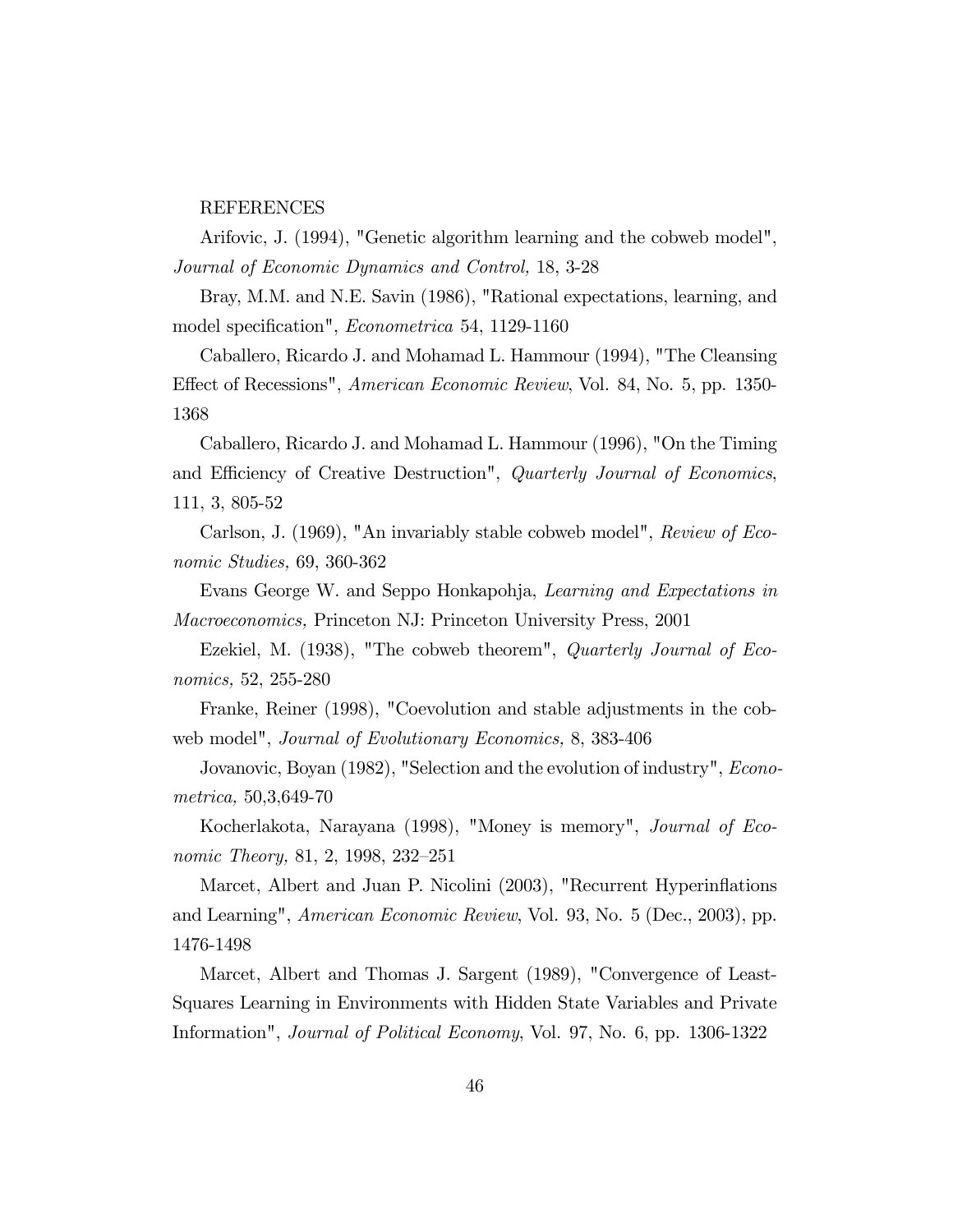Marks, Eric A. (2002), *Business Darwinism: Evolve or Dissolve*. New York: Wiley and sons.

Melitz, Marc J. (2003) "The Impact of Trade on Intra-Industry Reallocations and Aggregate Industry Productivity," *Econometrica*, vol. 71(6), 1695-1725.

Muth, John. F. (1961), "Rational expectations and the theory of price movements", Econometrica 29, 315-335

Nelson R., Winter S.G. (1982), An Evolutionary Theory of Economic Change. Cambridge (Mass.), Belknap Press/Harvard University Press.

Saint-Paul, Gilles (2007), "How does the allocation of credit select between boundedly rational firms?", Journal of the European Economic Association

 $5, 2-3, 411-419.$ 

Sinn, Hans-Werner (2003), The New Systems Competition, Blackwell

Solow, Robert M. (1956), "A Contribution to the Theory of Economic Growth", Quarterly Journal of Economics, 70, 1, 65–94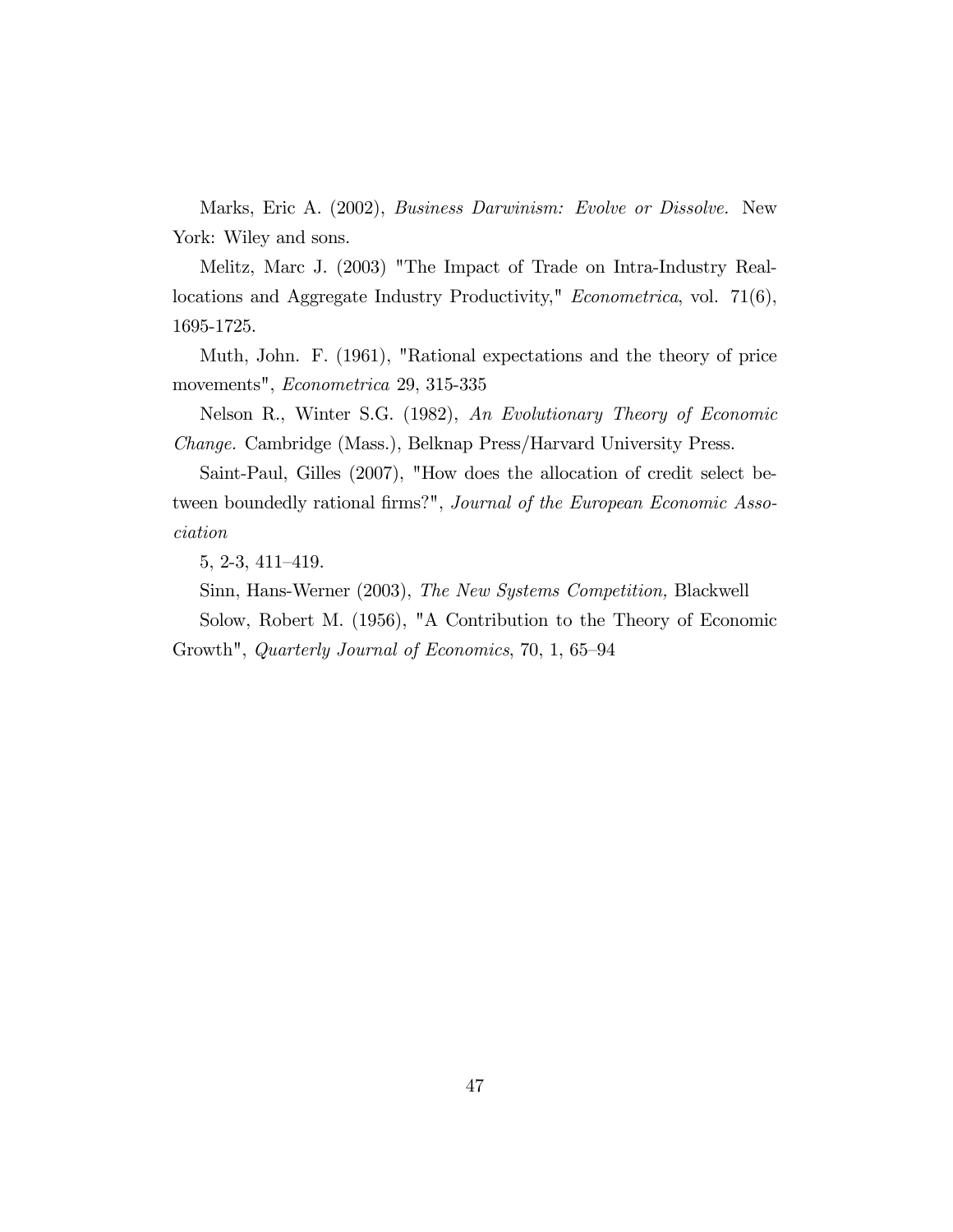

Figure 1 -- Effect of the variance of aggregate shocks on the optimal selectivity level (*1/(1+d)* on the vertical axis